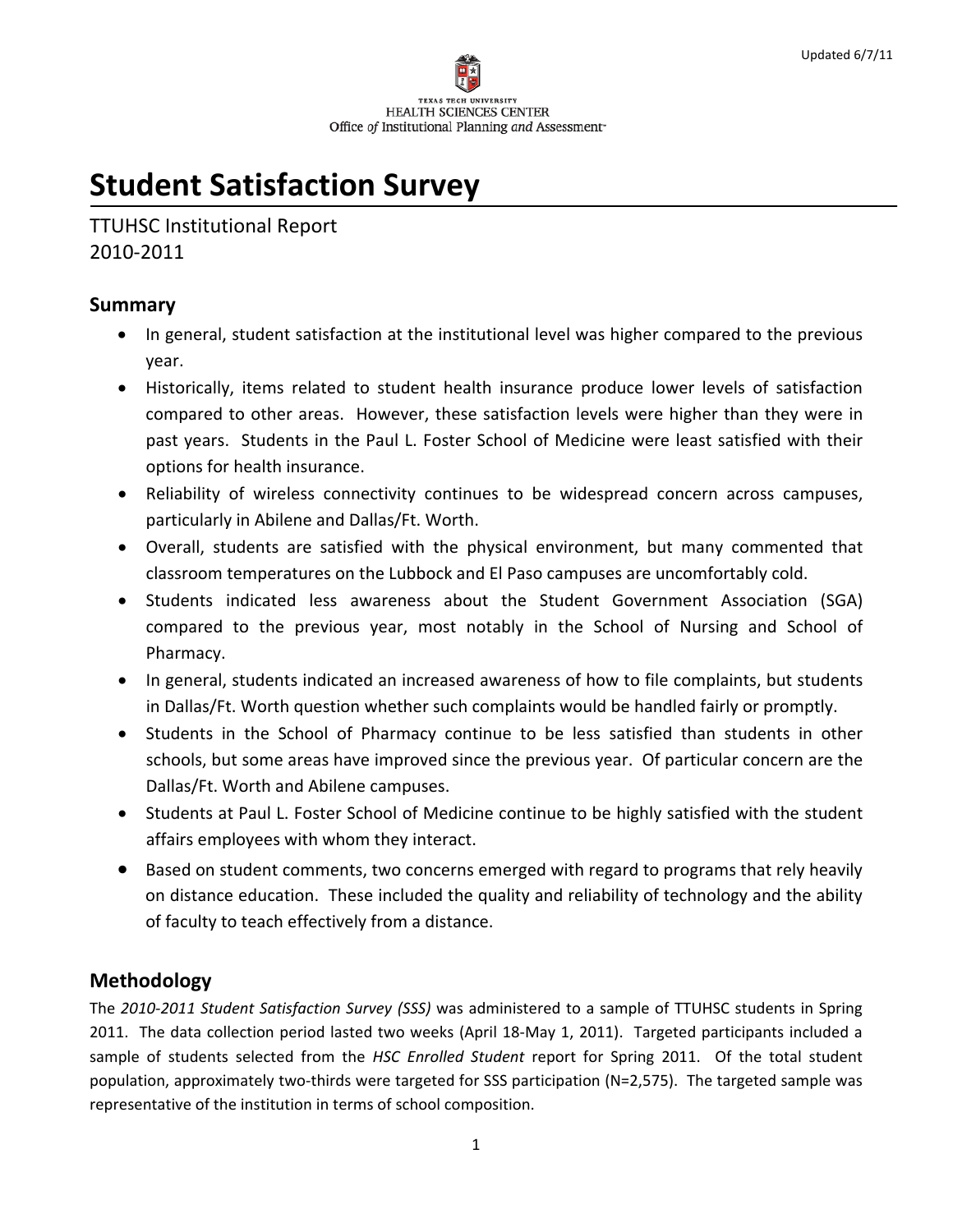The initial invitation to complete the online survey was sent via email by the *Office of Institutional Planning & Assessment* (OIPA). A subsequent general reminder was sent via email to targeted participants one week before data collection ended. Additional reminders were posted on the TTUHSC website, and flyers were displayed on the Lubbock campus. Members of the Student Affairs Workgroup were also asked to promote the survey in their schools and across campuses. Six \$500 scholarships were offered as incentives for participation.

## **Demographics**

When data collection ended, more than one thousand students (n=1,024) had completed the survey, resulting in a response rate of 40%. (This compares to 47% in 2009-2010 and 36% in 2008-2009.) Respondents represented the following schools and locations.

| <b>SCHOOL</b>                                           | LOCATION                         |
|---------------------------------------------------------|----------------------------------|
| Graduate School of Biomedical Sciences (GSBS)           | Abilene (ABL)<br>$\bullet$       |
| Paul L. Foster School of Medicine (PLFSOM)<br>$\bullet$ | Amarillo (AMA)<br>٠              |
| School of Allied Health Sciences (SOAHS)<br>٠           | Dallas/Ft. Worth (DFW)<br>٠      |
| School of Medicine (SOM)<br>٠                           | El Paso (EP)<br>$\bullet$        |
| School of Nursing (SON)<br>٠                            | Highland Lakes (HL)<br>$\bullet$ |
| School of Pharmacy (SOP)<br>٠                           | Lubbock (LBB)<br>$\bullet$       |
|                                                         | Midland (MDL)<br>$\bullet$       |
|                                                         | Odessa (ODS)<br>٠                |
|                                                         | Distance education (DST)<br>٠    |
|                                                         |                                  |

.<br>"Only SOAHS and SON respondents were given the following option: "More than 50% of my coursework is completed *through distance education."*

*Figure 1* illustrates the response rates by school. Response rates are calculated by dividing the number of respondents in each school by the total number of targeted students in that school. (*Note: The number of respondents is provided at the bottom of each bar.*)

Thus, SON had the highest number of respondents (=333) across all schools. This constituted 40% of the nursing sample. PLFSOM had the lowest number of respondents (=36), but this represented 52% of the targeted sample, which was the highest response rate across all schools.

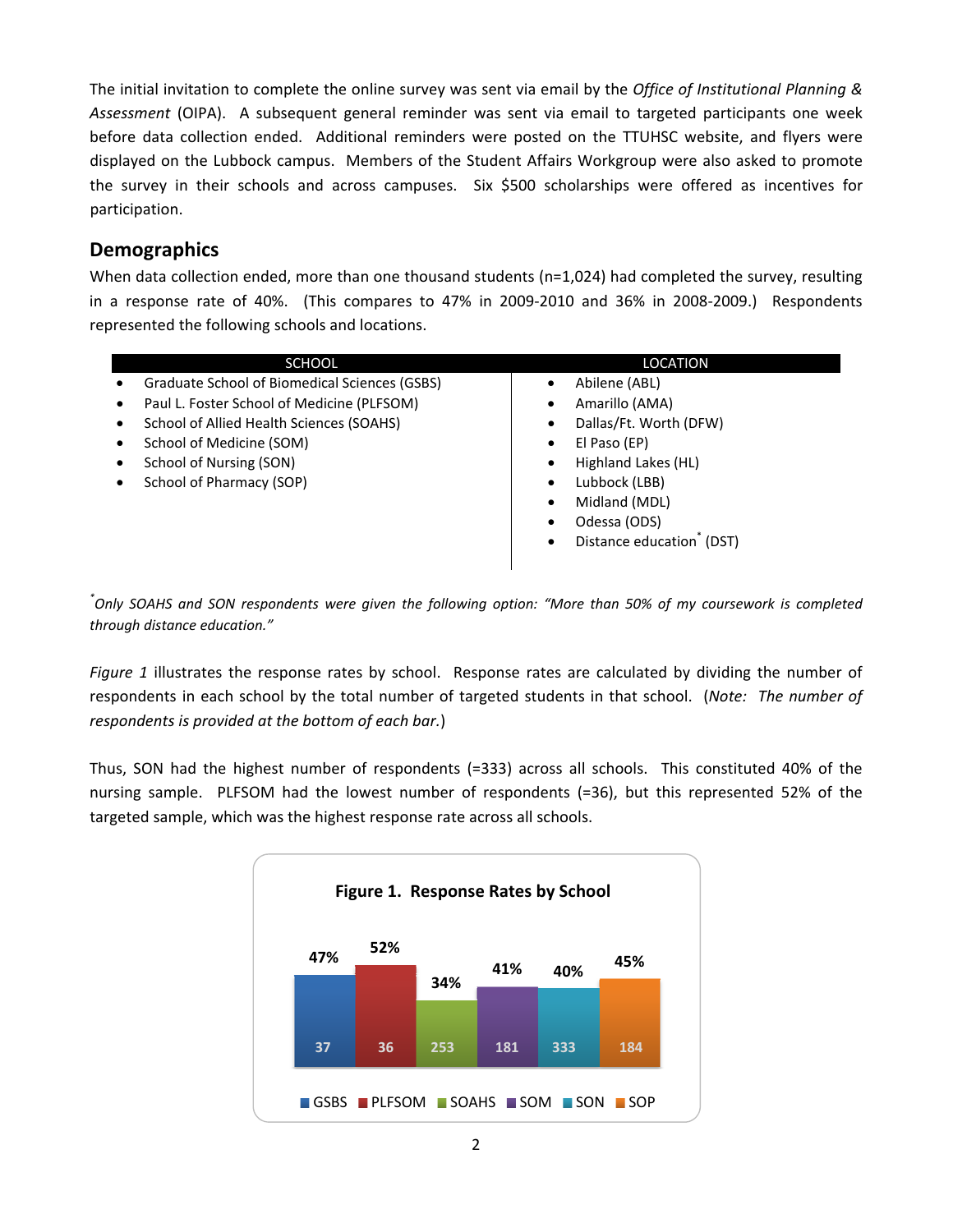*Figure 2* illustrates the percent of respondents by location. Nearly two of five respondents (=38%) attended classes primarily in Lubbock. More than one‐fourth (=26%) indicated that the majority (more than 50%) of their coursework was completed via distance education. The remaining respondents were distributed across TTUHSC locations. Some students (1%) did not provide a location.



In addition to school and location, respondents provided their year of study, gender, and race/ethnicity. *Table 1* provides the corresponding breakdowns.

| <b>YEAR OF STUDY</b> |     | <b>GENDER</b>               |     | <b>RACE/ETHNICITY</b>                    |     |
|----------------------|-----|-----------------------------|-----|------------------------------------------|-----|
| Year 1               | 31% | <b>Male</b>                 | 28% | White (non-Hispanic/Latino)              | 54% |
| Year 2               | 29% | Female                      | 63% | <b>Black or AA (non-Hispanic/Latino)</b> | 5%  |
| Year 3               | 19% | <b>Prefer not to answer</b> | 5%  | <b>Hispanic or Latino</b>                | 13% |
| Year 4               | 13% | <b>Blank</b>                | 4%  | Asian                                    | 12% |
| Year 5               | 4%  |                             |     | Other                                    | 3%  |
| Year 6               | 2%  |                             |     | <b>Prefer not to answer</b>              | 9%  |
| > 6 years            | 1%  |                             |     | <b>Blank</b>                             | 4%  |
| <b>Blank</b>         | 1%  |                             |     |                                          |     |

**Table 1. Respondent Demographics**

As the data indicate, three of five respondents were in their first or second year of study. The majority of respondents was female, and most classified themselves as White, non-Hispanic/Latino. Hispanic and Asian students constituted the next largest student sub‐groups. Thus, the respondent composition by gender and race/ethnicity was reflective of the overall student population.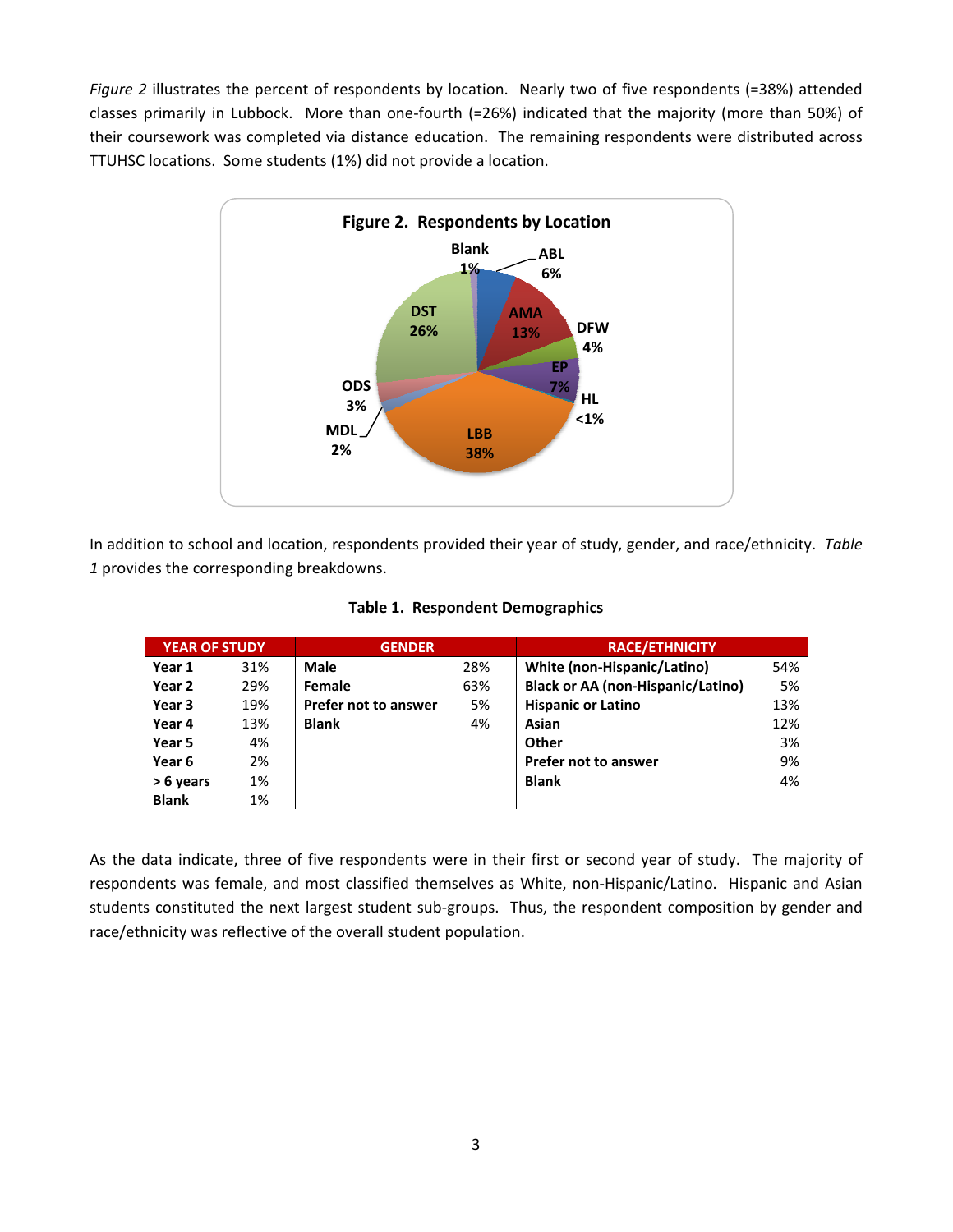# **Quantitative Data**

For most survey items, students were asked to indicate their level of satisfaction using a 6‐point scale (*6=Very Satisfied, 5=Satisfied, 4=Somewhat Satisfied, 3=Somewhat Dissatisfied, 2=Dissatisfied, and 1=Very Dissatisfied*). In the *Student Life* section, students were asked to indicate their level of agreement with several statements using a 6‐point scale (*6=Strongly Agree, 5=Agree, 4=Somewhat Agree, 3=Somewhat Disagree, 2=Disagree, and 1=Strongly Disagree*). Respondents were also given *Not Applicable* and *Not Important to Me* options.

For all items, means range from 1.00‐6.00 and are color‐coded to highlight areas of strength and potential improvement (Red: ≤3.49, Yellow: 3.50‐4.49, Green: ≥5.50). For those means which are color‐coded as red, an arrow indicates if the mean has increased or decreased since the 2009‐2010 survey administration.

**Institutional Results (pp. 7‐15):** *Appendix A* presents survey results for the institution as a whole. For each item, the following data are provided:

- Mean level of satisfaction/agreement
- Total number of respondents for all responses
- Percent distribution across response options
- Number of respondents for a specific response
- Color‐coded graph illustrating the distribution of scaled responses

**Results by School (pp. 16‐27):** *Appendix B* presents survey results according to school. For each item, the following data are provided:

- Total number of respondents for the scaled responses
- Mean level of satisfaction/agreement
- Standard deviation

*Note:**Additional school‐specific reports (formatted like Appendix A) are available upon request.*

**Results by Campus (pp. 28‐39):** *Appendix C* presents survey results according to campus. For each item, the following data are provided:

- Total number of respondents for the scaled responses
- Mean level of satisfaction/agreement
- Standard deviation

Note: In an effort to protect the identity of respondents, results are not provided for sub-groups *with less than 5 respondents. Their responses are included, however, in the institutional and school‐level results.*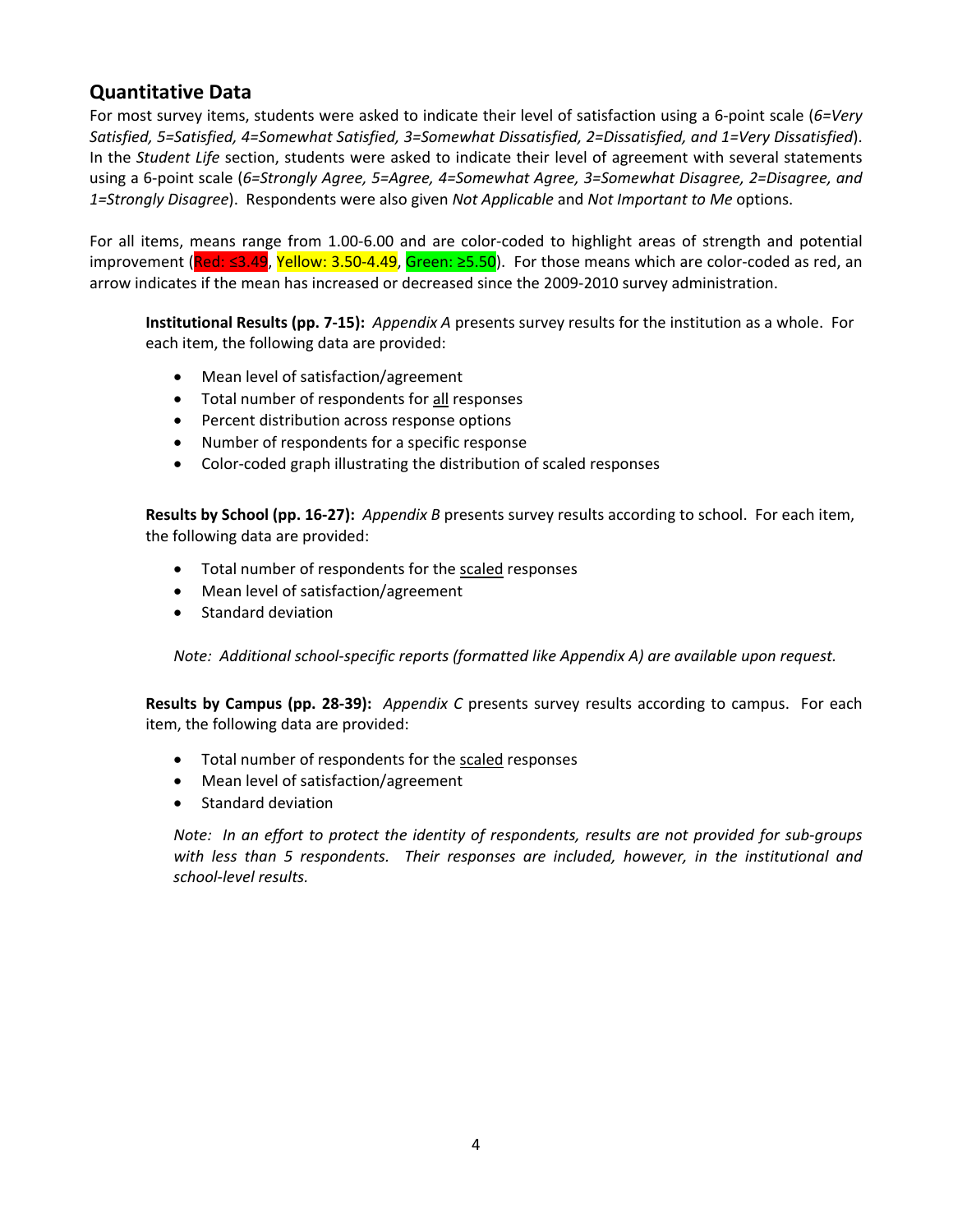# **Qualitative Data**

At the end of the survey, students were given an opportunity to provide open‐ended comments in response to the following prompt:

• *Please provide any additional comments or recommendations you have regarding your experiences as a TTUHSC student.*

Respondents provided 398 comments, which have been grouped into very broad categories based on their content. Some comments noted areas of strength; others highlighted potential areas of improvement. *Figure 3* illustrates the distribution of comments according to category.



Upon review of the comments by school, the following observations became evident. (*Note: Due to the sensitive nature of some comments, actual comments will be provided to selected institutional leaders only. They will determine how best to distribute them in their respective areas.)*

#### **School of Allied Health Sciences**

- Students were generally positive about their experiences in their respective programs. Many students attributed this satisfaction to positive interactions with faculty. Some have had issues with inconsistent or unprofessional behavior by faculty.
- Some students struggle with the delivery of courses from a distance. Many frustrations stem from problems with technology.

#### **School of Medicine**

- Medical students emphasized the importance of having access to adequate study facilities throughout the day and night.
- Students made many suggestions for improving the curriculum and increasing consistency across faculty.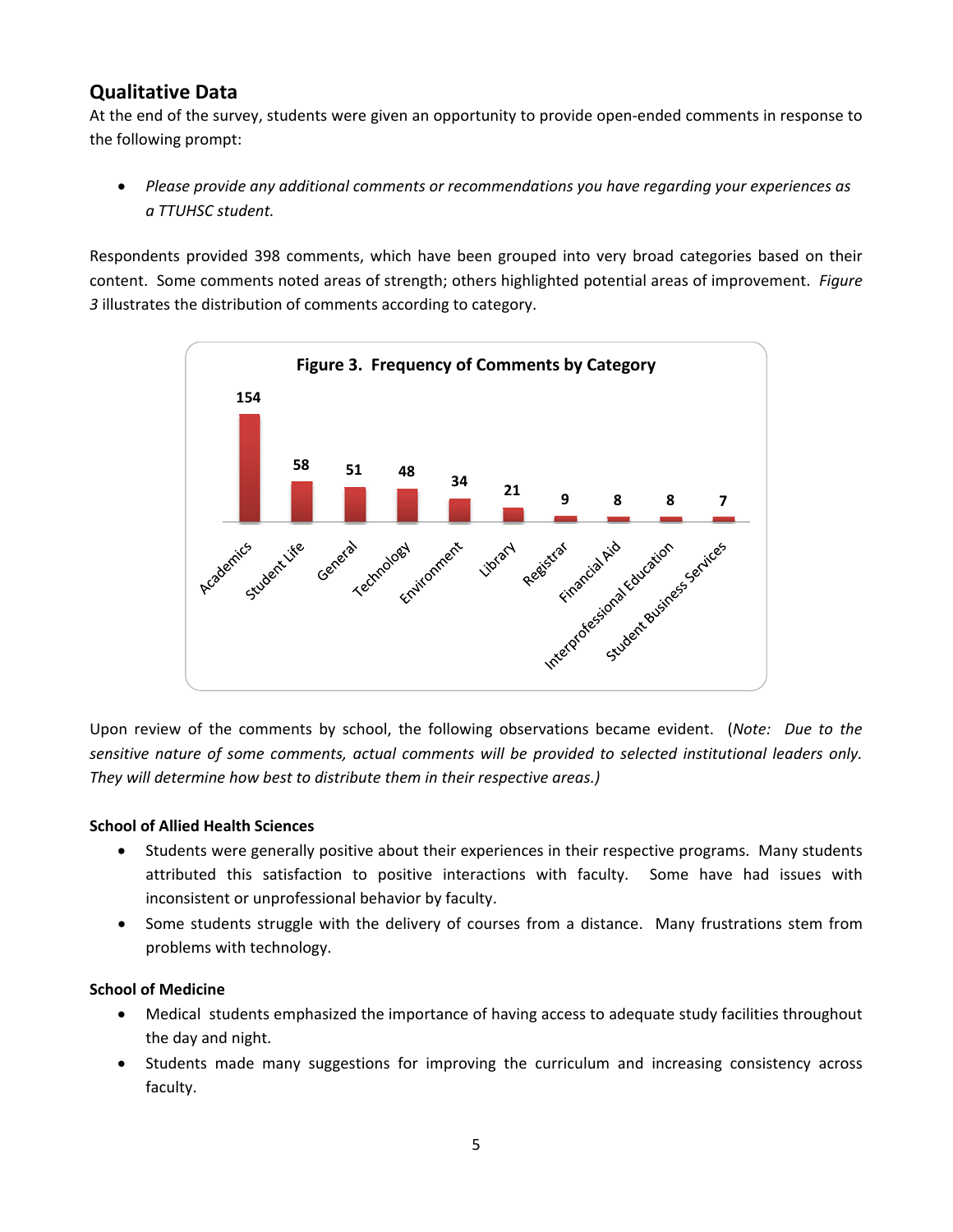• Several students expressed interest in having opportunities to engage with students from other health professions.

#### **Paul L. Foster School of Medicine**

• Overall, students expressed satisfaction with the program but acknowledge that improvements can be made in a variety of areas as it becomes a more mature program.

#### **School of Nursing**

- Students commented on the flexibility and convenience of the nursing program options.
- Those taking courses from a distance expressed concern about the quality of instruction and lack of timely feedback from faculty.

#### **School of Pharmacy**

- There is a perceived disconnect between students receiving instruction from professors on other campuses.
- Students expect consistent enforcement of policies.
- Quality of technology and professors' abilities to use the technology effectively are critical in this program.

#### **Graduate School of Biomedical Sciences**

• Responses reflected a diverse array of comments and suggestions. There were no noticeable commonalities.

## **Using Survey Data to Promote Continuous Improvement**

More often than not, it's difficult to determine what to do with information collected from general surveys like the *Student Satisfaction Survey*. It's one thing to collect the data—it's another thing entirely to use the information to promote continuous improvement. The first step in this process is to put the current data into context. Consider the following questions:

- Do these results support other existing data?
- Does additional information need to be gathered? (*e.g. focus groups, interviews*)

Once you've gained an appropriate perspective, identify an area of potential improvement or a strength upon which to build. Consider what your desired outcome will be. Then identify and implement a potential strategy for improvement. After a reasonable timeframe, evaluate whether the strategy has been successful. Did you achieve the desired outcome?

Continuous improvement is a process. Sometimes strategies for improvement will be successful—sometimes they will not. Although the ultimate outcome is indeed important, what's equally critical is the documentation of your efforts to make those improvements. Contact the *Office of Institutional Planning & Assessment* for additional guidance in this process.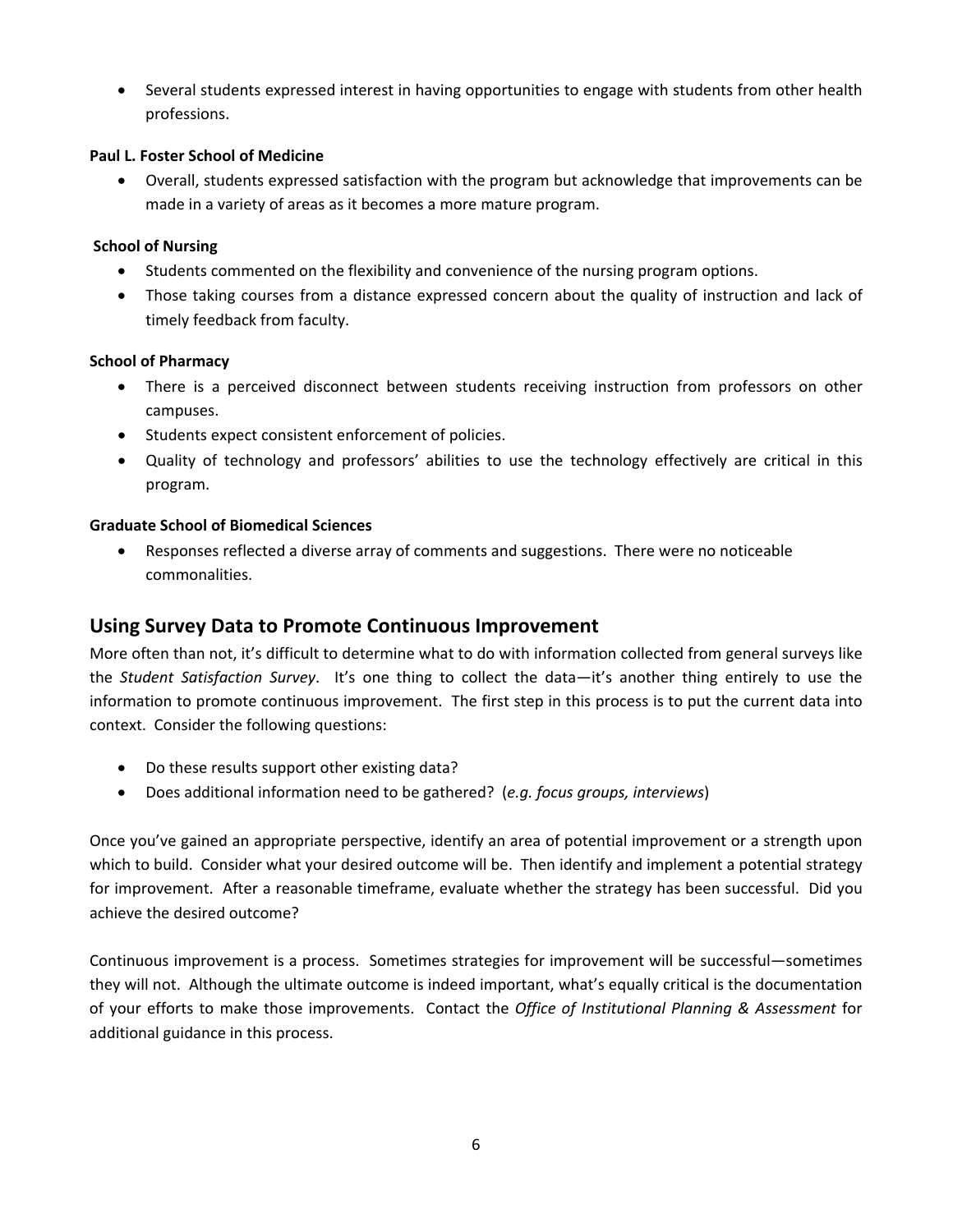## **APPENDIX A. INSTITUTIONAL RESULTS**

|                                                        |              | <b>Very Satisfied</b> | Satisfied    | Somewhat<br>Satisfied | Somewhat<br><b>Dissatisfied</b> | <b>Dissatisfied</b> | Very<br><b>Dissatisfied</b> |              | Not Applicable Not Important<br>To Me |
|--------------------------------------------------------|--------------|-----------------------|--------------|-----------------------|---------------------------------|---------------------|-----------------------------|--------------|---------------------------------------|
|                                                        | Mean*        | %                     | %            | %                     | %                               | %                   | %                           | %            | %                                     |
| <b>STUDENT SERVICES</b>                                | $\mathsf{n}$ | $\mathsf{n}$          | $\mathsf{n}$ | n                     | $\mathsf{n}$                    | $\mathsf{n}$        | n                           | $\mathsf{n}$ | $\mathsf{n}$                          |
|                                                        | 5.27         | 41.9                  | 36.5         | 8.6                   | 1.8                             | 1.0                 | $.5\,$                      | 8.7          | .9                                    |
| 1. Helpfulness of office employees                     | 999          | 419                   | 365          | 86                    | 18                              | 10                  | 5                           | 87           | 9                                     |
|                                                        |              |                       |              |                       |                                 |                     |                             |              |                                       |
| 2. Wait time for services and/or                       | 5.16         | 35.5                  | 40.3         | 9.3                   | 3.1                             | 1.1                 | 6.6                         | 9.2          | $\boldsymbol{.8}$                     |
| responses                                              | 995          | 353                   | 401          | 93                    | 31                              | 11                  | 6                           | 92           | 8                                     |
|                                                        |              |                       |              |                       |                                 |                     |                             |              |                                       |
| 3. Information about student health<br>insurance plans | 4.51         | 13.4                  | 20.1         | 15.3                  | 5.8                             | 2.5                 | 2.0                         | 28.8         | 12.0                                  |
|                                                        | 993          | 133                   | 200          | 152                   | 58                              | 25                  | 20                          | 286          | 119                                   |
|                                                        |              |                       |              |                       |                                 |                     |                             |              |                                       |
| 4. Options for student health                          | 4.19         | 11.1                  | 17.0         | 14.3                  | 6.8                             | 4.3                 | 4.2                         | 29.1         | 13.1                                  |
| insurance coverage                                     | 993          | 110                   | 169          | 142                   | 68                              | 43                  | 42                          | 289          | 130                                   |
|                                                        |              |                       |              |                       |                                 |                     |                             |              |                                       |
| 5. Information about student health                    | 4.36         | 12.0                  | 19.8         | 15.5                  | 7.1                             | 3.6                 | 2.6                         | 28.0         | 11.3                                  |
| care providers in the network                          | 997          | 120                   | 197          | 155                   | 71                              | 36                  | 26                          | 279          | 113                                   |
|                                                        |              |                       |              |                       |                                 |                     |                             |              |                                       |
| 6. Information about available<br>counseling services  | 4.61         | 16.0                  | 25.6         | 15.1                  | 5.0                             | 3.1                 | 1.9                         | 22.4         | 10.8                                  |
|                                                        | 998          | 160                   | 255          | 151                   | 50                              | 31                  | 19                          | 224          | 108                                   |

\* Means are color‐coded to highlight areas of strength and potential improvement (Red: ≤3.49, Yellow: 3.50‐4.49, Green: ≥5.50).

\*\* For the distribution of scaled responses, dark green indicates the highest level of satisfaction/agreement. Bright red indicates the highest level of dissatisfaction/disagreement.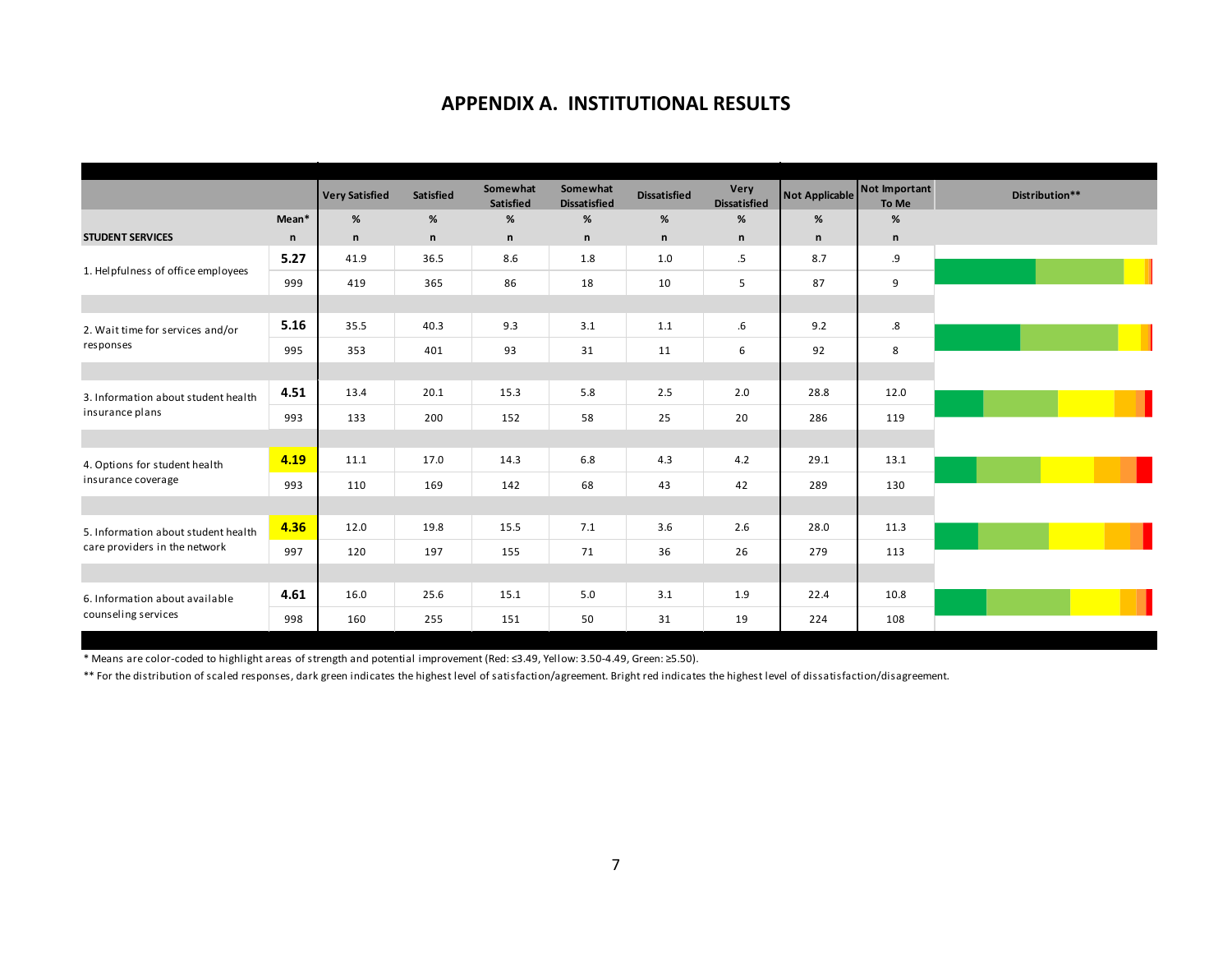|                                                      |      | <b>Very Satisfied</b> | <b>Satisfied</b> | Somewhat<br>Satisfied | Somewhat<br><b>Dissatisfied</b> | <b>Dissatisfied</b> | Very<br><b>Dissatisfied</b> | Not Applicable | Not Important<br>To Me | <b>Distribution</b> |
|------------------------------------------------------|------|-----------------------|------------------|-----------------------|---------------------------------|---------------------|-----------------------------|----------------|------------------------|---------------------|
|                                                      | Mean | %                     | %                | %                     | %                               | %                   | %                           | %              | $\%$                   |                     |
| <b>REGISTRAR</b>                                     | n    | $\mathsf{n}$          | $\mathsf{n}$     | n                     | $\mathsf{n}$                    | n                   | n                           | n              | $\mathsf{n}$           |                     |
| 1. Helpfulness of employees in                       | 5.06 | 32.8                  | 38.7             | 9.9                   | 2.9                             | 1.9                 | 1.6                         | 11.1           | 1.0                    |                     |
| Registrar's office                                   | 999  | 328                   | 387              | 99                    | 29                              | 19                  | 16                          | 111            | 10                     |                     |
|                                                      |      |                       |                  |                       |                                 |                     |                             |                |                        |                     |
| 2. Communication about the<br>registration process   | 4.94 | 33.1                  | 38.6             | 11.3                  | 4.8                             | 2.3                 | 2.6                         | 6.4            | $_{\rm .8}$            |                     |
|                                                      | 999  | 331                   | 386              | 113                   | 48                              | 23                  | 26                          | 64             | 8                      |                     |
|                                                      |      |                       |                  |                       |                                 |                     |                             |                |                        |                     |
|                                                      | 5.01 | 41.1                  | 33.0             | 11.1                  | 4.6                             | 3.1                 | 2.6                         | 3.9            | $.5\,$                 |                     |
| 3. Ease of registering for classes                   | 997  | 410                   | 329              | 111                   | 46                              | 31                  | 26                          | 39             | 5                      |                     |
|                                                      |      |                       |                  |                       |                                 |                     |                             |                |                        |                     |
| 4. Wait time for receiving a requested<br>transcript | 5.20 | 26.2                  | 22.8             | 6.7                   | $\boldsymbol{.8}$               | ${\bf .6}$          | 1.1                         | 40.2           | 1.5                    |                     |
|                                                      | 999  | 262                   | 228              | 67                    | 8                               | 6                   | 11                          | 402            | 15                     |                     |
|                                                      |      |                       |                  |                       |                                 |                     |                             |                |                        |                     |

|                                               |              | <b>Very Satisfied</b> | Satisfied    | Somewhat<br>Satisfied | Somewhat<br><b>Dissatisfied</b> | <b>Dissatisfied</b> | Very<br><b>Dissatisfied</b> |      | Not Applicable Not Important<br>To Me | <b>Distribution</b> |
|-----------------------------------------------|--------------|-----------------------|--------------|-----------------------|---------------------------------|---------------------|-----------------------------|------|---------------------------------------|---------------------|
|                                               | Mean         | %                     | $\%$         | %                     | $\%$                            | $\%$                | %                           | %    | $\%$                                  |                     |
| <b>FINANCIAL AID</b>                          | $\mathsf{n}$ | n                     | $\mathsf{n}$ | n                     | $\mathsf{n}$                    | n                   | n                           | n    | n                                     |                     |
| 1. Helpfulness of Financial Aid               | 5.21         | 36.6                  | 33.1         | 8.3                   | 2.1                             | 1.2                 | .8                          | 15.7 | 2.1                                   |                     |
| employees                                     | 999          | 366                   | 331          | 83                    | 21                              | 12                  | 8                           | 157  | 21                                    |                     |
|                                               |              |                       |              |                       |                                 |                     |                             |      |                                       |                     |
| 2. My awareness of financial aid              | 4.90         | 30.5                  | 32.5         | 14.4                  | 5.5                             | 2.5                 | 1.5                         | 11.3 | 1.7                                   |                     |
| options                                       | 999          | 305                   | 325          | 144                   | 55                              | 25                  | 15                          | 113  | 17                                    |                     |
|                                               |              |                       |              |                       |                                 |                     |                             |      |                                       |                     |
| 3. Efficiency of the financial aid<br>process | 5.02         | 31.4                  | 33.6         | 12.7                  | 2.8                             | 1.6                 | 1.7                         | 14.3 | 1.9                                   |                     |
|                                               | 994          | 312                   | 334          | 126                   | 28                              | 16                  | 17                          | 142  | 19                                    |                     |
|                                               |              |                       |              |                       |                                 |                     |                             |      |                                       |                     |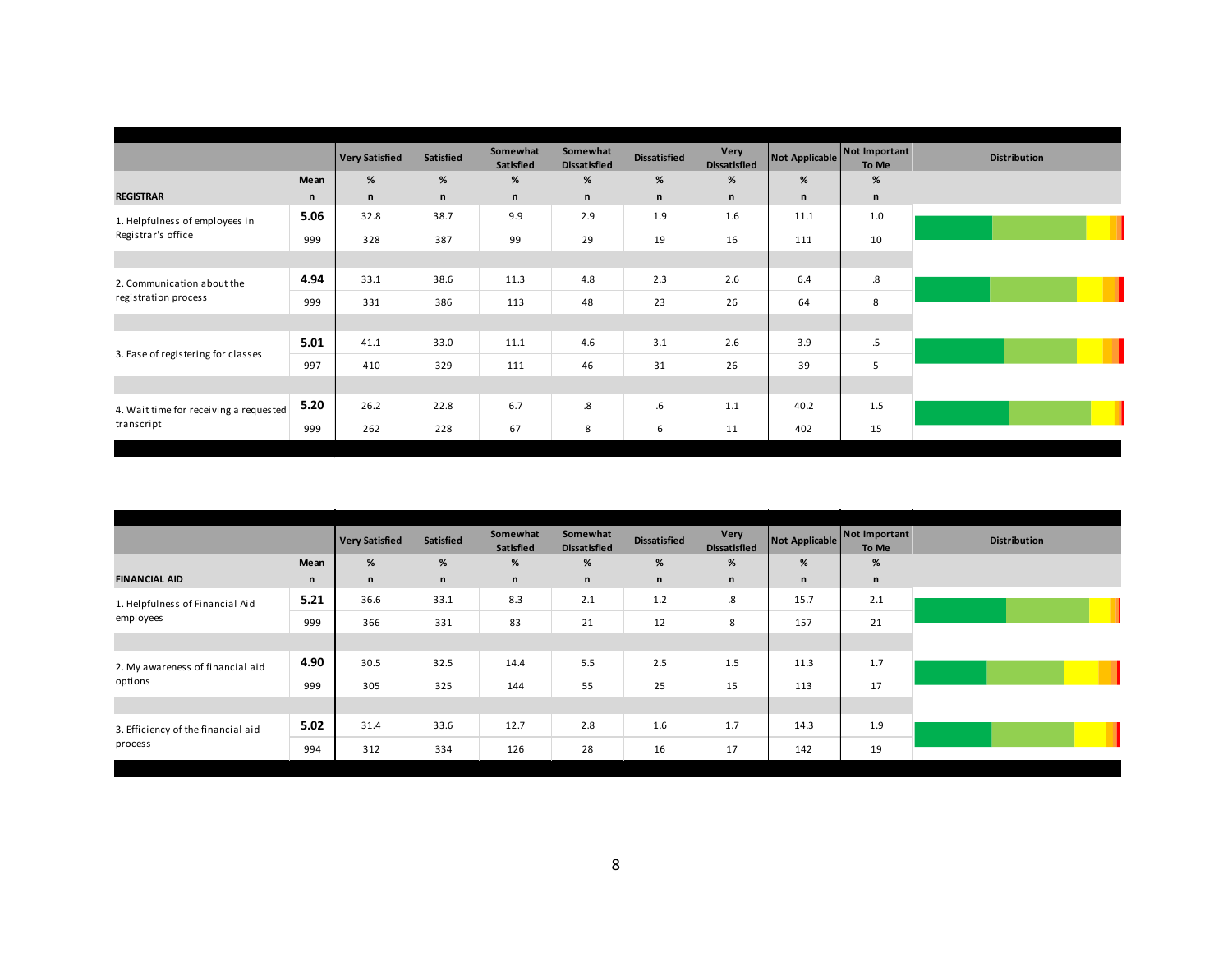|                                     |              | <b>Very Satisfied</b> | <b>Satisfied</b> | Somewhat<br>Satisfied | Somewhat<br><b>Dissatisfied</b> | <b>Dissatisfied</b> | Very<br><b>Dissatisfied</b> |      | Not Applicable Not Important<br>To Me |
|-------------------------------------|--------------|-----------------------|------------------|-----------------------|---------------------------------|---------------------|-----------------------------|------|---------------------------------------|
|                                     | Mean         | %                     | $\%$             | %                     | %                               | %                   | %                           | %    | $\%$                                  |
| <b>STUDENT AFFAIRS</b>              | $\mathsf{n}$ | n                     | $\mathsf{n}$     | n                     | $\mathsf{n}$                    | $\mathsf{n}$        | n                           | n    | $\mathsf{n}$                          |
|                                     | 5.32         | 41.9                  | 34.1             | 5.6                   | 1.9                             | 1.0                 | $.6\,$                      | 12.4 | 2.4                                   |
| 1. Helpfulness of office employees  | 997          | 418                   | 340              | 56                    | 19                              | 10                  | 6                           | 124  | 24                                    |
|                                     |              |                       |                  |                       |                                 |                     |                             |      |                                       |
| 2. Wait time for services and/or    | 5.26         | 37.8                  | 36.9             | 6.6                   | 1.9                             | 1.1                 | .5                          | 12.9 | 2.3                                   |
| responses                           | 996          | 376                   | 368              | 66                    | 19                              | 11                  | 5                           | 128  | 23                                    |
|                                     |              |                       |                  |                       |                                 |                     |                             |      |                                       |
| 3. Assistance in transitioning to a | 5.13         | 22.0                  | 21.1             | 5.0                   | 2.2                             | .7                  | .9                          | 44.2 | 3.8                                   |
| regional campus                     | 993          | 218                   | 210              | 50                    | 22                              | $\overline{7}$      | 9                           | 439  | 38                                    |

|                                               |              | <b>Very Satisfied</b> | <b>Satisfied</b> | Somewhat<br>Satisfied | Somewhat<br><b>Dissatisfied</b> | <b>Dissatisfied</b> | Very<br><b>Dissatisfied</b> |      | Not Applicable Not Important<br>To Me | <b>Distribution</b> |
|-----------------------------------------------|--------------|-----------------------|------------------|-----------------------|---------------------------------|---------------------|-----------------------------|------|---------------------------------------|---------------------|
|                                               | Mean         | %                     | %                | %                     | %                               | %                   | %                           | %    | %                                     |                     |
| <b>STUDENT BUSINESS SERVICES</b>              | $\mathsf{n}$ | n                     | $\mathsf{n}$     | n                     | $\mathsf{n}$                    | $\mathsf{n}$        | n                           | n    | $\mathsf{n}$                          |                     |
| 1. Helpfulness of Student Business            | 5.08         | 27.4                  | 39.3             | 8.9                   | 2.0                             | .9                  | 1.3                         | 18.6 | 1.6                                   |                     |
| Services employees                            | 994          | 272                   | 391              | 88                    | 20                              | 9                   | 13                          | 185  | 16                                    |                     |
|                                               |              |                       |                  |                       |                                 |                     |                             |      |                                       |                     |
| 2. Wait time for services and/or<br>responses | 5.04         | 26.3                  | 38.2             | 9.4                   | 2.6                             | 1.6                 | .9                          | 19.4 | 1.6                                   |                     |
|                                               | 993          | 261                   | 379              | 93                    | 26                              | 16                  | 9                           | 193  | 16                                    |                     |
|                                               |              |                       |                  |                       |                                 |                     |                             |      |                                       |                     |
| 3. Usefulness of Student Business             | 4.95         | 24.0                  | 35.5             | 11.7                  | 4.0                             | 1.2                 | 1.1                         | 19.9 | 2.5                                   |                     |
| Services website                              | 990          | 238                   | 351              | 116                   | 40                              | 12                  | 11                          | 197  | 25                                    |                     |
|                                               |              |                       |                  |                       |                                 |                     |                             |      |                                       |                     |
| 4. Clarity of your online account             | 4.92         | 28.9                  | 38.8             | 13.4                  | 5.3                             | 1.8                 | 1.7                         | 9.0  | 1.0                                   |                     |
| statement                                     | 992          | 287                   | 385              | 133                   | 53                              | 18                  | 17                          | 89   | 10                                    |                     |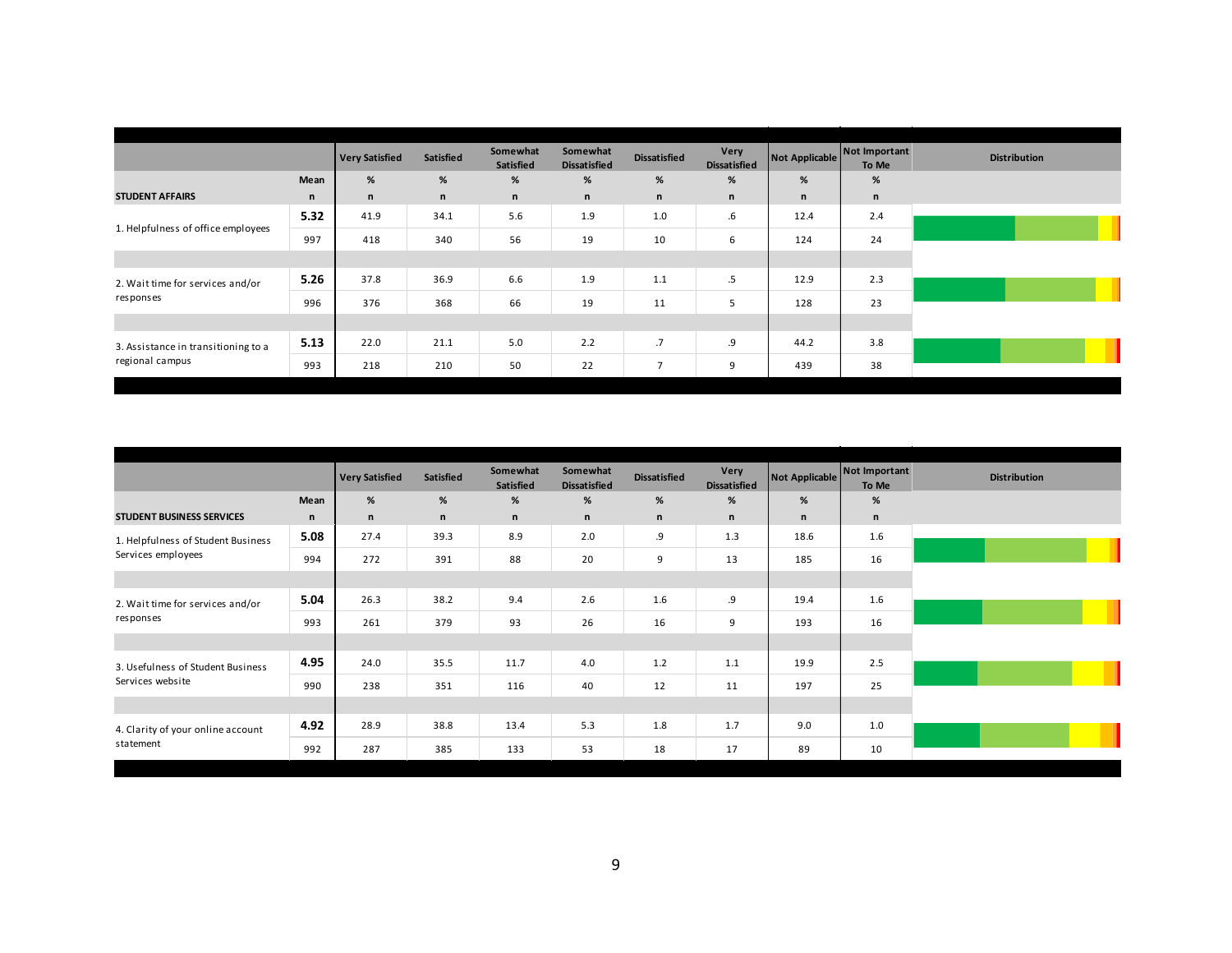|                                                                            |              | <b>Very Satisfied</b> | Satisfied    | Somewhat<br>Satisfied | Somewhat<br><b>Dissatisfied</b> | <b>Dissatisfied</b> | Very<br><b>Dissatisfied</b> | <b>Not Applicable</b> | Not Important<br>To Me | <b>Distribution</b> |
|----------------------------------------------------------------------------|--------------|-----------------------|--------------|-----------------------|---------------------------------|---------------------|-----------------------------|-----------------------|------------------------|---------------------|
|                                                                            | Mean         | %                     | %            | %                     | %                               | %                   | %                           | %                     | %                      |                     |
| <b>LIBRARY RESOURCES</b>                                                   | $\mathsf{n}$ | $\mathsf{n}$          | $\mathsf{n}$ | n                     | $\mathsf{n}$                    | $\mathsf{n}$        | n                           | n                     | $\mathsf n$            |                     |
| 1. Helpfulness of librarians                                               | 5.36         | 37.8                  | 27.7         | 6.5                   | 1.1                             | $\cdot$ .2          | $.5\,$                      | 22.8                  | 3.4                    |                     |
|                                                                            | 992          | 375                   | 275          | 64                    | 11                              | $\overline{2}$      | 5                           | 226                   | 34                     |                     |
|                                                                            |              |                       |              |                       |                                 |                     |                             |                       |                        |                     |
|                                                                            | 4.93         | 25.8                  | 28.0         | 9.9                   | 3.9                             | 2.3                 | 1.5                         | 23.4                  | 5.1                    |                     |
| 2. Hours of operation                                                      | 992          | 256                   | 278          | 98                    | 39                              | 23                  | 15                          | 232                   | 51                     |                     |
|                                                                            |              |                       |              |                       |                                 |                     |                             |                       |                        |                     |
| 3. Study facilities available in the                                       | 4.95         | 26.6                  | 25.3         | 9.4                   | 4.2                             | 1.8                 | 1.6                         | 26.0                  | 5.1                    |                     |
| library                                                                    | 985          | 262                   | 249          | 93                    | 41                              | 18                  | 16                          | 256                   | 50                     |                     |
|                                                                            |              |                       |              |                       |                                 |                     |                             |                       |                        |                     |
| 4. Accessibility of library resources                                      | 5.14         | 35.2                  | 35.1         | 10.4                  | 2.3                             | 1.4                 | 1.0                         | 11.8                  | 2.7                    |                     |
| (e.g. books, journals)                                                     | 991          | 349                   | 348          | 103                   | 23                              | 14                  | 10                          | 117                   | 27                     |                     |
|                                                                            |              |                       |              |                       |                                 |                     |                             |                       |                        |                     |
| 5. Accessibility of search software<br>(e.g. OVID, Micromedex, MD Consult) | 5.23         | 39.8                  | 36.8         | 8.8                   | 2.4                             | 1.4                 | $\cdot$                     | 8.6                   | 1.8                    |                     |
|                                                                            | 992          | 395                   | 365          | 87                    | 24                              | 14                  | 4                           | 85                    | 18                     |                     |

|                                                                            |              | <b>Very Satisfied</b> | Satisfied | Somewhat<br>Satisfied | Somewhat<br><b>Dissatisfied</b> | <b>Dissatisfied</b> | Very<br><b>Dissatisfied</b> |      | Not Applicable Not Important<br>To Me | <b>Distribution</b> |
|----------------------------------------------------------------------------|--------------|-----------------------|-----------|-----------------------|---------------------------------|---------------------|-----------------------------|------|---------------------------------------|---------------------|
|                                                                            | Mean         | %                     | %         | %                     | %                               | $\%$                | %                           | %    | $\%$                                  |                     |
| <b>ADVISING/MENTORING</b>                                                  | $\mathsf{n}$ | n                     | n         | n                     | $\mathsf{n}$                    | n                   | n                           | n    | n                                     |                     |
| 1. Academic advising in my field of                                        | 4.95         | 33.2                  | 33.1      | 10.6                  | 5.9                             | 2.5                 | 1.9                         | 12.1 | .7                                    |                     |
| study                                                                      | 992          | 329                   | 328       | 105                   | 59                              | 25                  | 19                          | 120  | $\overline{7}$                        |                     |
|                                                                            |              |                       |           |                       |                                 |                     |                             |      |                                       |                     |
| 2. Academic advisor's knowledge                                            | 5.10         | 38.6                  | 29.8      | 10.4                  | 3.6                             | 2.1                 | 1.4                         | 13.2 | .8                                    |                     |
| about my degree program                                                    | 992          | 383                   | 296       | 103                   | 36                              | 21                  | 14                          | 131  | 8                                     |                     |
|                                                                            |              |                       |           |                       |                                 |                     |                             |      |                                       |                     |
| 3. Faculty/staff knowledge of career<br>opportunities in my field of study | 5.16         | 39.7                  | 33.7      | 12.1                  | 2.5                             | 1.1                 | 1.2                         | 9.0  | $.6\,$                                |                     |
|                                                                            | 990          | 393                   | 334       | 120                   | 25                              | 11                  | 12                          | 89   | 6                                     |                     |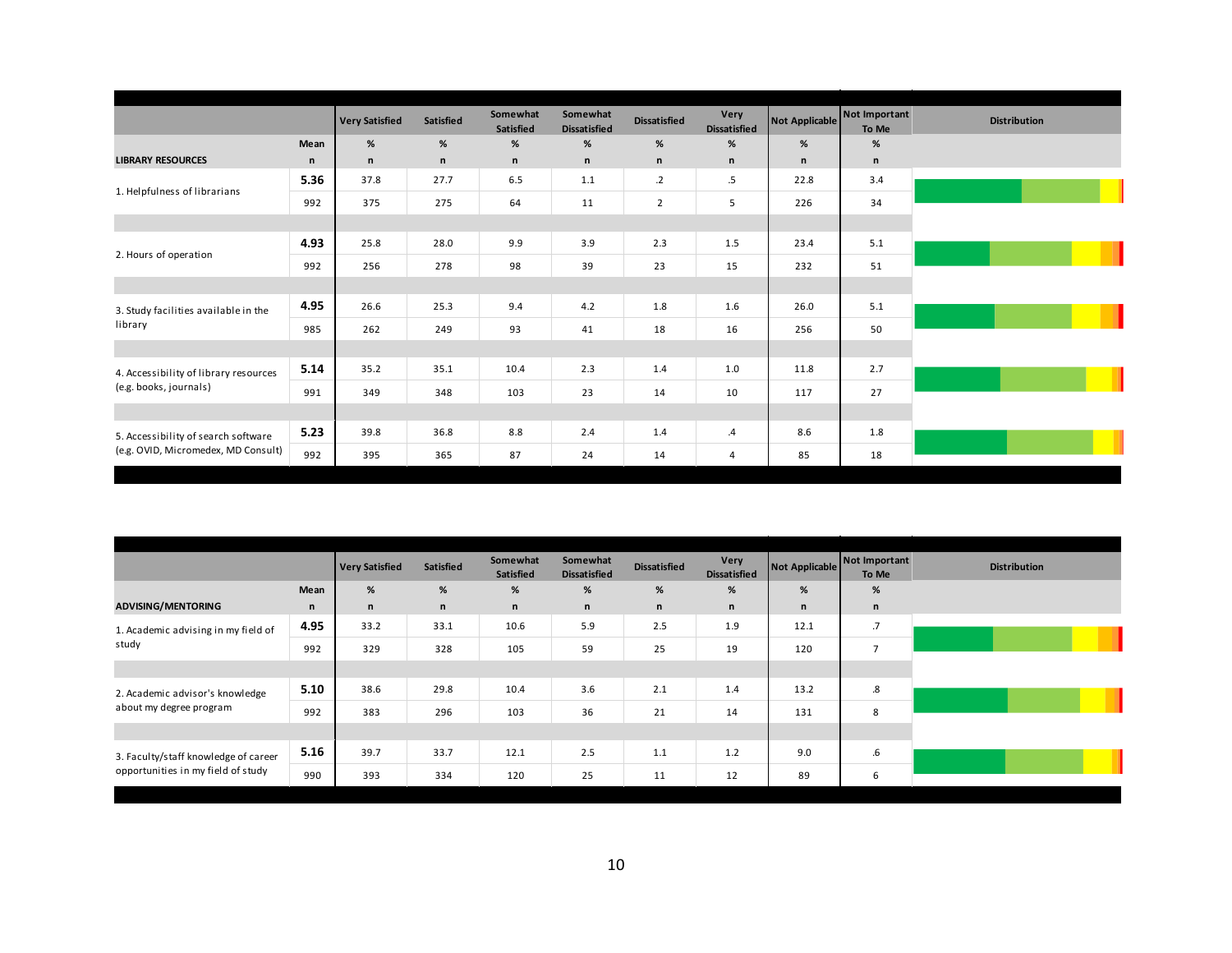|      | <b>Very Satisfied</b> | <b>Satisfied</b> | Somewhat<br>Satisfied | Somewhat<br><b>Dissatisfied</b> | <b>Dissatisfied</b> | Very<br><b>Dissatisfied</b> |              | To Me        | <b>Distribution</b>             |
|------|-----------------------|------------------|-----------------------|---------------------------------|---------------------|-----------------------------|--------------|--------------|---------------------------------|
| Mean | %                     | %                | %                     | %                               | %                   | $\%$                        | $\%$         | %            |                                 |
| n    | $\mathsf n$           | $\mathsf{n}$     | n                     | $\mathsf{n}$                    | $\mathsf n$         | $\mathsf{n}$                | $\mathsf{n}$ | $\mathsf{n}$ |                                 |
| 5.48 | 46.1                  | 31.6             | 3.9                   | $.6\,$                          | $\cdot$             | $\cdot$ .2                  | 16.8         | $.6\,$       |                                 |
| 990  | 456                   | 313              | 39                    | 6                               | $\overline{2}$      | $\overline{2}$              | 166          | 6            |                                 |
|      |                       |                  |                       |                                 |                     |                             |              |              |                                 |
| 5.00 | 30.4                  | 29.4             | 10.3                  | 4.7                             | 2.2                 | 1.0                         | 21.1         | .8           |                                 |
| 990  | 301                   | 291              | 102                   | 47                              | 22                  | 10                          | 209          | 8            |                                 |
|      |                       |                  |                       |                                 |                     |                             |              |              |                                 |
| 5.13 | 30.9                  | 29.5             | 9.2                   | 2.8                             | 1.2                 | .7                          | 24.7         | $1.0$        |                                 |
| 991  | 306                   | 292              | 91                    | 28                              | 12                  | $\overline{7}$              | 245          | 10           |                                 |
|      |                       |                  |                       |                                 |                     |                             |              |              |                                 |
| 5.15 | 31.8                  | 33.4             | 7.9                   | 2.7                             | .7                  | 1.1                         | 21.3         | 1.0          |                                 |
| 990  | 315                   | 331              | 78                    | 27                              | $\overline{7}$      | 11                          | 211          | 10           |                                 |
|      |                       |                  |                       |                                 |                     |                             |              |              |                                 |
| 4.64 | 24.1                  | 28.2             | 13.3                  | 6.7                             | 5.3                 | 2.7                         | 18.6         | 1.1          |                                 |
| 988  | 238                   | 279              | 131                   | 66                              | 52                  | 27                          | 184          | 11           |                                 |
|      |                       |                  |                       |                                 |                     |                             |              |              | Not Important<br>Not Applicable |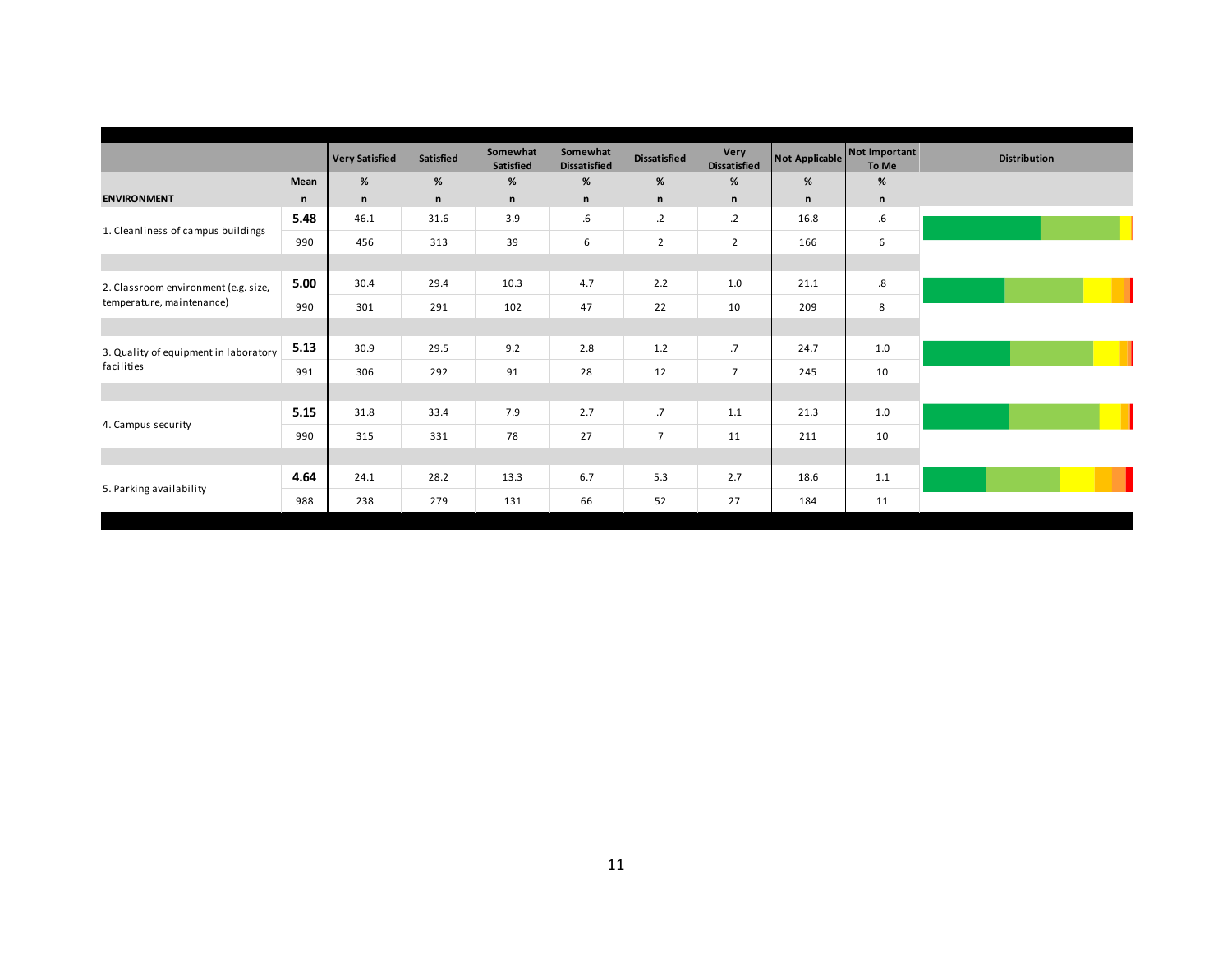|                                                                   |              | <b>Very Satisfied</b> | <b>Satisfied</b> | Somewhat<br>Satisfied | Somewhat<br><b>Dissatisfied</b> | <b>Dissatisfied</b> | Very<br><b>Dissatisfied</b> |              | Not Applicable Not Important<br>To Me | <b>Distribution</b> |
|-------------------------------------------------------------------|--------------|-----------------------|------------------|-----------------------|---------------------------------|---------------------|-----------------------------|--------------|---------------------------------------|---------------------|
|                                                                   | Mean         | %                     | %                | %                     | %                               | %                   | %                           | %            | %                                     |                     |
| <b>GENERAL TECHNOLOGY</b>                                         | $\mathsf{n}$ | n                     | $\mathsf n$      | n                     | $\mathsf{n}$                    | $\mathsf{n}$        | n                           | $\mathsf{n}$ | n                                     |                     |
| 1. Audio-video equipment used in<br>classrooms (e.g. microphones, | 4.68         | 23.3                  | 29.2             | 12.2                  | 5.7                             | 4.0                 | 3.1                         | 21.3         | 1.1                                   |                     |
| projectors)                                                       | 989          | 230                   | 289              | 121                   | 56                              | 40                  | 31                          | 211          | 11                                    |                     |
|                                                                   |              |                       |                  |                       |                                 |                     |                             |              |                                       |                     |
| 2. Reliability of wireless connectivity                           | 4.14         | 18.3                  | 21.7             | 15.1                  | 10.2                            | 6.1                 | 8.1                         | 19.2         | 1.3                                   |                     |
| on my campus                                                      | 986          | 180                   | 214              | 149                   | 101                             | 60                  | 80                          | 189          | 13                                    |                     |
|                                                                   |              |                       |                  |                       |                                 |                     |                             |              |                                       |                     |
| 3. Reliability of WebCT/Blackboard                                | 4.76         | 27.3                  | 38.9             | 17.8                  | 7.5                             | 2.4                 | 2.6                         | 2.9          | $\mathcal{A}$                         |                     |
| or Moodle system                                                  | 986          | 269                   | 384              | 176                   | 74                              | 24                  | 26                          | 29           | 4                                     |                     |
|                                                                   |              |                       |                  |                       |                                 |                     |                             |              |                                       |                     |
| 4. Helpfulness of Help Desk                                       | 5.03         | 30.0                  | 36.4             | 10.4                  | 2.7                             | 1.8                 | 1.6                         | 15.8         | 1.1                                   |                     |
| employees                                                         | 986          | 296                   | 359              | 103                   | 27                              | 18                  | 16                          | 156          | 11                                    |                     |
|                                                                   |              |                       |                  |                       |                                 |                     |                             |              |                                       |                     |
|                                                                   | 4.92         | 31.8                  | 41.6             | 17.1                  | 3.5                             | 2.7                 | 1.8                         | .9           | $\cdot$                               |                     |
| 5. Usability of my school's website                               | 986          | 314                   | 410              | 169                   | 35                              | 27                  | 18                          | 9            | 4                                     |                     |
|                                                                   |              |                       |                  |                       |                                 |                     |                             |              |                                       |                     |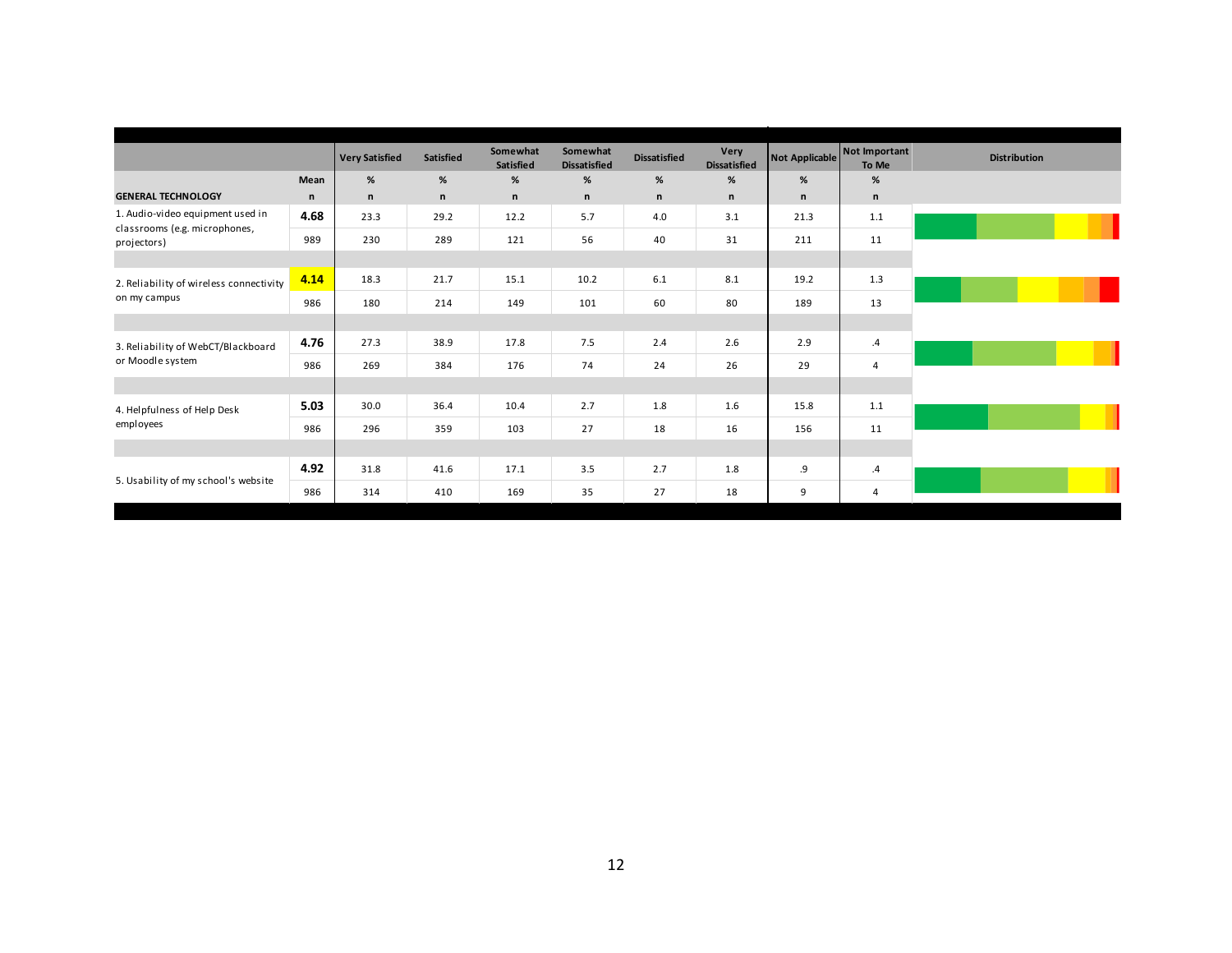|                                                                               |              | <b>Strongly Agree</b> | Agree        | Somewhat<br>Agree | Somewhat<br><b>Disagree</b> | <b>Disagree</b> | <b>Strongly</b><br><b>Disagree</b> | <b>Not Applicable</b> | Not Important<br>To Me | <b>Distribution</b> |
|-------------------------------------------------------------------------------|--------------|-----------------------|--------------|-------------------|-----------------------------|-----------------|------------------------------------|-----------------------|------------------------|---------------------|
|                                                                               | Mean         | $\%$                  | $\%$         | $\%$              | $\%$                        | %               | %                                  | %                     | %                      |                     |
| <b>STUDENT LIFE</b>                                                           | $\mathsf{n}$ | $\mathsf{n}$          | $\mathsf{n}$ | $\mathsf{n}$      | $\mathsf{n}$                | $\mathsf{n}$    | $\mathsf{n}$                       | $\mathsf{n}$          | $\mathsf{n}$           |                     |
| 1. I have access to adequate student                                          | 5.05         | 29.5                  | 45.4         | 11.7              | 2.4                         | 1.7             | و.                                 | 6.8                   | 1.5                    |                     |
| support services.                                                             | 986          | 291                   | 448          | 115               | 24                          | 17              | 9                                  | 67                    | 15                     |                     |
|                                                                               |              |                       |              |                   |                             |                 |                                    |                       |                        |                     |
| 2.1 am satisfied with the                                                     | 5.04         | 30.1                  | 40.1         | 9.4               | 3.0                         | 1.3             | 1.8                                | 8.4                   | 5.8                    |                     |
| racial/ethnic diversity of the student<br>body in my school.                  | 985          | 296                   | 395          | 93                | 30                          | 13              | 18                                 | 83                    | 57                     |                     |
|                                                                               |              |                       |              |                   |                             |                 |                                    |                       |                        |                     |
| 3. Students in my school are treated<br>fairly and with respect regardless of | 5.08         | 35.6                  | 43.5         | 7.9               | 2.1                         | 1.9             | 2.6                                | 5.6                   | .7                     |                     |
| their differences.                                                            | 985          | 351                   | 428          | 78                | 21                          | 19              | 26                                 | 55                    | $7\overline{ }$        |                     |
|                                                                               |              |                       |              |                   |                             |                 |                                    |                       |                        |                     |
| 4. I feel a sense of belonging to my<br>school.                               | 4.91         | 32.9                  | 37.6         | 15.1              | 4.2                         | 2.8             | 2.3                                | 3.7                   | 1.4                    |                     |
|                                                                               | 986          | 324                   | 371          | 149               | 41                          | 28              | 23                                 | 36                    | 14                     |                     |
|                                                                               |              |                       |              |                   |                             |                 |                                    |                       |                        |                     |
| 5. I feel a sense of belonging to the                                         | 4.79         | 30.6                  | 35.7         | 15.7              | 5.3                         | 3.8             | 3.2                                | 4.2                   | 1.5                    |                     |
| TTUHSC community.                                                             | 980          | 300                   | 350          | 154               | 52                          | 37              | 31                                 | 41                    | 15                     |                     |
|                                                                               |              |                       |              |                   |                             |                 |                                    |                       |                        |                     |
| 6. I know who represents my school<br>and/or campus on the Student            | 4.26         | 22.5                  | 26.0         | 11.8              | 6.2                         | 12.4            | 6.1                                | 10.1                  | 5.0                    |                     |
| Government Association (SGA).                                                 | 985          | 222                   | 256          | 116               | 61                          | 122             | 60                                 | 99                    | 49                     |                     |
|                                                                               |              |                       |              |                   |                             |                 |                                    |                       |                        |                     |
| 7. I am aware of the activities<br>sponsored by the Student Government        | 4.27         | 20.8                  | 26.0         | 15.9              | 6.6                         | 10.4            | 5.8                                | 9.1                   | 5.4                    |                     |
| Association (SGA).                                                            | 985          | 205                   | 256          | 157               | 65                          | 102             | 57                                 | 90                    | 53                     |                     |
|                                                                               |              |                       |              |                   |                             |                 |                                    |                       |                        |                     |
| 8. The Student Government<br>Association (SGA) advocates for and              | 4.53         | 20.4                  | 28.9         | 16.0              | 4.2                         | 5.9             | 4.0                                | 14.4                  | 6.3                    |                     |
| represents student interests<br>effectively.                                  | 984          | 201                   | 284          | 157               | 41                          | 58              | 39                                 | 142                   | 62                     |                     |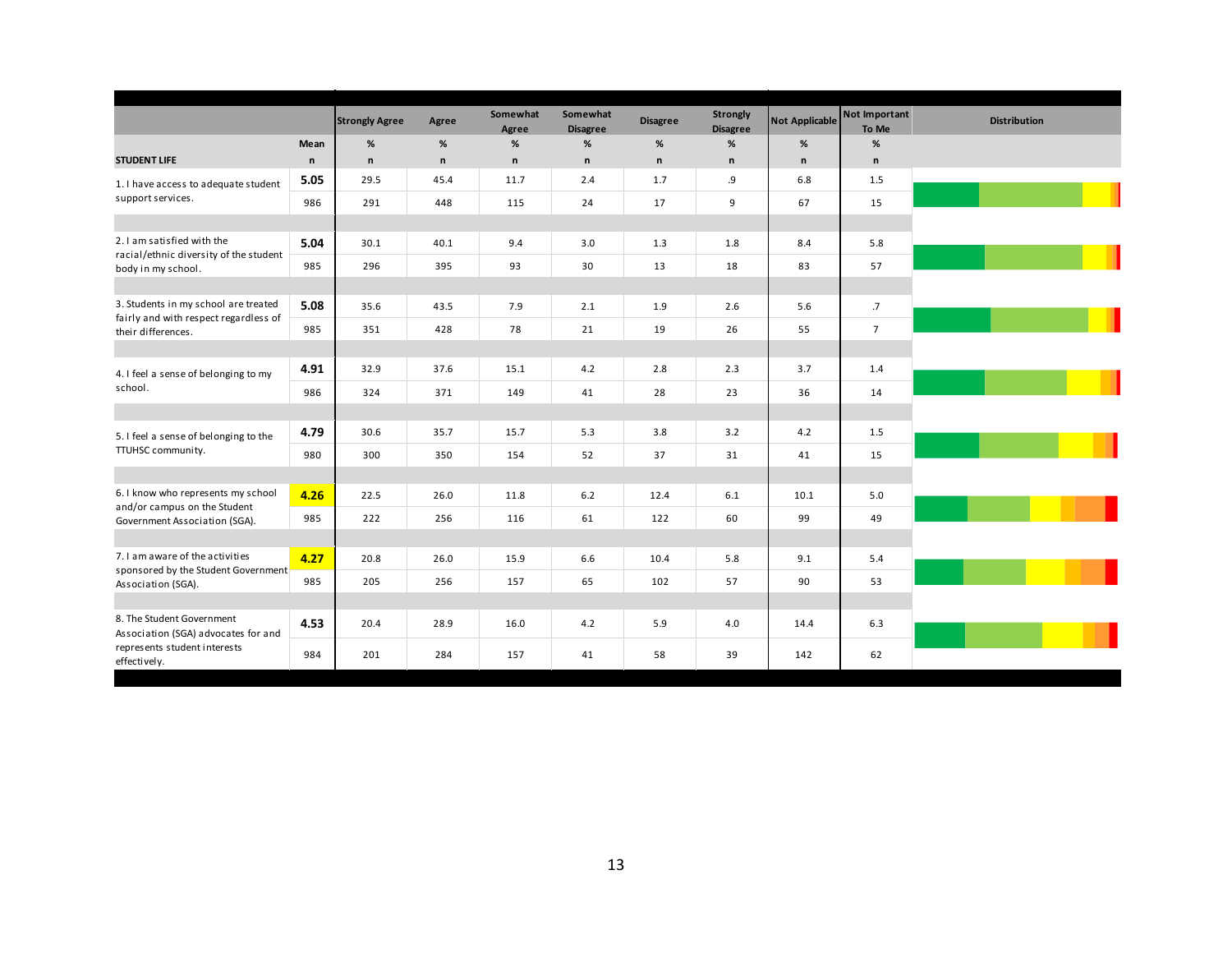|                                                                               |      | <b>Strongly Agree</b> | Agree | Somewhat<br>Agree | Somewhat<br><b>Disagree</b> | <b>Disagree</b> | Strongly<br><b>Disagree</b> | <b>Not Applicable</b> | Not Important<br>To Me | <b>Distribution</b> |
|-------------------------------------------------------------------------------|------|-----------------------|-------|-------------------|-----------------------------|-----------------|-----------------------------|-----------------------|------------------------|---------------------|
|                                                                               | Mean | %                     | %     | %                 | $\%$                        | %               | %                           | %                     | %                      |                     |
| <b>STUDENT LIFE (cont.)</b>                                                   | n    | n                     | n     | n                 | n                           | n               | n                           | n                     | n                      |                     |
| 9. I know where to go to file a                                               | 4.01 | 16.2                  | 28.4  | 16.8              | 8.4                         | 18.4            | 5.1                         | 4.9                   | 1.8                    |                     |
| complaint against another student or<br>TTUHSC employee.                      | 986  | 160                   | 280   | 166               | 83                          | 181             | 50                          | 48                    | 18                     |                     |
|                                                                               |      |                       |       |                   |                             |                 |                             |                       |                        |                     |
| 10. I believe that any complaints I file<br>against another student or TTUHSC | 4.58 | 19.1                  | 39.3  | 16.3              | 5.1                         | 4.1             | 4.4                         | 9.9                   | 1.8                    |                     |
| employee will be handled fairly and<br>promptly.                              | 985  | 188                   | 387   | 161               | 50                          | 40              | 43                          | 98                    | 18                     |                     |
|                                                                               |      |                       |       |                   |                             |                 |                             |                       |                        |                     |
| 11. I believe that I could report<br>unethical activities by another          | 4.63 | 21.5                  | 42.6  | 17.2              | 5.1                         | 4.1             | 4.2                         | 4.7                   | $.7\phantom{0}$        |                     |
| student or TTUHSC employee without<br>fear of retaliation against me.         | 985  | 212                   | 420   | 169               | 50                          | 40              | 41                          | 46                    | $\overline{7}$         |                     |
|                                                                               |      |                       |       |                   |                             |                 |                             |                       |                        |                     |
| 12. I am satisfied with the quality of                                        | 4.83 | 29.8                  | 40.8  | 17.4              | 5.0                         | 2.9             | 2.6                         | 1.1                   | $\cdot$                |                     |
| instruction that I receive at TTUHSC.                                         | 984  | 293                   | 401   | 171               | 49                          | 29              | 26                          | 11                    | $\overline{4}$         |                     |
|                                                                               |      |                       |       |                   |                             |                 |                             |                       |                        |                     |
| 13. I have adequate access to my                                              | 5.06 | 36.8                  | 39.7  | 14.3              | 2.7                         | 2.1             | 1.3                         | 2.6                   | $\overline{A}$         |                     |
| instructors outside of class.                                                 | 986  | 363                   | 391   | 141               | 27                          | 21              | 13                          | 26                    | $\overline{4}$         |                     |
|                                                                               |      |                       |       |                   |                             |                 |                             |                       |                        |                     |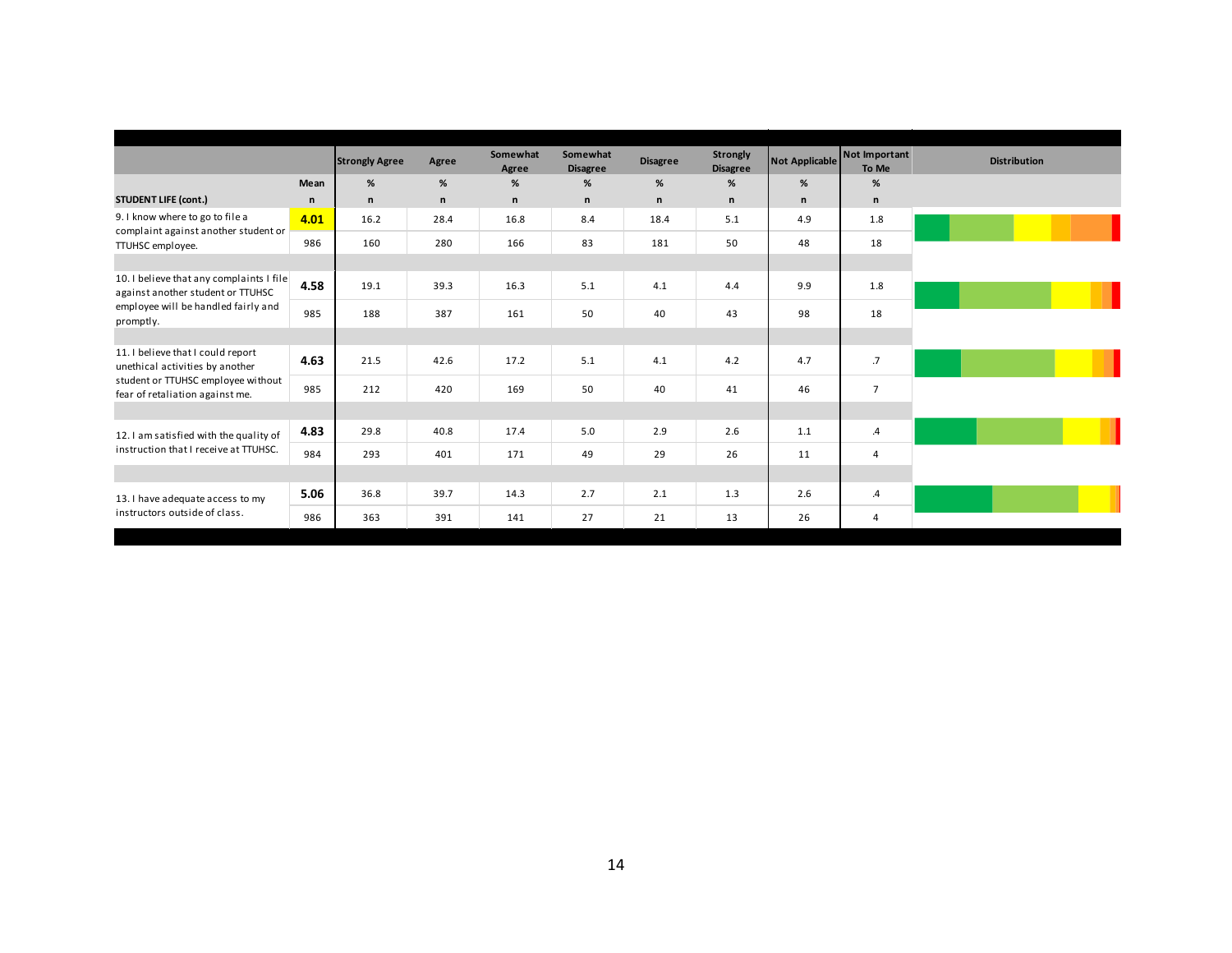|              |      | Agree                 | Somewhat<br>Agree | Somewhat<br><b>Disagree</b> | <b>Disagree</b> | <b>Strongly</b><br><b>Disagree</b> |              | To Me           | <b>Distribution</b>             |
|--------------|------|-----------------------|-------------------|-----------------------------|-----------------|------------------------------------|--------------|-----------------|---------------------------------|
| Mean         | %    | %                     | %                 | %                           | %               | %                                  | %            | $\%$            |                                 |
| $\mathsf{n}$ | n    | n                     | n                 | n                           | n               | n                                  | $\mathsf{n}$ | $\mathsf{n}$    |                                 |
| 5.04         | 39.2 | 38.1                  | 13.6              | 3.8                         | 1.9             | 2.1                                | 1.0          | $\cdot$ .2      |                                 |
| 986          | 387  | 376                   | 134               | 37                          | 19              | 21                                 | 10           | $\overline{2}$  |                                 |
|              |      |                       |                   |                             |                 |                                    |              |                 |                                 |
| 5.05         | 38.9 | 38.6                  | 14.7              | 2.7                         | 1.7             | 2.2                                | .8           | $.2\phantom{0}$ |                                 |
| 984          | 383  | 380                   | 145               | 27                          | 17              | 22                                 | 8            | $\overline{2}$  |                                 |
|              |      |                       |                   |                             |                 |                                    |              |                 |                                 |
| 3.86         | 17.6 | 20.4                  | 13.5              | 14.4                        | 10.4            | 10.9                               | 10.7         | 2.0             |                                 |
| 987          | 174  | 201                   | 133               | 142                         | 103             | 108                                | 106          | 20              |                                 |
|              |      |                       |                   |                             |                 |                                    |              |                 |                                 |
| 4.98         | 41.2 | 35.3                  | 12.3              | 2.6                         | 3.3             | 3.9                                | 1.3          | $.1\,$          |                                 |
| 986          | 406  | 348                   | 121               | 26                          | 33              | 38                                 | 13           | $\mathbf{1}$    |                                 |
|              |      | <b>Strongly Agree</b> |                   |                             |                 |                                    |              |                 | Not Important<br>Not Applicable |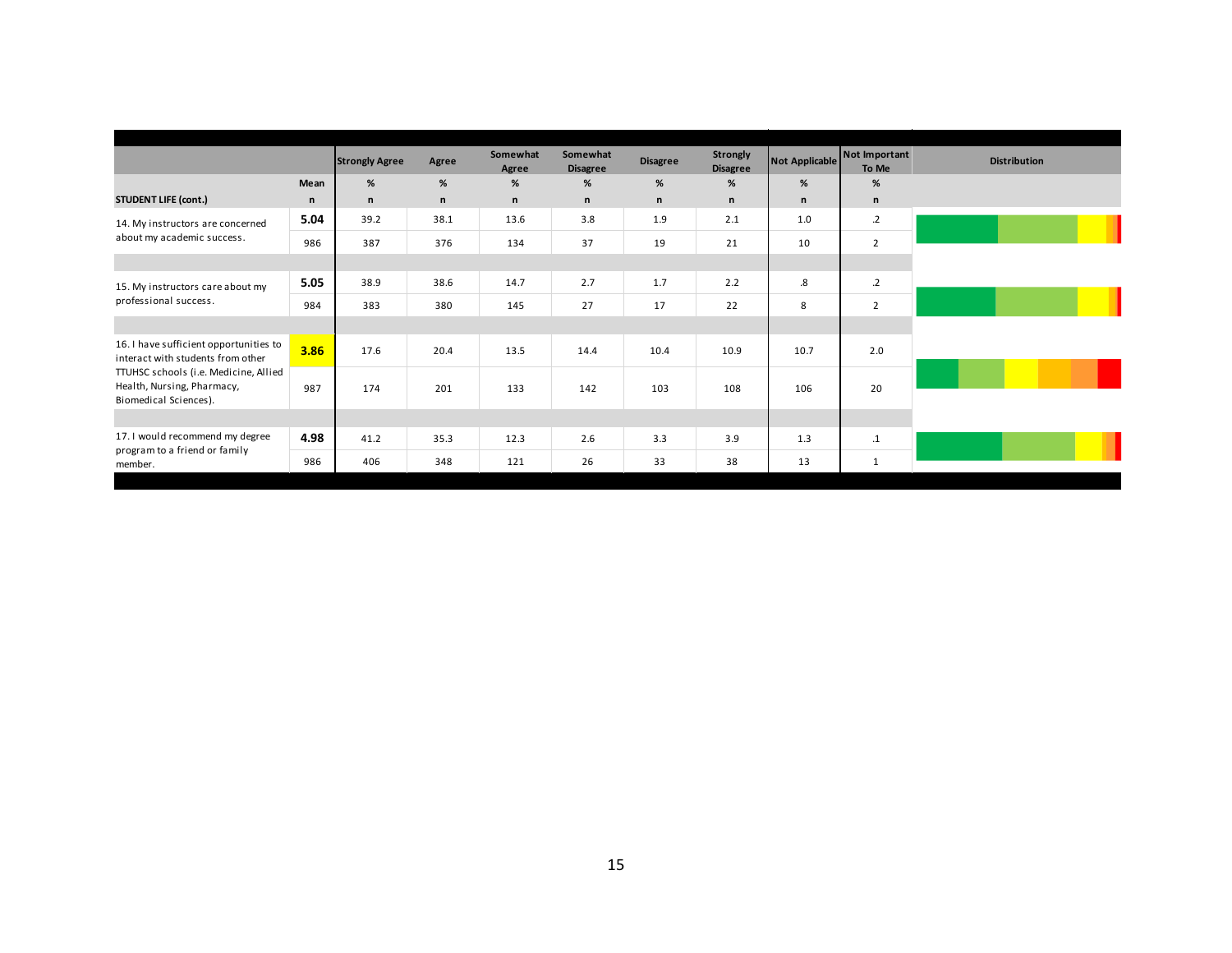## **APPENDIX B. RESULTS BY SCHOOL**

|                                                       |              | <b>SOAHS</b> |             | <b>SOM</b>  |              | <b>PLFSOM</b> | SON          |           |              | <b>SOP</b>  |              | <b>GSBS</b> |
|-------------------------------------------------------|--------------|--------------|-------------|-------------|--------------|---------------|--------------|-----------|--------------|-------------|--------------|-------------|
|                                                       | $\mathsf{n}$ | $Mean*$      | $\mathbf n$ | <b>Mean</b> | $\mathsf{n}$ | <b>Mean</b>   | $\mathsf{n}$ | Mean      | $\mathsf{n}$ | <b>Mean</b> | $\mathsf{n}$ | <b>Mean</b> |
|                                                       |              | $SD**$       |             | <b>SD</b>   |              | <b>SD</b>     |              | <b>SD</b> |              | <b>SD</b>   |              | <b>SD</b>   |
| <b>STUDENT SERVICES</b>                               |              |              |             |             |              |               |              |           |              |             |              |             |
|                                                       | 220          | 5.38         | 171         | 5.27        | 33           | 5.45          | 272          | 5.30      | 168          | 5.06        | 33           | 5.27        |
| 1. Helpfulness of office employees                    |              | 0.75         |             | 0.84        |              | 0.87          |              | 0.80      |              | 1.09        |              | 0.84        |
|                                                       |              |              |             |             |              |               |              |           |              |             |              |             |
|                                                       |              | 5.28         |             | 5.17        | 32           | 5.50          |              | 5.11      |              | 4.97        |              | 5.25        |
| 2. Wait time for services and/or responses            | 217          | 0.80         | 165         | 0.90        |              | 0.67          | 272          | 0.93      | 168          | 1.05        | 32           | 0.67        |
|                                                       |              |              |             |             |              |               |              |           |              |             |              |             |
|                                                       | 134          | 4.64         | 125         | 4.35        | 22           | 4.27          | 141          | 4.87      | 128          | 4.18        | 30           | 4.47        |
| 3. Information about student health insurance plans   |              | 1.21         |             | 1.24        |              | 1.45          |              | 1.14      |              | 1.32        |              | 1.01        |
|                                                       |              |              |             |             |              |               |              |           |              |             |              |             |
| 4. Options for student health insurance coverage      | 132          | 4.38         | 119         | 3.85        | 20           | 3.45          | 137          | 4.78      | 127          | 3.82        | 31           | 4.13        |
|                                                       |              | 1.31         |             | 1.47        |              | 1.79          |              | 1.23      |              | 1.46        |              | 1.63        |
|                                                       |              |              |             |             |              |               |              |           |              |             |              |             |
| 5. Information about student health care providers in | 142          | 4.47         | 129         | 4.27        | 21           | 4.33          | 139          | 4.70      | 136          | 4.04        | 30           | 4.10        |
| the network                                           |              | 1.25         |             | 1.32        |              | 1.43          |              | 1.27      |              | 1.35        |              | 1.27        |
|                                                       |              |              |             |             |              |               |              |           |              |             |              |             |
|                                                       | 153          | 4.76         | 141         | 4.60        | 28           | 4.93          | 165          | 4.79      | 141          | 4.23        | 29           | 4.41        |
| 6. Information about available counseling services    |              | 1.11         |             | 1.10        |              | 1.05          |              | 1.27      |              | 1.37        |              | 0.98        |

\* Means are color‐coded to highlight areas of strength and potential improvement (Red: ≤3.49, Yellow: 3.50‐4.49, Green: ≥5.50).

\*\* Standard deviation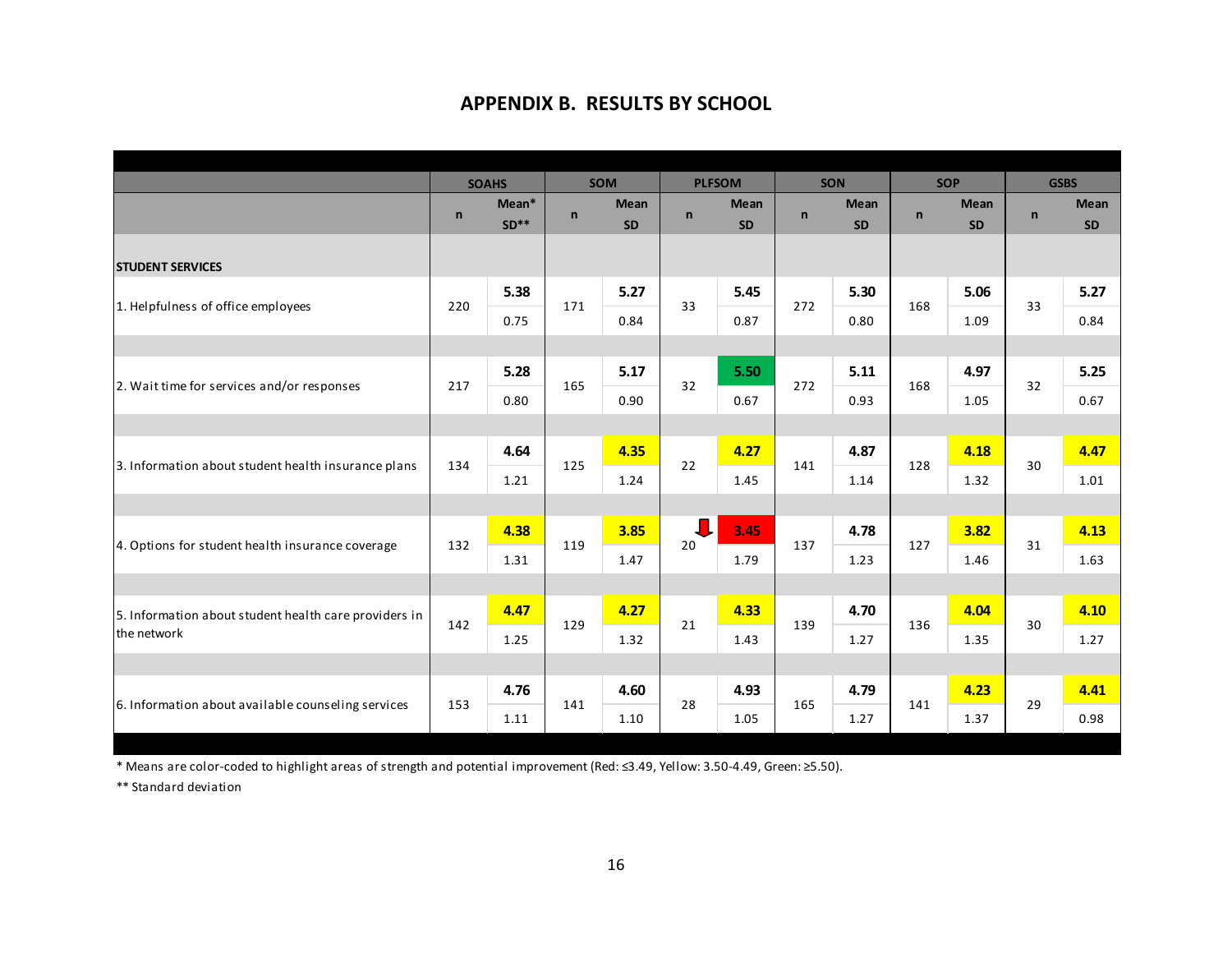|                                                   |              | <b>SOAHS</b>             |              | <b>SOM</b>               |              | <b>PLFSOM</b>            |              | <b>SON</b>        |     | <b>SOP</b>        |              | <b>GSBS</b>              |
|---------------------------------------------------|--------------|--------------------------|--------------|--------------------------|--------------|--------------------------|--------------|-------------------|-----|-------------------|--------------|--------------------------|
|                                                   | $\mathsf{n}$ | <b>Mean</b><br><b>SD</b> | $\mathsf{n}$ | <b>Mean</b><br><b>SD</b> | $\mathsf{n}$ | <b>Mean</b><br><b>SD</b> | $\mathsf{n}$ | Mean<br><b>SD</b> | n   | Mean<br><b>SD</b> | $\mathsf{n}$ | <b>Mean</b><br><b>SD</b> |
| <b>REGISTRAR</b>                                  |              |                          |              |                          |              |                          |              |                   |     |                   |              |                          |
|                                                   |              | 5.22                     |              | 5.21                     | 27           | 5.44                     |              | 5.22              |     | 4.34              | 32           | 5.09                     |
| 1. Helpfulness of employees in Registrar's office | 223          | 0.86                     | 135          | 0.65                     |              | 0.58                     | 296          | 0.92              | 158 | 1.47              |              | 1.03                     |
|                                                   |              |                          |              |                          |              |                          |              |                   |     |                   |              |                          |
|                                                   |              | 5.25                     |              | 4.94                     | 30           | 5.10                     |              | 5.12              |     | 4.16              |              | 5.06                     |
| 2. Communication about the registration process   | 229          | 0.88                     | 152          | 0.93                     |              | 1.09                     | 307          | 1.03              | 167 | 1.58              | 34           | 0.92                     |
|                                                   |              |                          |              |                          |              |                          |              |                   |     |                   |              |                          |
|                                                   | 237          | 5.47                     | 156          | 5.08                     | 32           | 5.19                     | 313          | 5.20              | 172 | 3.90              | 35           | 5.26                     |
| 3. Ease of registering for classes                |              | 0.75                     |              | 0.96                     |              | 0.93                     |              | 1.03              |     | 1.61              |              | 0.74                     |
|                                                   |              |                          |              |                          |              |                          |              |                   |     |                   |              |                          |
| 4. Wait time for receiving a requested transcript |              | 5.31                     | 89           | 5.21                     |              | 5.19                     |              | 5.27              |     | 4.84              |              | 5.42                     |
|                                                   | 150          | 0.83                     |              | 0.91                     | 16           | 1.22                     | 198          | 0.99              | 98  | 1.21              | 26           | 0.76                     |
|                                                   |              |                          |              |                          |              |                          |              |                   |     |                   |              |                          |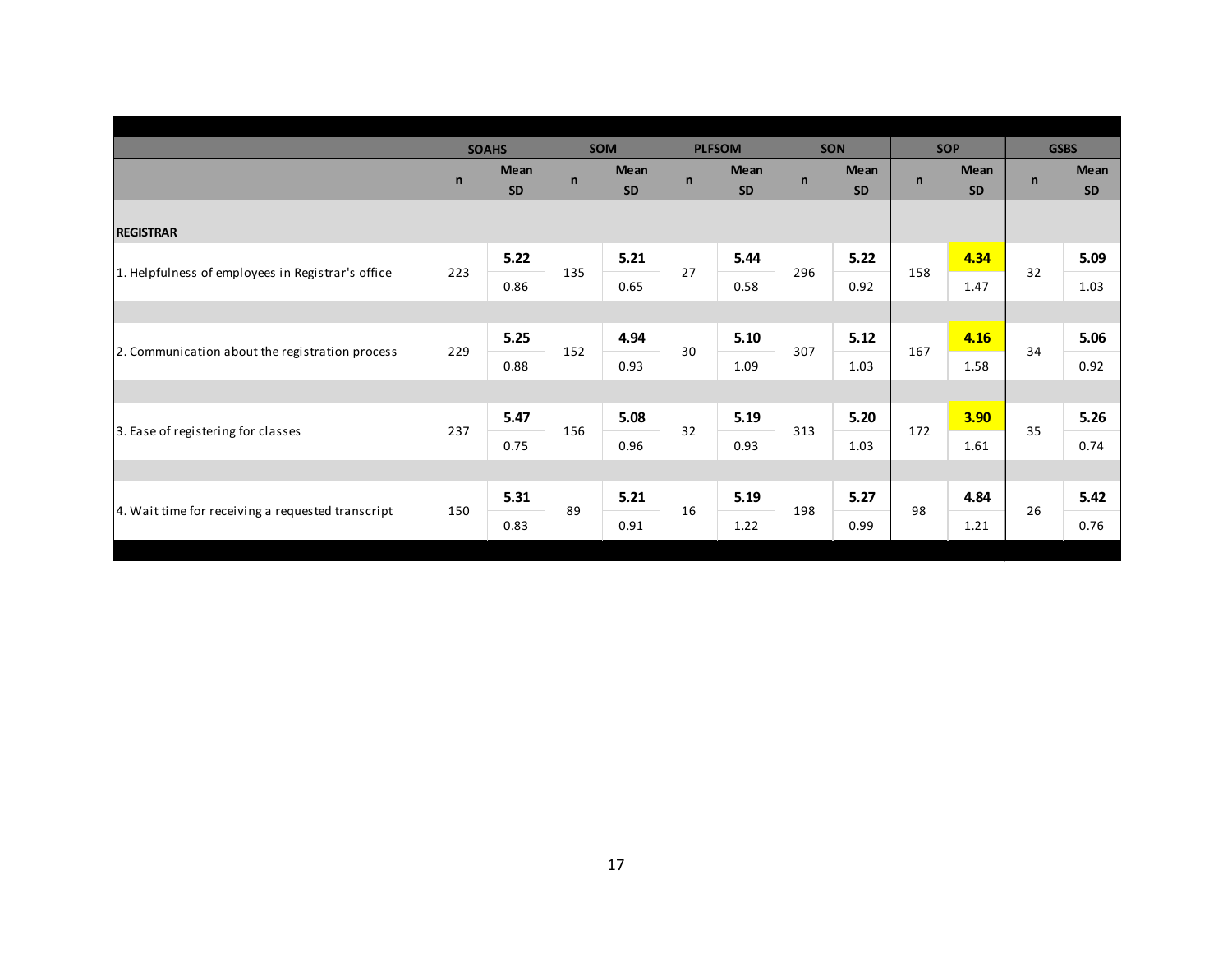|              |                   |              |                                  |              |                   |               |                   |              |                   |              | <b>GSBS</b>       |
|--------------|-------------------|--------------|----------------------------------|--------------|-------------------|---------------|-------------------|--------------|-------------------|--------------|-------------------|
| $\mathsf{n}$ | Mean<br><b>SD</b> |              | Mean<br><b>SD</b>                | $\mathsf{n}$ | Mean<br><b>SD</b> | $\mathsf{n}$  | Mean<br>SD        | $\mathsf{n}$ | Mean<br><b>SD</b> | $\mathsf{n}$ | Mean<br><b>SD</b> |
|              |                   |              |                                  |              |                   |               |                   |              |                   |              |                   |
|              | 5.10              |              | 5.36                             |              | 5.59              |               | 5.22              |              | 5.11              |              | 5.18              |
|              | 0.98              |              | 0.76                             |              | 0.56              |               | 1.03              |              | 0.99              |              | 0.82              |
|              |                   |              |                                  |              |                   |               |                   |              |                   |              |                   |
|              | 4.82              |              | 4.98                             |              | 5.24              |               | 4.96              |              | 4.77              |              | 4.93              |
|              | 1.16              |              | 1.07                             |              | 0.83              |               | 1.16              |              | 1.21              |              | 1.03              |
|              |                   |              |                                  |              |                   |               |                   |              |                   |              |                   |
|              | 5.02              |              | 5.09                             |              | 5.29              |               | 5.05              |              | 4.87              |              | 4.85              |
|              | 1.04              |              | 0.95                             |              | 0.63              |               | 1.17              |              | 1.12              |              | 1.23              |
|              | 183<br>196<br>182 | <b>SOAHS</b> | $\mathbf n$<br>157<br>161<br>160 | <b>SOM</b>   | 34<br>33<br>34    | <b>PLFSOM</b> | 247<br>274<br>255 | <b>SON</b>   | 164<br>167<br>167 | <b>SOP</b>   | 28<br>29<br>27    |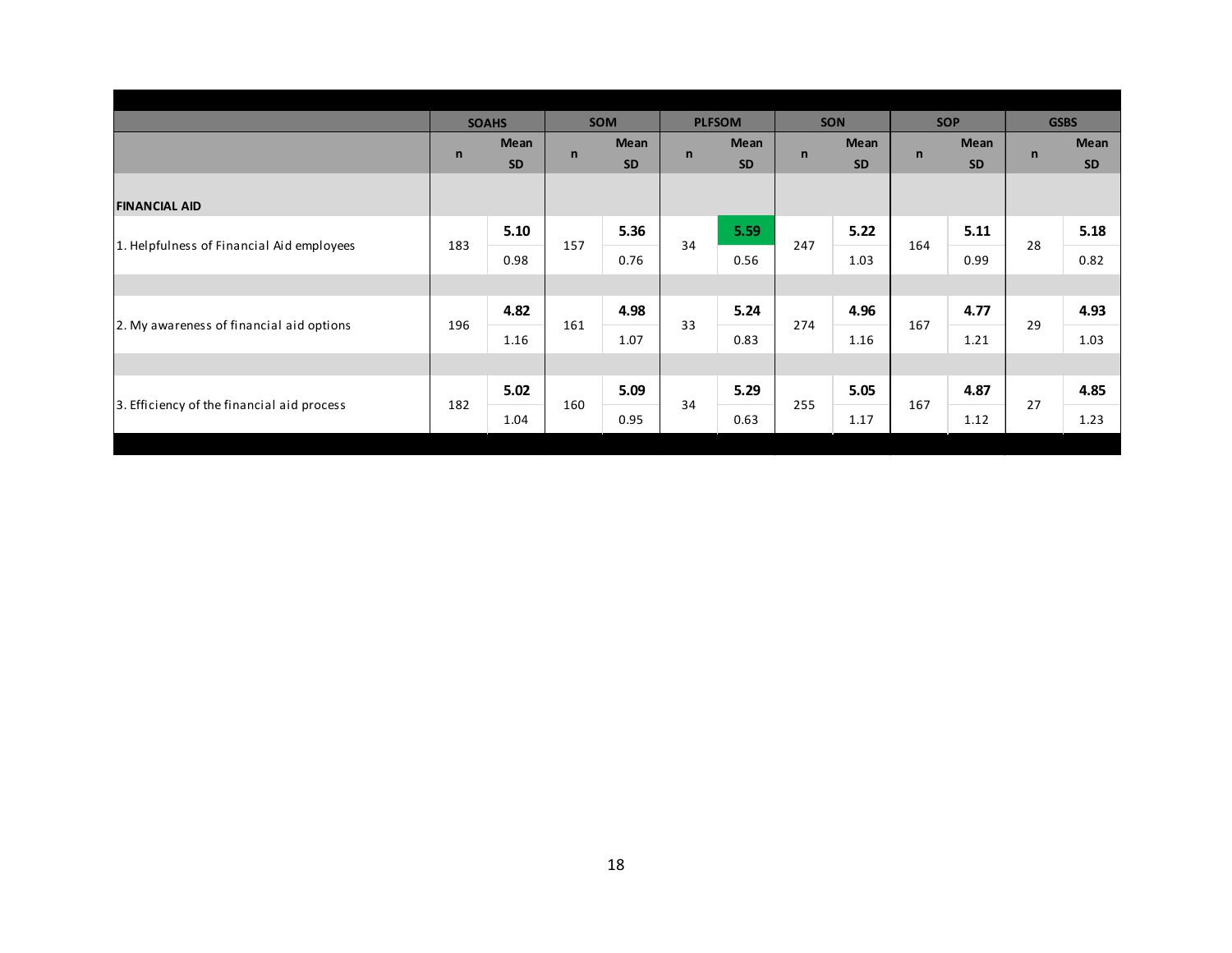Prior to the following section, each respondent was asked if his/her school offers adequate assistance with issues related to Student Affairs. *Figure 4* illustrates the percent of respondents who indicated *Yes*.



|                                                     |              | <b>SOAHS</b> |              | <b>SOM</b> |              | <b>PLFSOM</b> |              | <b>SON</b> |              | <b>SOP</b> |              | <b>GSBS</b> |
|-----------------------------------------------------|--------------|--------------|--------------|------------|--------------|---------------|--------------|------------|--------------|------------|--------------|-------------|
|                                                     |              | Mean         |              | Mean       | $\mathsf{n}$ | Mean          | $\mathsf{n}$ | Mean       |              | Mean       | $\mathsf{n}$ | Mean        |
|                                                     | $\mathsf{n}$ | <b>SD</b>    | $\mathsf{n}$ | <b>SD</b>  |              | <b>SD</b>     |              | <b>SD</b>  | $\mathsf{n}$ | <b>SD</b>  |              | <b>SD</b>   |
|                                                     |              |              |              |            |              |               |              |            |              |            |              |             |
| <b>STUDENT AFFAIRS</b>                              |              |              |              |            |              |               |              |            |              |            |              |             |
| 1. Helpfulness of office employees                  | 201          | 5.24         | 176          | 5.62       | 34           | 5.79          | 241          | 5.27       | 158          | 5.05       | 30           | 5.40        |
|                                                     |              | 0.80         |              | 0.70       |              | 0.41          |              | 0.84       |              | 1.13       |              | 0.67        |
|                                                     |              |              |              |            |              |               |              |            |              |            |              |             |
|                                                     | 199          | 5.22         |              | 5.51       | 34           | 5.76          | 241          | 5.21       | 157          | 5.01       | 30           | 5.23        |
| 2. Wait time for services and/or responses          |              | 0.82         | 175          | 0.75       |              | 0.43          |              | 0.84       |              | 1.06       |              | 0.82        |
|                                                     |              |              |              |            |              |               |              |            |              |            |              |             |
|                                                     |              | 5.02         |              | 5.45       |              | 5.69          |              | 5.14       |              | 4.84       |              | 5.21        |
| 3. Assistance in transitioning to a regional campus | 123          | 1.05         | 109          | 0.92       | 16           | 0.43          | 133          | 0.97       | 109          | 1.19       | 19           | 0.79        |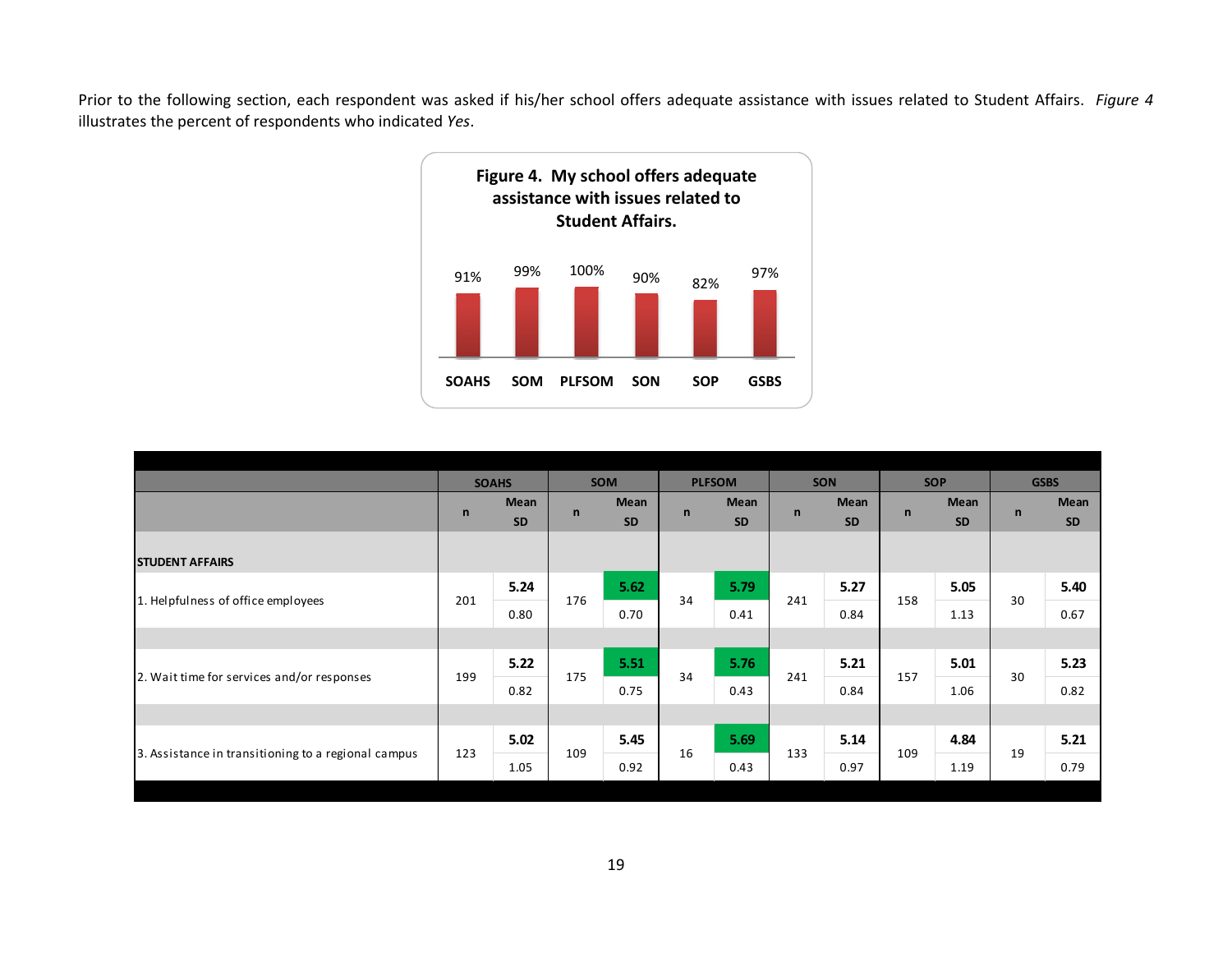|                                                       |              | <b>SOAHS</b>             |              | <b>SOM</b>               |              | <b>PLFSOM</b>            |              | SON                      |              | <b>SOP</b>               |              | <b>GSBS</b>       |
|-------------------------------------------------------|--------------|--------------------------|--------------|--------------------------|--------------|--------------------------|--------------|--------------------------|--------------|--------------------------|--------------|-------------------|
|                                                       | $\mathsf{n}$ | <b>Mean</b><br><b>SD</b> | $\mathsf{n}$ | <b>Mean</b><br><b>SD</b> | $\mathsf{n}$ | <b>Mean</b><br><b>SD</b> | $\mathsf{n}$ | <b>Mean</b><br><b>SD</b> | $\mathsf{n}$ | <b>Mean</b><br><b>SD</b> | $\mathsf{n}$ | Mean<br><b>SD</b> |
| <b>STUDENT BUSINESS SERVICES</b>                      |              |                          |              |                          |              |                          |              |                          |              |                          |              |                   |
|                                                       |              | 5.18                     |              | 5.02                     |              | 5.14                     |              | 5.19                     |              | 4.81                     |              | 4.91              |
| 1. Helpfulness of Student Business Services employees | 201          | 0.83                     | 123          | 0.87                     | 22           | 1.42                     | 271          | 0.89                     | 134          | 1.11                     | 35           | 1.22              |
|                                                       |              |                          |              |                          |              |                          |              |                          |              |                          |              |                   |
| 2. Wait time for services and/or responses            | 199          | 5.19                     | 119          | 4.98                     | 21           | 5.14                     | 270          | 5.11                     | 133          | 4.75                     | 35           | 4.94              |
|                                                       |              | 0.80                     |              | 0.98                     |              | 1.24                     |              | 0.94                     |              | 1.06                     |              | 1.37              |
|                                                       |              |                          |              |                          |              |                          |              |                          |              |                          |              |                   |
| 3. Usefulness of Student Business Services website    | 197          | 5.06                     | 109          | 4.73                     | 17           | 5.06                     | 273          | 5.11                     | 130          | 4.63                     | 35           | 5.00              |
|                                                       |              | 0.97                     |              | 1.03                     |              | 1.30                     |              | 0.94                     |              | 1.06                     |              | 1.24              |
|                                                       |              |                          |              |                          |              |                          |              |                          |              |                          |              |                   |
|                                                       | 227          | 5.06                     |              | 4.64                     | 24           | 5.17                     | 296          | 5.06                     |              | 4.70                     | 35           | 4.80              |
| 4. Clarity of your online account statement           |              | 1.04                     | 145          | 1.18                     |              | 0.70                     |              | 1.04                     | 158          | 1.05                     |              | 1.45              |
|                                                       |              |                          |              |                          |              |                          |              |                          |              |                          |              |                   |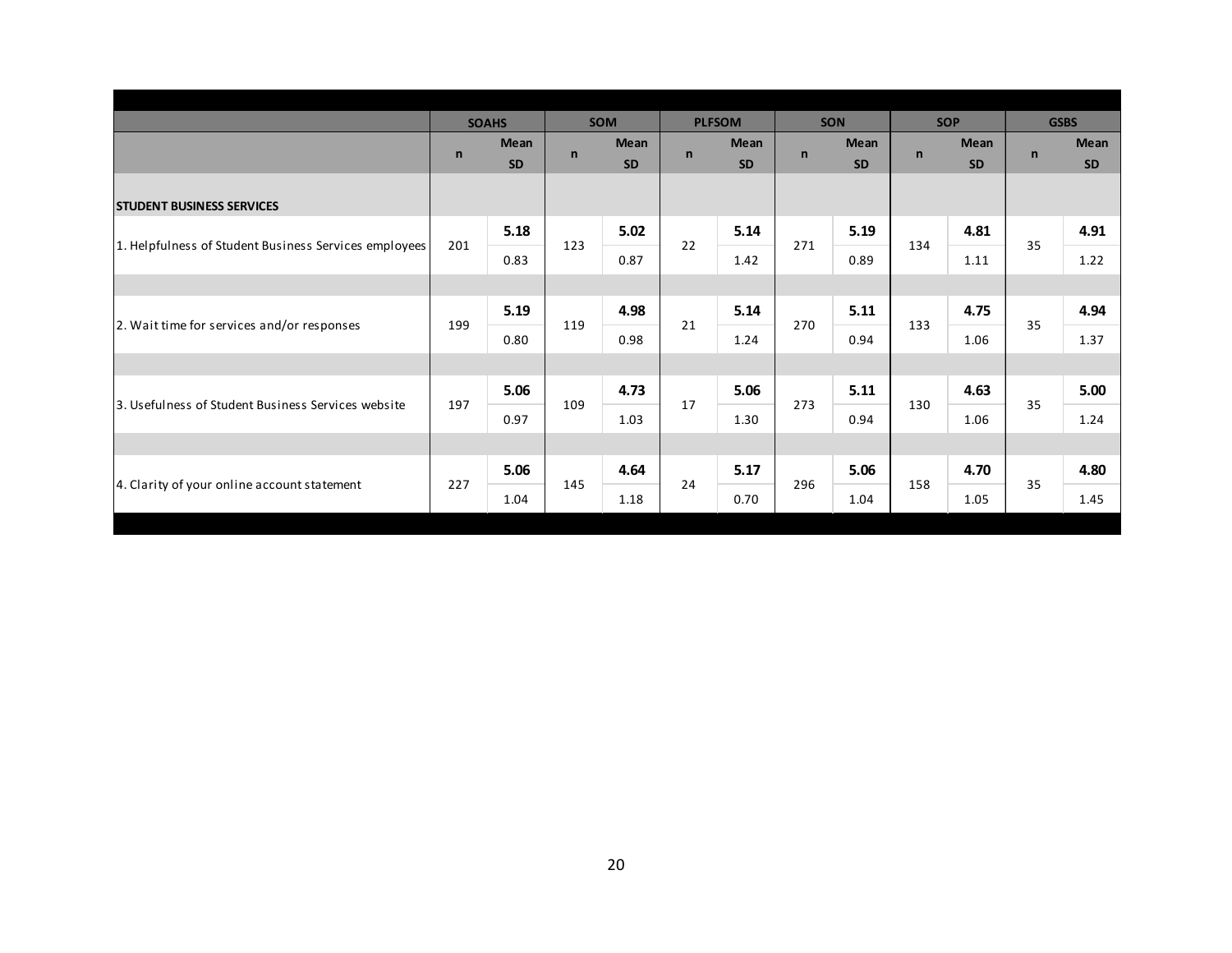|                                                    |              | <b>SOAHS</b> |              | <b>SOM</b>  |              | <b>PLFSOM</b> |              | SON       | <b>SOP</b>   |             |              | <b>GSBS</b> |
|----------------------------------------------------|--------------|--------------|--------------|-------------|--------------|---------------|--------------|-----------|--------------|-------------|--------------|-------------|
|                                                    | $\mathsf{n}$ | Mean         | $\mathsf{n}$ | <b>Mean</b> | $\mathsf{n}$ | <b>Mean</b>   | $\mathsf{n}$ | Mean      | $\mathsf{n}$ | <b>Mean</b> | $\mathsf{n}$ | Mean        |
|                                                    |              | <b>SD</b>    |              | <b>SD</b>   |              | <b>SD</b>     |              | <b>SD</b> |              | <b>SD</b>   |              | <b>SD</b>   |
| <b>LIBRARY RESOURCES</b>                           |              |              |              |             |              |               |              |           |              |             |              |             |
|                                                    |              | 5.33         |              | 5.39        | 34           | 5.44          |              | 5.46      | 78           | 4.94        |              | 5.55        |
| 1. Helpfulness of librarians                       | 172          | 0.71         | 165          | 0.74        |              | 0.99          | 243          | 0.78      |              | 1.10        | 33           | 0.62        |
|                                                    |              |              |              |             |              |               |              |           |              |             |              |             |
| 2. Hours of operation                              | 172          | 4.90         | 167          | 4.54        | 34           | 5.03          | 207          | 5.29      | 88           | 4.74        | 36           | 5.17        |
|                                                    |              | 1.14         |              | 1.41        |              | 1.17          |              | 0.77      |              | 1.20        |              | 1.13        |
|                                                    |              |              |              |             |              |               |              |           |              |             |              |             |
|                                                    |              | 5.04         |              | 4.73        |              | 5.09          |              | 5.37      |              | 4.19        |              | 5.31        |
| 3. Study facilities available in the library       | 166          | 0.97         | 166          | 1.23        | 34           | 1.11          | 182          | 0.83      | 90           | 1.60        | 35           | 0.87        |
|                                                    |              |              |              |             |              |               |              |           |              |             |              |             |
| 4. Accessibility of library resources (e.g. books, |              | 5.09         |              | 5.17        | 34           | 5.18          |              | 5.38      |              | 4.59        |              | 5.35        |
| journals)                                          | 196          | 0.94         | 165          | 0.84        |              | 1.19          | 277          | 0.74      | 130          | 1.35        | 37           | 0.79        |
|                                                    |              |              |              |             |              |               |              |           |              |             |              |             |
| 5. Accessibility of search software (e.g. OVID,    |              | 5.18         |              | 5.21        |              | 5.15          |              | 5.44      |              | 4.93        |              | 5.24        |
| Micromedex, MD Consult)                            | 193          | 0.82         | 168          | 0.91        | 33           | 1.03          | 296          | 0.73      | 157          | 1.12        | 34           | 0.99        |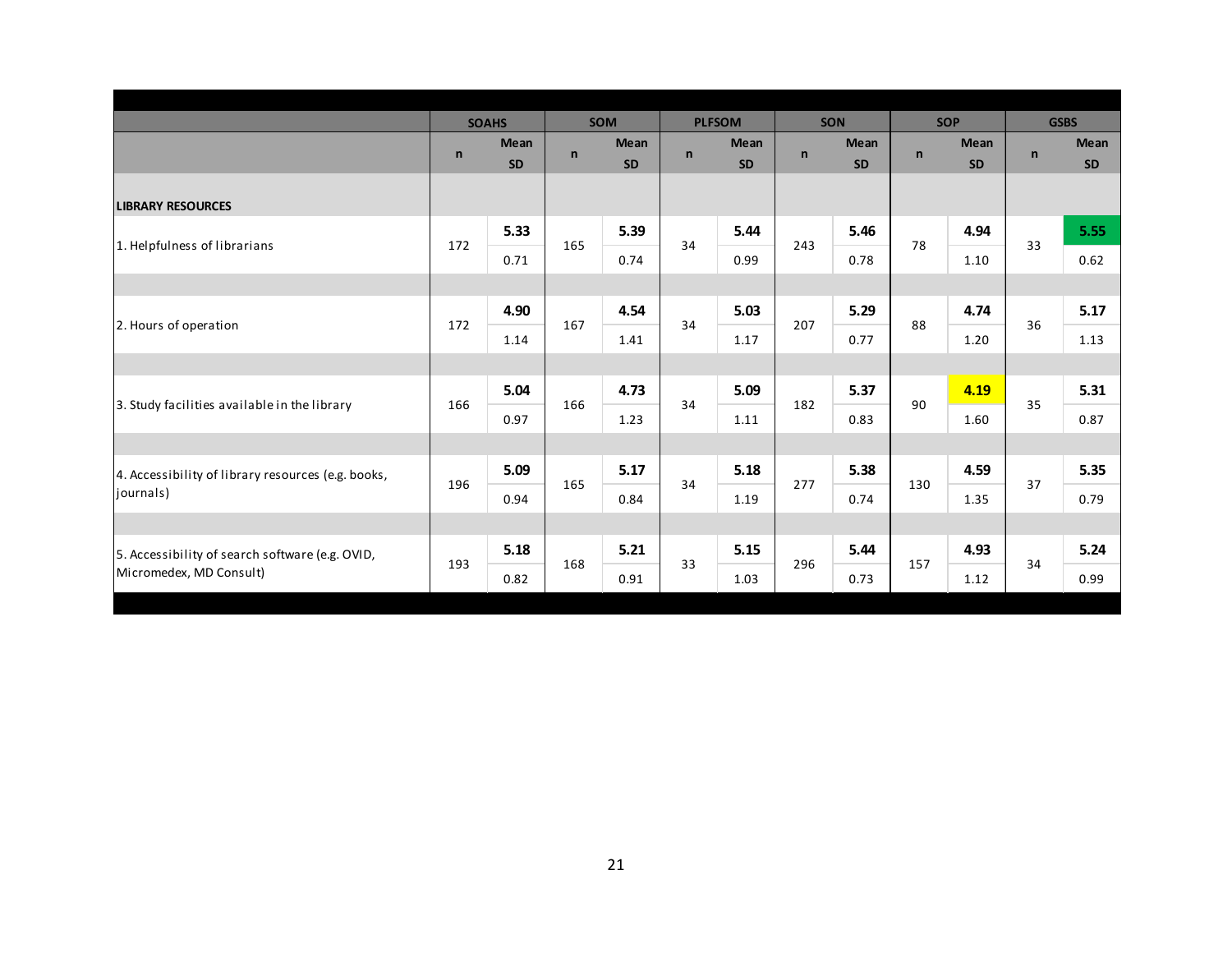|             |                   |              |                                   |              |                   |               |                   |              |                   |              | <b>GSBS</b>       |
|-------------|-------------------|--------------|-----------------------------------|--------------|-------------------|---------------|-------------------|--------------|-------------------|--------------|-------------------|
| $\mathbf n$ | Mean<br><b>SD</b> |              | <b>Mean</b><br><b>SD</b>          | $\mathsf{n}$ | Mean<br><b>SD</b> | $\mathsf{n}$  | Mean<br><b>SD</b> | $\mathsf{n}$ | Mean<br><b>SD</b> | $\mathsf{n}$ | Mean<br><b>SD</b> |
|             |                   |              |                                   |              |                   |               |                   |              |                   |              |                   |
|             | 5.27              |              | 4.73                              |              | 5.23              |               | 5.07              |              | 4.24              |              | 5.35              |
|             | 0.90              |              | 1.15                              |              | 1.01              |               | 1.12              |              | 1.49              |              | 0.68              |
|             |                   |              |                                   |              |                   |               |                   |              |                   |              |                   |
|             | 5.48              |              | 4.85                              |              | 5.27              |               | 5.17              |              | 4.47              |              | 5.38              |
|             | 0.81              |              | 1.07                              |              | 0.91              |               | 1.01              |              | 1.50              |              | 0.68              |
|             |                   |              |                                   |              |                   |               |                   |              |                   |              |                   |
|             | 5.50              |              | 4.89                              |              | 5.22              |               | 5.28              |              | 4.72              |              | 5.08              |
|             | 0.75              |              | 1.05                              |              | 1.07              |               | 0.85              |              | 1.24              |              | 0.89              |
|             | 229<br>227<br>226 | <b>SOAHS</b> | $\mathsf{n}$<br>147<br>142<br>151 | <b>SOM</b>   | 30<br>30<br>32    | <b>PLFSOM</b> | 279<br>280<br>285 | <b>SON</b>   | 134<br>128<br>155 | <b>SOP</b>   | 37<br>37<br>37    |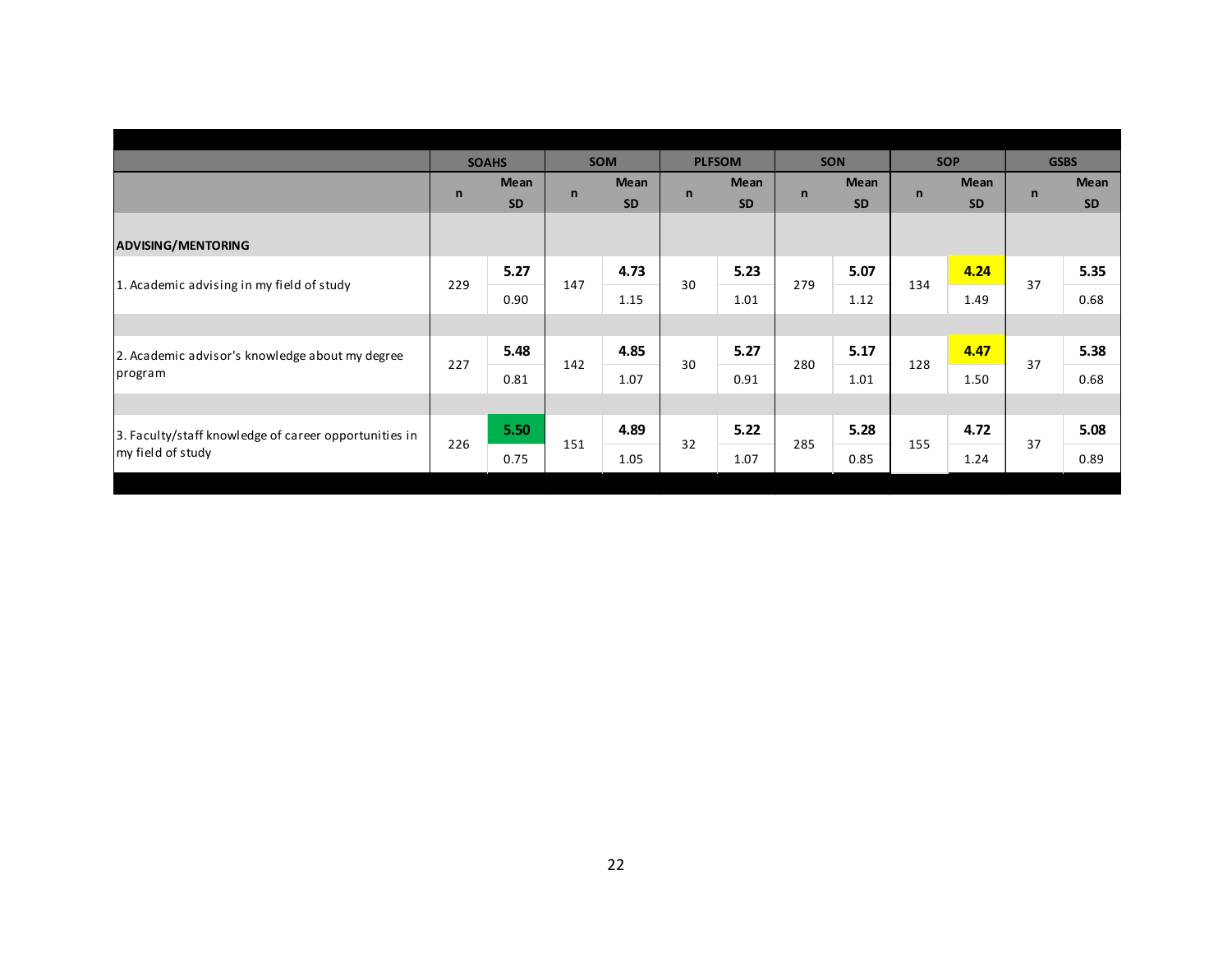|                                                                   |              | <b>SOAHS</b> |              | <b>SOM</b>  |              | <b>PLFSOM</b> |              | <b>SON</b>  | <b>SOP</b>   |             |              | <b>GSBS</b> |
|-------------------------------------------------------------------|--------------|--------------|--------------|-------------|--------------|---------------|--------------|-------------|--------------|-------------|--------------|-------------|
|                                                                   | $\mathsf{n}$ | <b>Mean</b>  | $\mathsf{n}$ | <b>Mean</b> | $\mathsf{n}$ | <b>Mean</b>   | $\mathsf{n}$ | <b>Mean</b> | $\mathsf{n}$ | <b>Mean</b> | $\mathsf{n}$ | Mean        |
|                                                                   |              | <b>SD</b>    |              | <b>SD</b>   |              | <b>SD</b>     |              | <b>SD</b>   |              | <b>SD</b>   |              | SD          |
| <b>ENVIRONMENT</b>                                                |              |              |              |             |              |               |              |             |              |             |              |             |
|                                                                   | 177          | 5.53         | 178          | 5.45        | 34           | 5.79          | 208          | 5.54        | 176          | 5.36        | 37           | 5.30        |
| 1. Cleanliness of campus buildings                                |              | 0.64         |              | 0.65        |              | 0.48          |              | 0.62        |              | 0.80        |              | 0.78        |
|                                                                   |              |              |              |             |              |               |              |             |              |             |              |             |
| 2. Classroom environment (e.g. size, temperature,<br>maintenance) | 175          | 5.00         | 176          | 4.92        | 34           | 4.68          | 167          | 5.32        | 176          | 4.83        | 37           | 5.05        |
|                                                                   |              | 1.08         |              | 1.12        |              | 1.34          |              | 0.94        |              | 1.18        |              | 1.08        |
|                                                                   |              |              |              |             |              |               |              |             |              |             |              |             |
|                                                                   | 163          | 5.11         | 171          | 5.07        | 34           | 5.74          | 158          | 5.28        | 166          | 4.94        | 37           | 5.16        |
| 3. Quality of equipment in laboratory facilities                  |              | 0.93         |              | 0.96        |              | 0.51          |              | 1.05        |              | 1.04        |              | 0.83        |
|                                                                   |              |              |              |             |              |               |              |             |              |             |              |             |
|                                                                   | 170          | 5.14         | 176          | 5.17        | 34           | 5.47          | 171          | 5.38        | 173          | 4.84        | 37           | 5.32        |
| 4. Campus security                                                |              | 0.99         |              | 0.88        |              | 0.96          |              | 0.79        |              | 1.15        |              | 0.71        |
|                                                                   |              |              |              |             |              |               |              |             |              |             |              |             |
|                                                                   |              | 4.67         |              | 4.44        |              | 4.97          |              | 4.83        |              | 4.52        |              | 4.66        |
| 5. Parking availability                                           | 174          | 1.30         | 177          | 1.37        | 34           | 1.24          | 189          | 1.42        | 176          | 1.29        | 35           | 1.21        |
|                                                                   |              |              |              |             |              |               |              |             |              |             |              |             |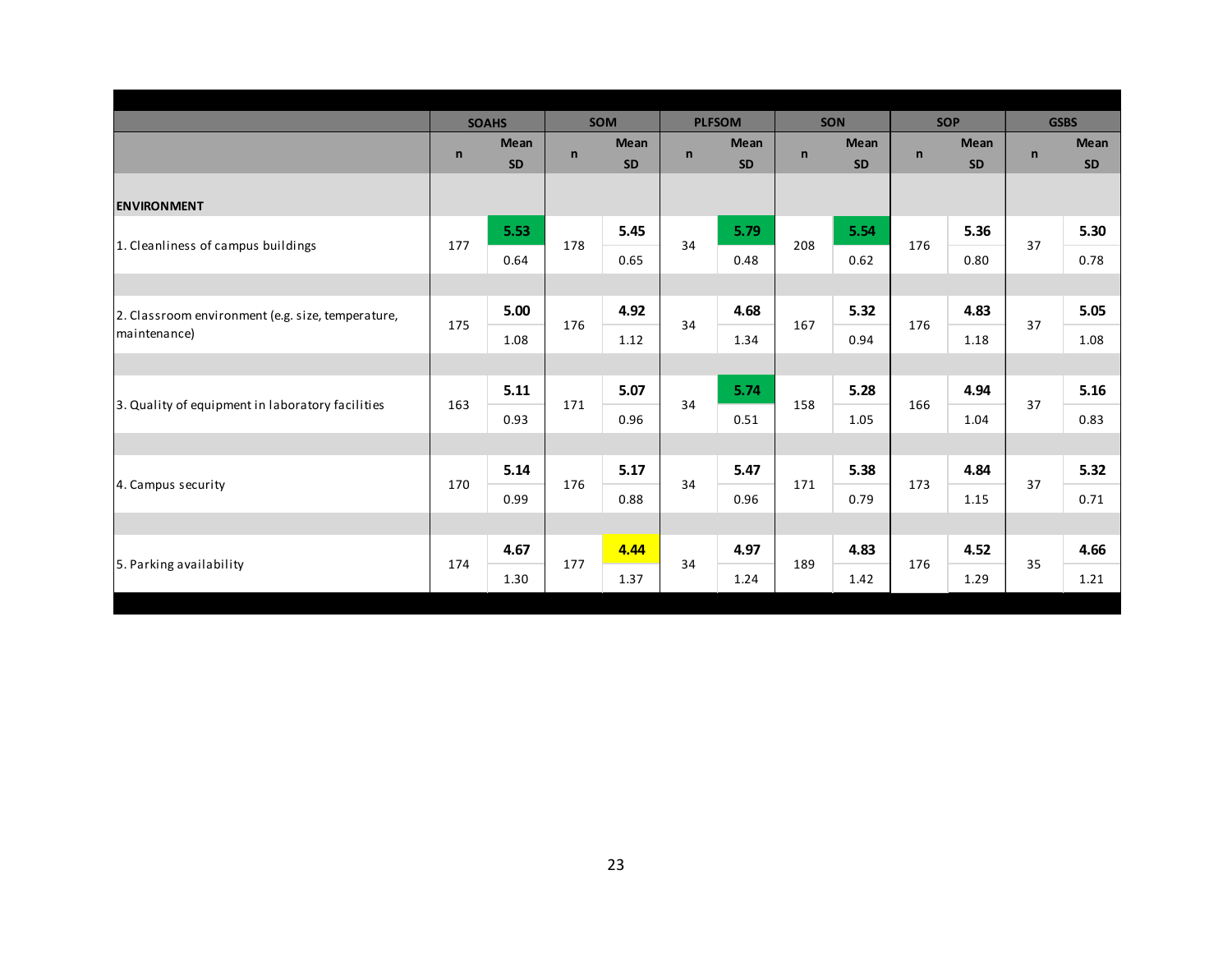|                                                      |              | <b>SOAHS</b>             |              | <b>SOM</b>               |              | <b>PLFSOM</b>            |              | <b>SON</b>               | <b>SOP</b>   |                          |              | <b>GSBS</b>       |
|------------------------------------------------------|--------------|--------------------------|--------------|--------------------------|--------------|--------------------------|--------------|--------------------------|--------------|--------------------------|--------------|-------------------|
|                                                      | $\mathsf{n}$ | <b>Mean</b><br><b>SD</b> | $\mathsf{n}$ | <b>Mean</b><br><b>SD</b> | $\mathsf{n}$ | <b>Mean</b><br><b>SD</b> | $\mathsf{n}$ | <b>Mean</b><br><b>SD</b> | $\mathsf{n}$ | <b>Mean</b><br><b>SD</b> | $\mathsf{n}$ | Mean<br><b>SD</b> |
| <b>GENERAL TECHNOLOGY</b>                            |              |                          |              |                          |              |                          |              |                          |              |                          |              |                   |
| 1. Audio-video equipment used in classrooms (e.g.    | 182          | 4.75                     | 173          | 5.13                     | 34           | 4.88                     | 158          | 5.23                     | 176          | 3.57                     | 36           | 5.08              |
| microphones, projectors)                             |              | 1.28                     |              | 0.84                     |              | 1.34                     |              | 0.95                     |              | 1.46                     |              | 0.91              |
|                                                      |              |                          |              |                          |              |                          |              |                          |              |                          |              |                   |
| 2. Reliability of wireless connectivity on my campus | 185          | 4.31                     | 171          | 4.36                     | 34           | 3.44                     | 177          | 5.02                     | ┚<br>175     | 2.94                     | 34           | 4.62              |
|                                                      |              | 1.44                     |              | 1.28                     |              | 1.71                     |              | 1.20                     |              | 1.62                     |              | 1.39              |
|                                                      |              |                          |              |                          |              |                          |              |                          |              |                          |              |                   |
|                                                      | 226          | 4.89                     | 169          | 4.41                     | 34           | 4.21                     | 306          | 5.22                     | 174          | 4.21                     | 35           | 4.83              |
| 3. Reliability of WebCT/Blackboard or Moodle system  |              | 1.08                     |              | 1.28                     |              | 1.45                     |              | 0.92                     |              | 1.20                     |              | 1.07              |
|                                                      |              |                          |              |                          |              |                          |              |                          |              |                          |              |                   |
|                                                      | 189          | 5.24                     | 148          | 4.89                     | 27           | 4.70                     | 264          | 5.42                     | 148          | 4.32                     | 34           | 4.82              |
| 4. Helpfulness of Help Desk employees                |              | 0.81                     |              | 1.09                     |              | 1.46                     |              | 0.75                     |              | 1.30                     |              | 0.97              |
|                                                      |              |                          |              |                          |              |                          |              |                          |              |                          |              |                   |
| 5. Usability of my school's website                  | 232          | 5.03                     | 178          | 4.51                     | 32           | 4.72                     | 311          | 5.27                     | 174          | 4.62                     | 37           | 4.89              |
|                                                      |              | 0.95                     |              | 1.27                     |              | 1.08                     |              | 0.91                     |              | 1.11                     |              | 1.22              |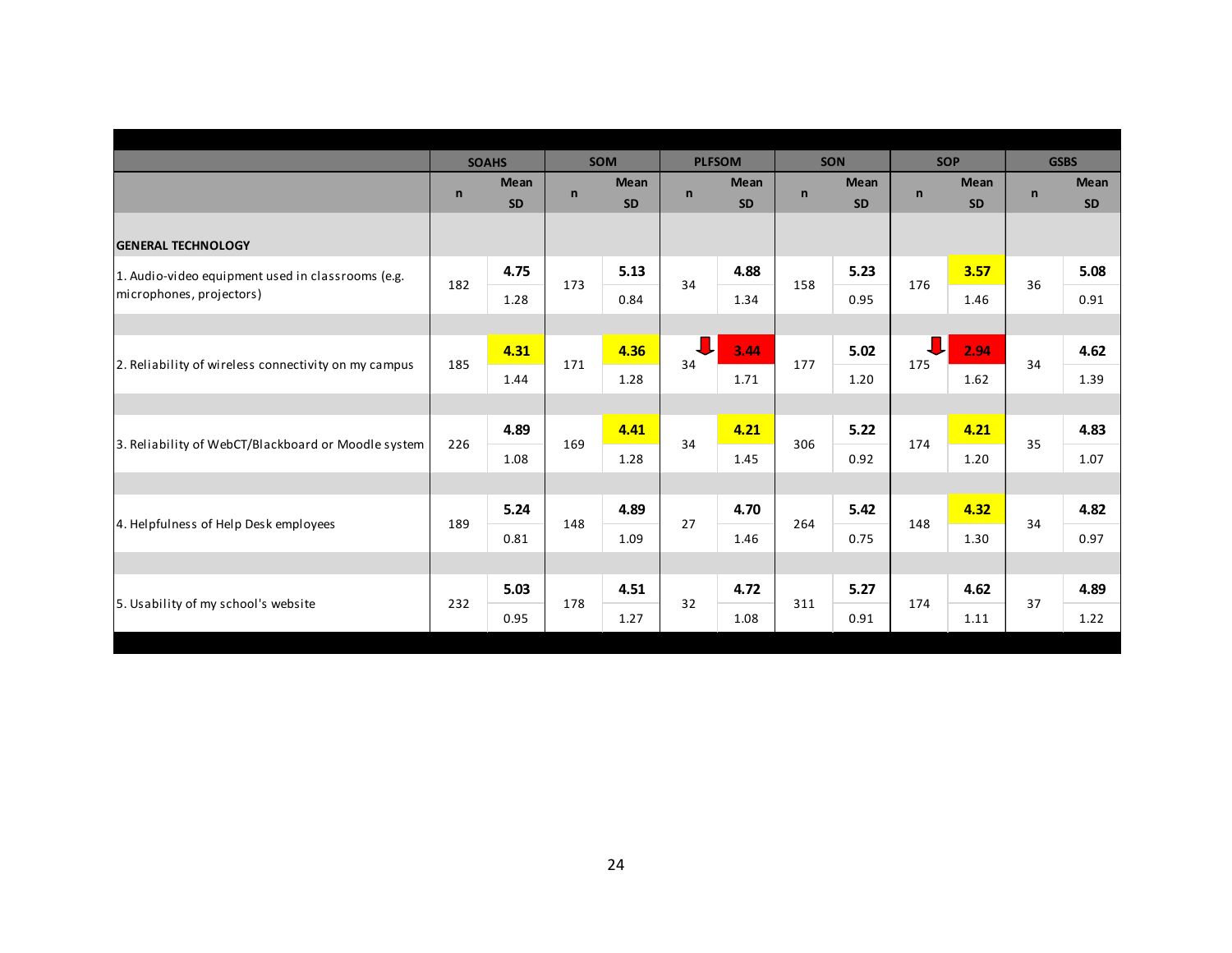|                                                                       |              | <b>SOAHS</b>             |              | <b>SOM</b>               |              | <b>PLFSOM</b>            |              | SON                      |              | <b>SOP</b>               |              | <b>GSBS</b>              |
|-----------------------------------------------------------------------|--------------|--------------------------|--------------|--------------------------|--------------|--------------------------|--------------|--------------------------|--------------|--------------------------|--------------|--------------------------|
|                                                                       | $\mathsf{n}$ | <b>Mean</b><br><b>SD</b> | $\mathsf{n}$ | <b>Mean</b><br><b>SD</b> | $\mathsf{n}$ | <b>Mean</b><br><b>SD</b> | $\mathsf{n}$ | <b>Mean</b><br><b>SD</b> | $\mathsf{n}$ | <b>Mean</b><br><b>SD</b> | $\mathsf{n}$ | <b>Mean</b><br><b>SD</b> |
| <b>STUDENT LIFE</b>                                                   |              |                          |              |                          |              |                          |              |                          |              |                          |              |                          |
|                                                                       |              | 5.16                     |              | 5.14                     |              | 5.26                     |              | 5.09                     |              | 4.70                     |              | 5.09                     |
| 1. I have access to adequate student support services.                | 209          | 0.84                     | 169          | 0.67                     | 34           | 0.99                     | 279          | 1.00                     | 169          | 1.12                     | 35           | 0.70                     |
|                                                                       |              |                          |              |                          |              |                          |              |                          |              |                          |              |                          |
| 2.1 am satisfied with the racial/ethnic diversity of the              |              | 5.19                     |              | 4.85                     |              | 4.70                     |              | 5.33                     |              | 4.72                     |              | 4.92                     |
| student body in my school.                                            | 186          | 0.89                     | 165          | 1.09                     | 33           | 1.55                     | 247          | 0.83                     | 169          | 1.16                     | 36           | 0.94                     |
|                                                                       |              |                          |              |                          |              |                          |              |                          |              |                          |              |                          |
| 3. Students in my school are treated fairly and with                  |              | 5.18                     |              | 5.21                     |              | 5.09                     |              | 5.28                     |              | 4.48                     |              | 5.14                     |
| respect regardless of their differences.                              | 217          | 0.97                     | 174          | 0.82                     | 34           | 1.11                     | 280          | 0.95                     | 173          | 1.47                     | 36           | 0.72                     |
|                                                                       |              |                          |              |                          |              |                          |              |                          |              |                          |              |                          |
| 4. I feel a sense of belonging to my school.                          | 218          | 4.97                     | 175          | 5.02                     | 34           | 5.35                     | 291          | 5.13                     | 173          | 4.25                     | 36           | 5.14                     |
|                                                                       |              | 1.09                     |              | 1.03                     |              | 1.01                     |              | 0.97                     |              | 1.44                     |              | 0.87                     |
|                                                                       |              |                          |              |                          |              |                          |              |                          |              |                          |              |                          |
| 5. I feel a sense of belonging to the TTUHSC                          | 216          | 4.89                     | 174          | 4.93                     | 34           | 5.00                     | 284          | 5.04                     | 171          | 4.06                     | 36           | 5.00                     |
| community.                                                            |              | 1.16                     |              | 1.12                     |              | 1.18                     |              | 1.08                     |              | 1.52                     |              | 1.04                     |
|                                                                       |              |                          |              |                          |              |                          |              |                          |              |                          |              |                          |
| 6.1 know who represents my school and/or campus                       | 189          | 4.64                     | 174          | 4.71                     | 33           | 5.36                     | 227          | 3.68                     | 169          | 3.79                     | 36           | 4.89                     |
| on the Student Government Association (SGA).                          |              | 1.47                     |              | 1.27                     |              | 0.90                     |              | 1.84                     |              | 1.57                     |              | 0.98                     |
|                                                                       |              |                          |              |                          |              |                          |              |                          |              |                          |              |                          |
| 7. I am aware of the activities sponsored by the                      | 191          | 4.58                     | 175          | 4.52                     | 33           | 5.33                     | 230          | 3.88                     | 168          | 3.87                     | 36           | 4.81                     |
| Student Government Association (SGA).                                 |              | 1.39                     |              | 1.34                     |              | 0.74                     |              | 1.75                     |              | 1.55                     |              | 1.09                     |
|                                                                       |              |                          |              |                          |              |                          |              |                          |              |                          |              |                          |
| 8. The Student Government Association (SGA)                           |              | 4.84                     | 171          | 4.63                     | 33           | 5.30                     | 193          | 4.46                     | 157          | 3.95                     | 34           | 4.68                     |
| 183<br>advocates for and represents student interests<br>effectively. | 1.18         |                          | 1.19         |                          | 0.98         |                          | 1.52         |                          | 1.53         |                          | 1.20         |                          |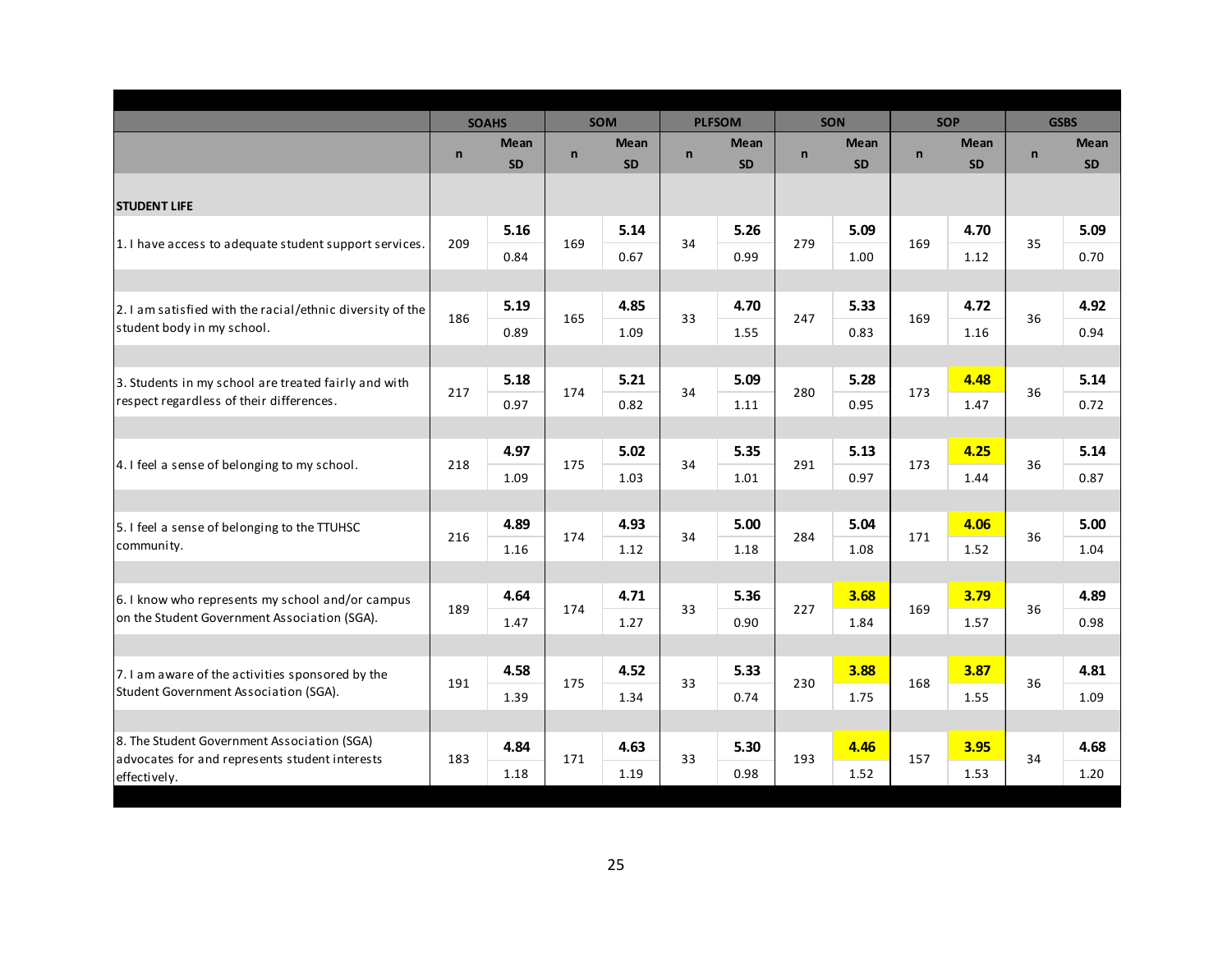|                                                                               |              | <b>SOAHS</b>             |              | <b>SOM</b>               |              | <b>PLFSOM</b>            |              | <b>SON</b>               |              | <b>SOP</b>               |              | <b>GSBS</b>              |
|-------------------------------------------------------------------------------|--------------|--------------------------|--------------|--------------------------|--------------|--------------------------|--------------|--------------------------|--------------|--------------------------|--------------|--------------------------|
|                                                                               | $\mathsf{n}$ | <b>Mean</b><br><b>SD</b> | $\mathsf{n}$ | <b>Mean</b><br><b>SD</b> | $\mathsf{n}$ | <b>Mean</b><br><b>SD</b> | $\mathsf{n}$ | <b>Mean</b><br><b>SD</b> | $\mathsf{n}$ | <b>Mean</b><br><b>SD</b> | $\mathsf{n}$ | <b>Mean</b><br><b>SD</b> |
| <b>STUDENT LIFE (cont.)</b>                                                   |              |                          |              |                          |              |                          |              |                          |              |                          |              |                          |
| 9. I know where to go to file a complaint against                             | 219          | 4.00                     | 168          | 3.84                     | 33           | 4.58                     | 290          | 4.05                     | 169          | 3.89                     | 33           | 4.55                     |
| another student or TTUHSC employee.                                           |              | 1.52                     |              | 1.19                     |              | 1.37                     |              | 1.67                     |              | 1.45                     |              | 1.18                     |
|                                                                               |              |                          |              |                          |              |                          |              |                          |              |                          |              |                          |
| 10. I believe that any complaints I file against another                      | 208          | 4.72                     | 152          | 4.68                     | 33           | 4.73                     | 274          | 4.90                     | 160          | 3.68                     | 33           | 4.88                     |
| student or TTUHSC employee will be handled fairly<br>and promptly.            |              | 1.12                     |              | 1.16                     |              | 1.18                     |              | 1.05                     |              | 1.63                     |              | 0.78                     |
|                                                                               |              |                          |              |                          |              |                          |              |                          |              |                          |              |                          |
| 11. I believe that I could report unethical activities by                     | 220          | 4.73                     | 170          | 4.59                     | 33           | 4.58                     | 297          | 4.99                     | 168          | 3.93                     | 35           | 4.74                     |
| another student or TTUHSC employee without fear of<br>retaliation against me. |              | 1.16                     |              | 1.17                     |              | 1.30                     |              | 0.99                     |              | 1.61                     |              | 0.89                     |
|                                                                               |              |                          |              |                          |              |                          |              |                          |              |                          |              |                          |
| 12. I am satisfied with the quality of instruction that I                     | 231          | 5.19                     | 176          | 4.68                     | 34           | 4.85                     | 310          | 4.95                     | 173          | 4.20                     | 36           | 5.19                     |
| receive at TTUHSC.                                                            |              | 0.96                     |              | 1.02                     |              | 1.08                     |              | 1.21                     |              | 1.29                     |              | 0.62                     |
|                                                                               |              |                          |              |                          |              |                          |              |                          |              |                          |              |                          |
| 13. I have adequate access to my instructors outside                          |              | 5.19                     |              | 4.98                     |              | 5.71                     |              | 5.17                     |              | 4.55                     |              | 5.42                     |
| of class.                                                                     | 229          | 1.00                     | 176          | 0.82                     | 34           | 0.52                     | 304          | 1.07                     | 168          | 1.11                     | 36           | 0.69                     |
|                                                                               |              |                          |              |                          |              |                          |              |                          |              |                          |              |                          |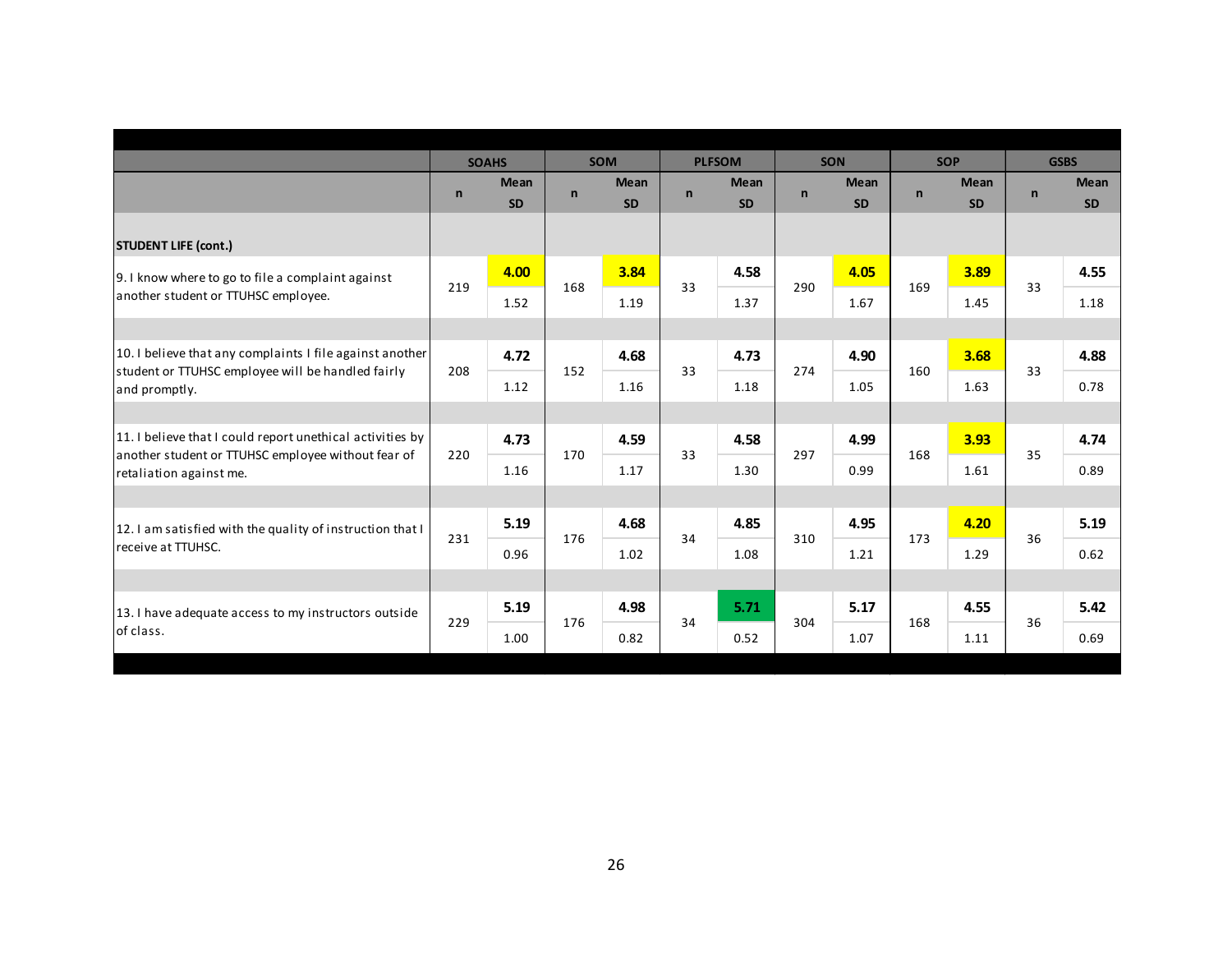|                                                                                                            |              | <b>SOAHS</b>             |              | <b>SOM</b>               |              | <b>PLFSOM</b>            |              | <b>SON</b>        | <b>SOP</b>   |                          |              | <b>GSBS</b>       |
|------------------------------------------------------------------------------------------------------------|--------------|--------------------------|--------------|--------------------------|--------------|--------------------------|--------------|-------------------|--------------|--------------------------|--------------|-------------------|
|                                                                                                            | $\mathsf{n}$ | <b>Mean</b><br><b>SD</b> | $\mathsf{n}$ | <b>Mean</b><br><b>SD</b> | $\mathsf{n}$ | <b>Mean</b><br><b>SD</b> | $\mathsf{n}$ | Mean<br><b>SD</b> | $\mathsf{n}$ | <b>Mean</b><br><b>SD</b> | $\mathsf{n}$ | Mean<br><b>SD</b> |
| <b>STUDENT LIFE (cont.)</b>                                                                                |              |                          |              |                          |              |                          |              |                   |              |                          |              |                   |
| 14. My instructors are concerned about my academic                                                         | 231          | 5.32                     | 176          | 4.85                     | 34           | 5.35                     | 315          | 5.22              | 173          | 4.40                     | 36           | 5.33              |
| success.                                                                                                   |              | 0.96                     |              | 0.99                     |              | 0.98                     |              | 1.01              |              | 1.31                     |              | 0.68              |
|                                                                                                            |              |                          |              |                          |              |                          |              |                   |              |                          |              |                   |
| 15. My instructors care about my professional                                                              | 229          | 5.35                     | 177          | 4.89                     | 34           | 5.26                     | 316          | 5.21              | 173          | 4.43                     | 36           | 5.28              |
| success.                                                                                                   |              | 0.88                     |              | 0.97                     |              | 1.11                     |              | 0.99              |              | 1.33                     |              | 0.81              |
|                                                                                                            |              |                          |              |                          |              |                          |              |                   |              |                          |              |                   |
| 16. I have sufficient opportunities to interact with<br>students from other TTUHSC schools (i.e. Medicine, | 197          | 4.18                     | 170          | 3.91                     | 30           | 3.53                     | 251          | 4.27              | J<br>169     | 2.80                     | 36           | 4.31              |
| Allied Health, Nursing, Pharmacy, Biomedical<br>Sciences).                                                 |              | 1.54                     |              | 1.49                     |              | 1.70                     |              | 1.69              |              | 1.59                     |              | 1.28              |
|                                                                                                            |              |                          |              |                          |              |                          |              |                   |              |                          |              |                   |
| 17. I would recommend my degree program to a friend                                                        |              | 5.23                     |              | 5.06                     | 33           | 5.21                     | 313          | 5.19              | 173          | 4.18                     | 36           | 4.89              |
| or family member.                                                                                          | 232          | 1.10                     | 176          | 1.05                     |              | 0.93                     |              | 1.21              |              | 1.50                     |              | 0.95              |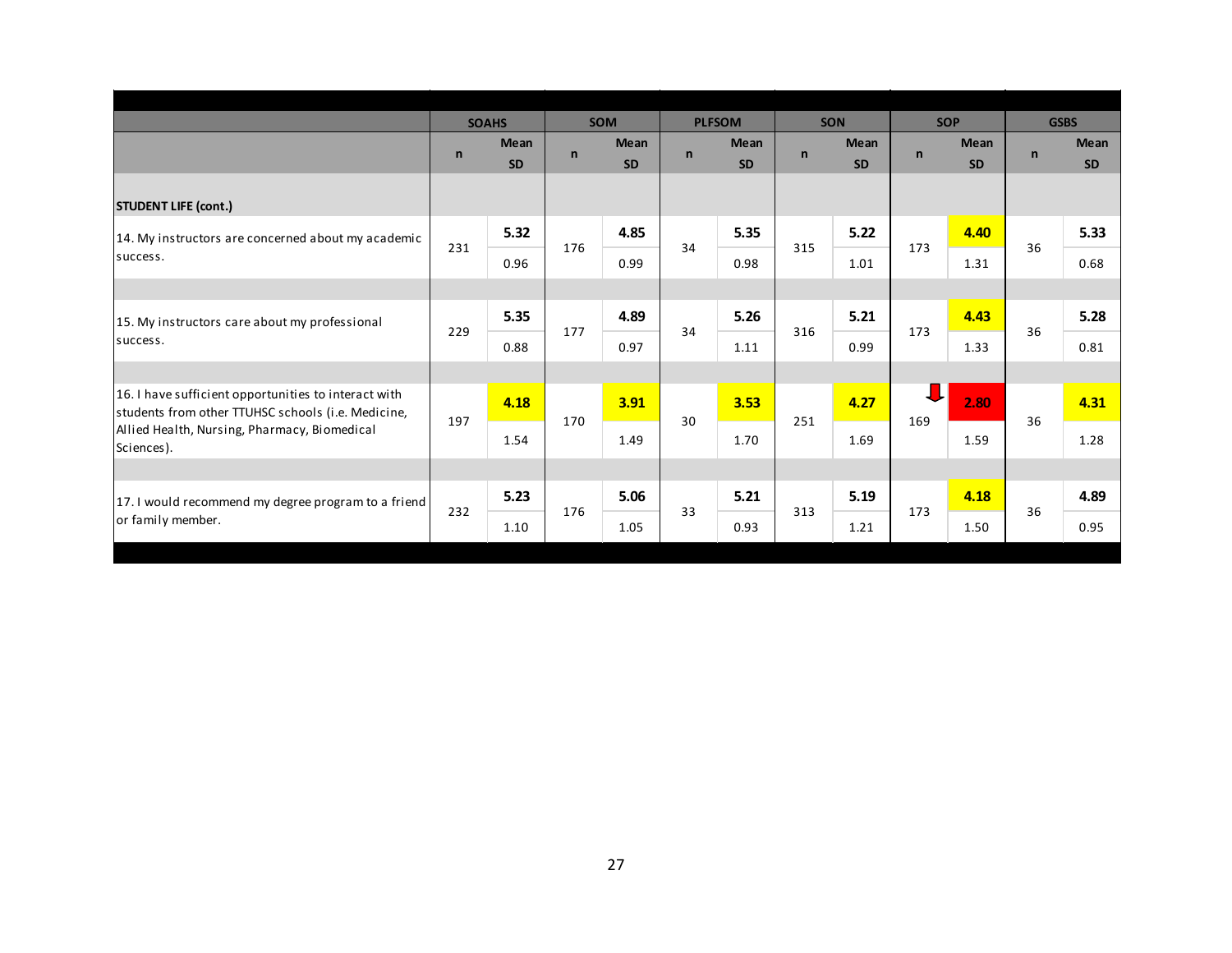## **APPENDIX C. RESULTS BY CAMPUS**

|                                               |             | <b>ABILENE</b>  | <b>AMARILLO</b> |                   |              | DALLAS/FT.        |             | <b>EL PASO</b>           |              | <b>HIGHLAND</b>          |              | <b>LUBBOCK</b>           |             | <b>MIDLAND</b>    |              | <b>ODESSA</b>     |              | <b>DISTANCE</b>   |
|-----------------------------------------------|-------------|-----------------|-----------------|-------------------|--------------|-------------------|-------------|--------------------------|--------------|--------------------------|--------------|--------------------------|-------------|-------------------|--------------|-------------------|--------------|-------------------|
|                                               | $\mathbf n$ | Mean*<br>$SD**$ | $\mathsf{n}$    | Mean<br><b>SD</b> | $\mathsf{n}$ | Mean<br><b>SD</b> | $\mathbf n$ | <b>Mean</b><br><b>SD</b> | $\mathbf{n}$ | Mean<br><b>SD</b>        | $\mathsf{n}$ | <b>Mean</b><br><b>SD</b> | $\mathbf n$ | Mean<br><b>SD</b> | $\mathsf{n}$ | Mean<br><b>SD</b> | $\mathsf{n}$ | Mean<br><b>SD</b> |
| <b>STUDENT SERVICES</b>                       |             |                 |                 |                   |              |                   |             |                          |              |                          |              |                          |             |                   |              |                   |              |                   |
| 1. Helpfulness of office employees            | 58          | 5.03            | 125             | 5.16              | 36           | 4.89              | 63          | 5.38                     | $<$ 5        | $\blacksquare$           | 373          | 5.30                     | 16          | 5.13              | 28           | 5.00              | 201          | 5.45              |
|                                               |             | 1.03            |                 | 1.08              |              | 0.98              |             | 0.75                     |              | $\sim$                   |              | 0.79                     |             | 0.62              |              | 1.15              |              | 0.74              |
|                                               |             |                 |                 |                   |              |                   |             |                          |              |                          |              |                          |             |                   |              |                   |              |                   |
|                                               |             | 4.93            | 124             | 4.99              | 36           | 4.75              | 62          | 5.31                     | 5            | $\sim$                   |              | 5.23                     |             | 5.25              | 28           | 4.96              | 204          | 5.25              |
| 2. Wait time for services and/or responses    | 58          | 1.07            |                 | 1.05              |              | 1.11              |             | 0.78                     |              | $\overline{\phantom{a}}$ | 364          | 0.83                     | 16          | 0.86              |              | 0.92              |              | 0.89              |
|                                               |             |                 |                 |                   |              |                   |             |                          |              |                          |              |                          |             |                   |              |                   |              |                   |
| 3. Information about student health insurance | 45          | 3.87            | 101             | 4.43              | 26           | 3.88              | 46          | 4.17                     | $<$ 5        | $\blacksquare$           | 248          | 4.59                     | 12          | 4.67              | 20           | 4.80              | 87           | 4.93              |
| plans                                         |             | 1.42            |                 | 1.05              |              | 1.37              |             | 1.40                     |              | $\sim$                   |              | 1.23                     |             | 0.49              |              | 1.01              |              | 1.24              |
|                                               |             |                 |                 |                   |              |                   |             |                          |              |                          |              |                          |             |                   |              |                   |              |                   |
| 4. Options for student health insurance       |             | 3.79            |                 | 3.96              |              | 3.59              |             | 3.76                     |              | $\sim$                   |              | 4.23                     |             | 4.27              |              | 4.65              |              | 4.84              |
| coverage                                      | 42          | 1.39            | 101             | 1.41              | 27           | 1.55              | 41          | 1.58                     | $<$ 5        | $\sim$                   | 247          | 1.44                     | 11          | 0.90              | 17           | 1.06              | 85           | 1.36              |
|                                               |             |                 |                 |                   |              |                   |             |                          |              |                          |              |                          |             |                   |              |                   |              |                   |
| 5. Information about student health care      |             | 3.89            |                 | 4.19              |              | 4.00              |             | 4.22                     |              | $\blacksquare$           |              | 4.40                     |             | 4.36              |              | 4.47              |              | 4.84              |
| Iproviders in the network                     | 45          | 1.39            | 105             | 1.29              | 29           | 1.41              | 45          | 1.41                     | $<$ 5        | $\sim$                   | 267          | 1.27                     | 14          | 0.93              | 17           | 1.23              | 80           | 1.34              |
|                                               |             |                 |                 |                   |              |                   |             |                          |              |                          |              |                          |             |                   |              |                   |              |                   |
| 6. Information about available counseling     |             | 3.98            |                 | 4.51              |              | 4.00              |             | 4.66                     |              | $\sim$                   |              | 4.68                     |             | 4.75              |              | 4.43              |              | 4.95              |
| services                                      | 52          |                 | 107             | 1.22              | 27           | 1.44              | 56          | 1.16                     | $<$ 5        | $\overline{\phantom{a}}$ | 281          | 1.16                     | 12          | 0.62              | 21           | 1.16              | 107          | 1.24              |

\* Means are color‐coded to highlight areas of strength and potential improvement (Red: ≤3.49, Yellow: 3.50‐4.49, Green: ≥5.50).

\*\* Standard deviation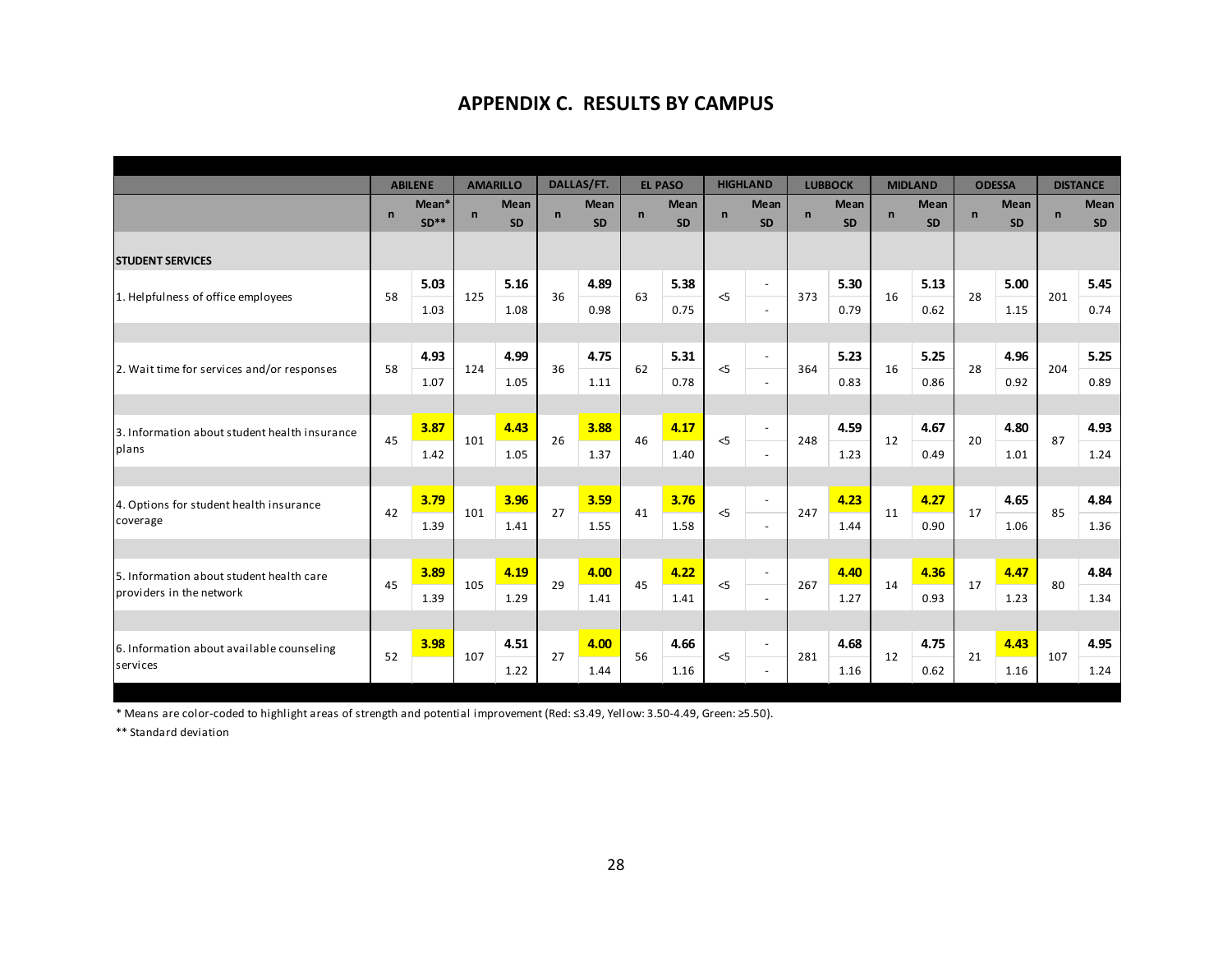| <b>ODESSA</b><br><b>DISTANCE</b>                                       | <b>MIDLAND</b>                    | <b>LUBBOCK</b>                    | <b>HIGHLAND</b>                   | <b>EL PASO</b>                   | DALLAS/FT.                 | <b>AMARILLO</b>            | <b>ABILENE</b>                           |                                                                                         |
|------------------------------------------------------------------------|-----------------------------------|-----------------------------------|-----------------------------------|----------------------------------|----------------------------|----------------------------|------------------------------------------|-----------------------------------------------------------------------------------------|
| Mean<br>Mean<br>$\mathsf{n}$<br>$\mathsf{n}$<br><b>SD</b><br><b>SD</b> | Mean<br>$\mathsf{n}$<br><b>SD</b> | Mean<br>$\mathsf{n}$<br><b>SD</b> | Mean<br>$\mathsf{n}$<br>SD        | Mean<br>$\mathbf n$<br><b>SD</b> | Mean<br>$\mathsf{n}$<br>SD | Mean<br>$\mathsf{n}$<br>SD | <b>Mean</b><br>$\mathsf{n}$<br><b>SD</b> |                                                                                         |
|                                                                        |                                   |                                   |                                   |                                  |                            |                            |                                          | <b>REGISTRAR</b>                                                                        |
| 5.35<br>5.11<br>5.25<br>28<br>231                                      | 17                                | 5.24<br>343                       | $\overline{\phantom{a}}$<br>$<$ 5 | 5.22<br>54                       | 4.00<br>31                 | 4.77<br>115                | 4.04<br>56                               | 1. Helpfulness of employees in Registrar's office                                       |
| 0.61<br>0.57<br>0.96                                                   |                                   | 0.81                              | $\overline{\phantom{a}}$          | 0.74                             | 1.53                       | 1.16                       | 1.60                                     |                                                                                         |
| 4.90<br>5.19                                                           | 5.47                              | 5.15                              | $\sim$                            | 5.05                             | 3.86                       | 4.60                       | 3.77                                     | 2. Communication about the registration                                                 |
| 0.92<br>1.00                                                           | 0.51                              | 0.94                              | $\overline{\phantom{a}}$          | 0.93                             | 1.50                       | 1.33                       | 1.67                                     | process                                                                                 |
|                                                                        |                                   |                                   |                                   |                                  |                            |                            |                                          |                                                                                         |
| 5.43<br>5.29                                                           | 5.61                              | 5.28                              | $\sim$                            | 5.18                             | 3.67                       | 4.34                       | 3.72                                     |                                                                                         |
| 0.50<br>0.63<br>0.91                                                   |                                   | 0.93                              | $\overline{\phantom{a}}$          | 0.88                             | 1.55                       | 1.57                       | 1.59                                     |                                                                                         |
|                                                                        |                                   |                                   |                                   |                                  |                            |                            |                                          |                                                                                         |
| 4.94<br>5.42                                                           | 5.23                              | 5.30                              | $\sim$                            | 5.14                             | 4.64                       | 5.05                       | 4.34                                     |                                                                                         |
| 0.83<br>1.00                                                           | 0.93                              | 0.87                              | $\sim$                            | 0.98                             | 1.29                       | 0.99                       | 1.61                                     |                                                                                         |
| 242<br>30<br>30<br>252<br>18<br>142                                    | 17<br>18<br>13                    | 359<br>366<br>240                 | $<$ 5<br>$\leq$<br>$\leq$ 5       | 62<br>65<br>37                   | 36<br>36<br>25             | 121<br>125<br>76           | 57<br>58<br>29                           | 3. Ease of registering for classes<br>4. Wait time for receiving a requested transcript |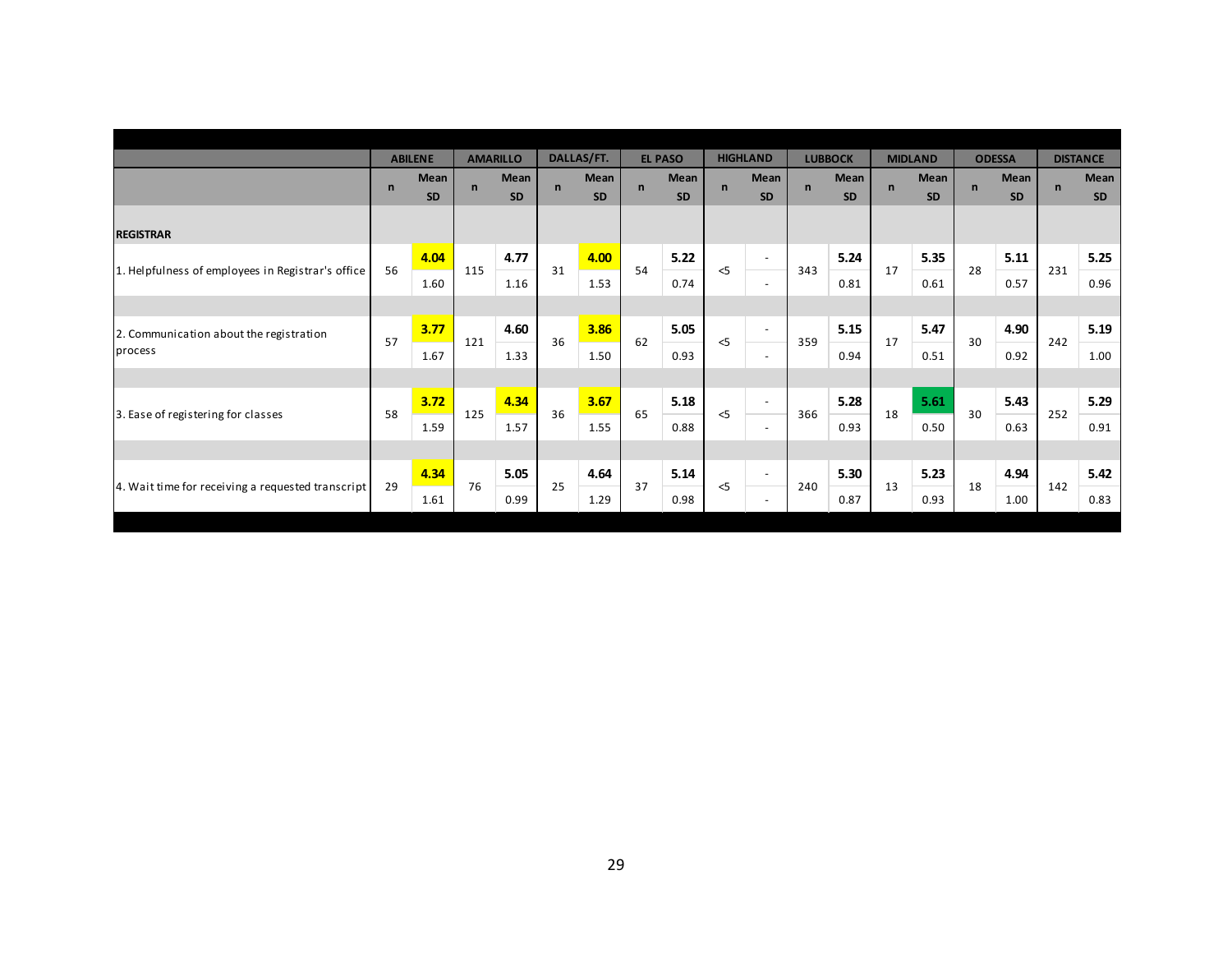|                                            |              | <b>ABILENE</b>    |              | <b>AMARILLO</b>   |              | DALLAS/FT.        |              | <b>EL PASO</b> |             | <b>HIGHLAND</b>          |              | <b>LUBBOCK</b>    |              | <b>MIDLAND</b>    |              | <b>ODESSA</b>     |             | <b>DISTANCE</b>   |
|--------------------------------------------|--------------|-------------------|--------------|-------------------|--------------|-------------------|--------------|----------------|-------------|--------------------------|--------------|-------------------|--------------|-------------------|--------------|-------------------|-------------|-------------------|
|                                            | $\mathsf{n}$ | Mean<br><b>SD</b> | $\mathsf{n}$ | Mean<br><b>SD</b> | $\mathsf{n}$ | Mean<br><b>SD</b> | $\mathsf{n}$ | Mean<br>SD     | $\mathbf n$ | Mean<br><b>SD</b>        | $\mathsf{n}$ | Mean<br><b>SD</b> | $\mathsf{n}$ | Mean<br><b>SD</b> | $\mathsf{n}$ | Mean<br><b>SD</b> | $\mathbf n$ | Mean<br><b>SD</b> |
| <b>FINANCIAL AID</b>                       |              |                   |              |                   |              |                   |              |                |             |                          |              |                   |              |                   |              |                   |             |                   |
|                                            |              | 5.15              |              | 5.14              |              | 4.78              |              | 5.46           |             | $\overline{\phantom{a}}$ |              | 5.23              |              | 5.11              |              | 5.37              |             | 5.23              |
| 1. Helpfulness of Financial Aid employees  | 55           | 0.87              | 122          | 0.93              | 36           | 1.24              | 63           | 0.76           | $\leq$ 5    | $\overline{\phantom{a}}$ | 327          | 0.94              | 18           | 0.93              | 27           | 0.63              | 170         | 1.00              |
|                                            |              |                   |              |                   |              |                   |              |                |             |                          |              |                   |              |                   |              |                   |             |                   |
|                                            | 54           | 4.81              | 125          | 4.92              | 37           | 4.38              | 63           | 5.03           | $\leq$      | $\sim$                   | 340          | 4.88              | 18           | 5.28              | 30           | 4.97              | 199         | 4.97              |
| 2. My awareness of financial aid options   |              | 1.07              |              | 1.07              |              | 1.46              |              | 1.05           |             | $\overline{\phantom{a}}$ |              | 1.16              |              | 0.75              |              | 0.93              |             | 1.16              |
|                                            |              |                   |              |                   |              |                   |              |                |             |                          |              |                   |              |                   |              |                   |             |                   |
|                                            |              | 4.85              |              | 5.02              |              | 4.43              |              | 5.33           |             | $\sim$                   |              | 5.00              |              | 4.94              |              | 5.07              |             | 5.11              |
| 3. Efficiency of the financial aid process | 54           | 0.98              | 124          | 0.95              | 37           | 1.46              | 64           | 0.64           | $<$ 5       | $\overline{\phantom{a}}$ | 329          | 1.12              | 18           | 1.00              | 28           | 0.86              | 176         | 1.14              |
|                                            |              |                   |              |                   |              |                   |              |                |             |                          |              |                   |              |                   |              |                   |             |                   |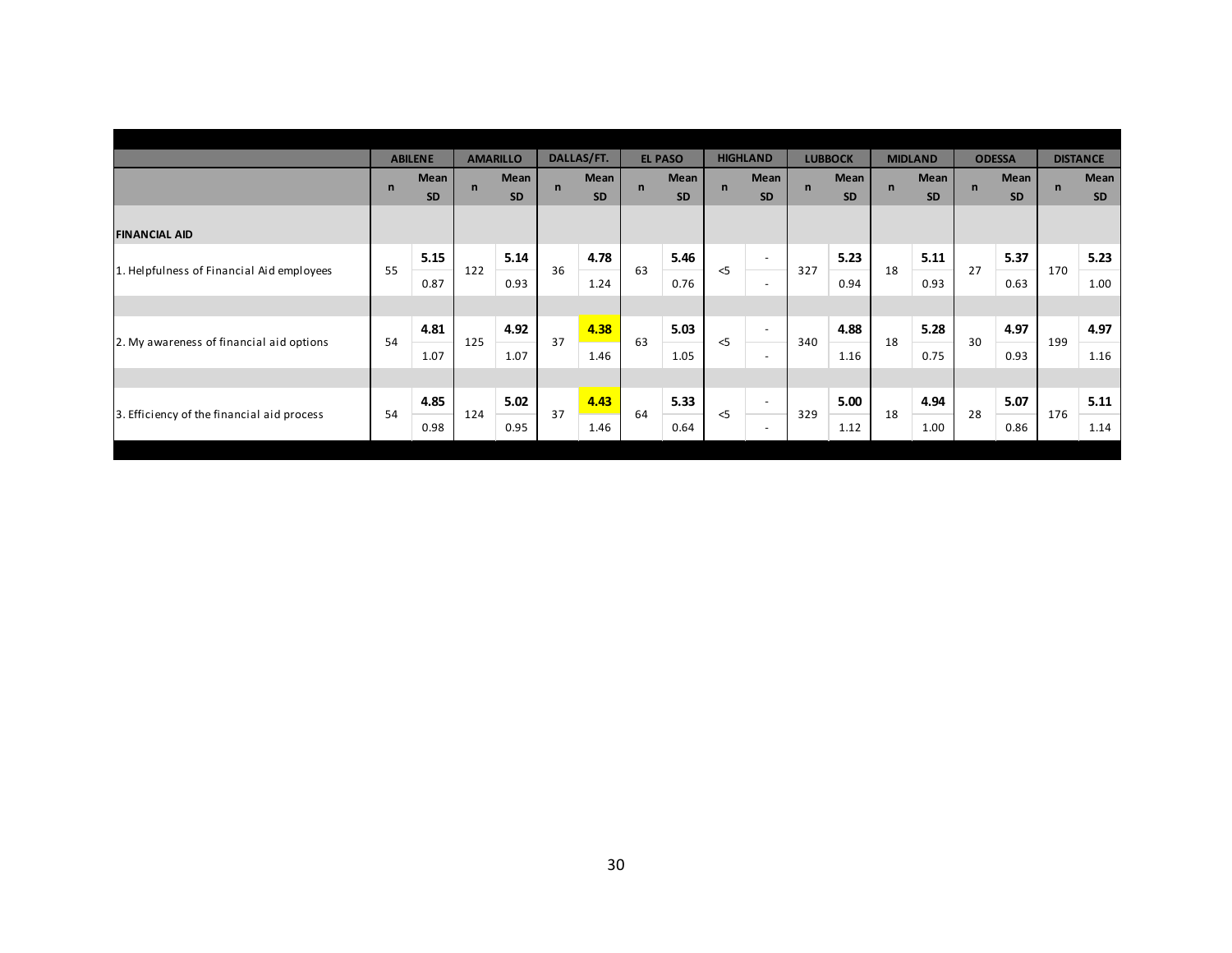|                                              |              | <b>ABILENE</b>    |              | <b>AMARILLO</b>   |              | DALLAS/FT.        |             | <b>EL PASO</b>    |             | <b>HIGHLAND</b>          |             | <b>LUBBOCK</b>    |              | <b>MIDLAND</b> |             | <b>ODESSA</b>     |             | <b>DISTANCE</b>   |
|----------------------------------------------|--------------|-------------------|--------------|-------------------|--------------|-------------------|-------------|-------------------|-------------|--------------------------|-------------|-------------------|--------------|----------------|-------------|-------------------|-------------|-------------------|
|                                              | $\mathsf{n}$ | Mean<br><b>SD</b> | $\mathsf{n}$ | Mean<br><b>SD</b> | $\mathsf{n}$ | Mean<br><b>SD</b> | $\mathbf n$ | Mean<br><b>SD</b> | $\mathbf n$ | Mean<br><b>SD</b>        | $\mathbf n$ | Mean<br><b>SD</b> | $\mathsf{n}$ | Mean<br>SD     | $\mathbf n$ | Mean<br><b>SD</b> | $\mathbf n$ | Mean<br><b>SD</b> |
| <b>STUDENT AFFAIRS</b>                       |              |                   |              |                   |              |                   |             |                   |             |                          |             |                   |              |                |             |                   |             |                   |
|                                              |              | 5.07              |              | 5.16              |              | 5.00              |             | 5.58              |             | $\overline{\phantom{a}}$ |             | 5.41              |              | 4.56           |             | 5.14              |             | 5.41              |
| 1. Helpfulness of office employees           | 56           | 1.04              | 118          | 1.13              | 36           | 0.86              | 64          | 0.91              | $\leq$ 5    | $\overline{\phantom{a}}$ | 350         | 0.72              | 18           | 1.20           | 29          | 0.92              | 175         | 0.77              |
|                                              |              |                   |              |                   |              |                   |             |                   |             |                          |             |                   |              |                |             |                   |             |                   |
| 2. Wait time for services and/or responses   | 56           | 5.04              | 117          | 5.10              | 36           | 4.92              | 64          | 5.56              | < 5         | $\overline{\phantom{a}}$ | 349         | 5.33              | 18           | 4.61           | 28          | 5.14              | 174         | 5.34              |
|                                              |              | 1.03              |              | 1.03              |              | 0.87              |             | 0.89              |             | $\overline{a}$           |             | 0.73              |              | 1.29           |             | 0.80              |             | 0.84              |
|                                              |              |                   |              |                   |              |                   |             |                   |             |                          |             |                   |              |                |             |                   |             |                   |
| 3. Assistance in transitioning to a regional | 31           | 4.90              | 93           | 4.94              | 34           | 4.71              | 44          | 5.23              |             | $\overline{\phantom{a}}$ |             | 5.35              |              | 4.33           | 29          | 4.83              | 78          | 5.31              |
| campus                                       |              | 1.08              |              | 1.14              |              | 1.19              |             | 1.24              | $<$ 5       | $\overline{\phantom{a}}$ | 190         | 0.76              | 15           | 1.40           |             | 1.23              |             | 0.96              |
|                                              |              |                   |              |                   |              |                   |             |                   |             |                          |             |                   |              |                |             |                   |             |                   |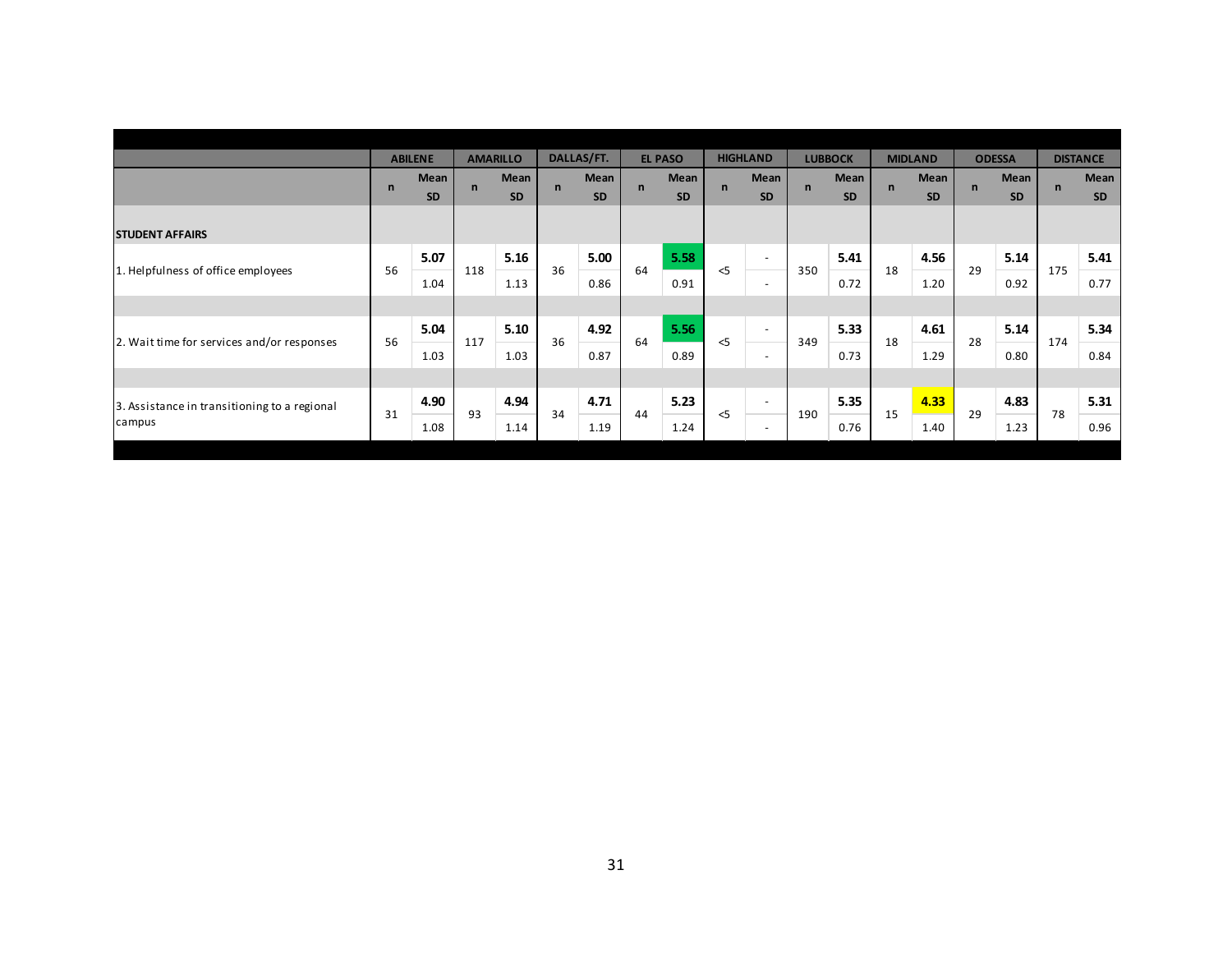|                                             |              | <b>ABILENE</b>    |              | <b>AMARILLO</b>   |              | DALLAS/FT.        |              | <b>EL PASO</b>    |             | <b>HIGHLAND</b>          |              | <b>LUBBOCK</b>    |             | <b>MIDLAND</b>           |              | <b>ODESSA</b>            |              | <b>DISTANCE</b>   |
|---------------------------------------------|--------------|-------------------|--------------|-------------------|--------------|-------------------|--------------|-------------------|-------------|--------------------------|--------------|-------------------|-------------|--------------------------|--------------|--------------------------|--------------|-------------------|
|                                             | $\mathsf{n}$ | Mean<br><b>SD</b> | $\mathsf{n}$ | Mean<br><b>SD</b> | $\mathsf{n}$ | Mean<br><b>SD</b> | $\mathsf{n}$ | Mean<br><b>SD</b> | $\mathbf n$ | Mean<br><b>SD</b>        | $\mathsf{n}$ | Mean<br><b>SD</b> | $\mathbf n$ | <b>Mean</b><br><b>SD</b> | $\mathsf{n}$ | <b>Mean</b><br><b>SD</b> | $\mathsf{n}$ | Mean<br><b>SD</b> |
| <b>STUDENT BUSINESS SERVICES</b>            |              |                   |              |                   |              |                   |              |                   |             |                          |              |                   |             |                          |              |                          |              |                   |
| 1. Helpfulness of Student Business Services |              | 4.62              |              | 4.97              |              | 4.81              |              | 5.00              |             | $\overline{\phantom{a}}$ |              | 5.14              |             | 4.81                     |              | 5.22                     |              | 5.22              |
| employees                                   | 47           | 1.28              | 103          | 0.91              | 26           | 0.98              | 48           | 1.22              | $<$ 5       | $\sim$                   | 319          | 0.88              | 16          | 0.75                     | 27           | 0.51                     | 204          | 0.96              |
|                                             |              |                   |              |                   |              |                   |              |                   |             |                          |              |                   |             |                          |              |                          |              |                   |
|                                             | 46           | 4.67              |              | 4.91              | 27           | 4.48              | 46           | 4.91              | $<$ 5       | $\sim$                   |              | 5.14              | 16          | 4.88                     | 27           | 5.00                     |              | 5.16              |
| 2. Wait time for services and/or responses  |              | 1.01              | 102          | 0.93              |              | 1.12              |              | 1.15              |             | $\sim$                   | 312          | 0.92              |             | 0.81                     |              | 0.92                     | 205          | 0.99              |
|                                             |              |                   |              |                   |              |                   |              |                   |             |                          |              |                   |             |                          |              |                          |              |                   |
| 3. Usefulness of Student Business Services  | 45           | 4.58              | 99           | 4.81              | 29           | 4.55              | 43           | 4.77              | $<$ 5       | $\overline{\phantom{a}}$ | 302          | 5.04              | 14          | 4.57                     | 25           | 5.00                     | 208          | 5.08              |
| website                                     |              | 1.14              |              | 0.87              |              | 1.15              |              | 1.19              |             | $\sim$                   |              | 0.98              |             | 1.28                     |              | 0.71                     |              | 1.03              |
|                                             |              |                   |              |                   |              |                   |              |                   |             |                          |              |                   |             |                          |              |                          |              |                   |
|                                             | 55           | 4.62              | 114          | 4.93              | 34           | 4.29              | 54           | 4.96              | $<$ 5       | $\sim$                   | 352          | 4.89              | 17          | 4.71                     | 29           | 5.00                     | 235          | 5.11              |
| 4. Clarity of your online account statement |              | 1.03              |              | 0.86              |              | 1.36              |              | 0.97              |             | $\sim$                   |              | 1.14              |             | 1.31                     |              | 0.76                     |              | 1.08              |
|                                             |              |                   |              |                   |              |                   |              |                   |             |                          |              |                   |             |                          |              |                          |              |                   |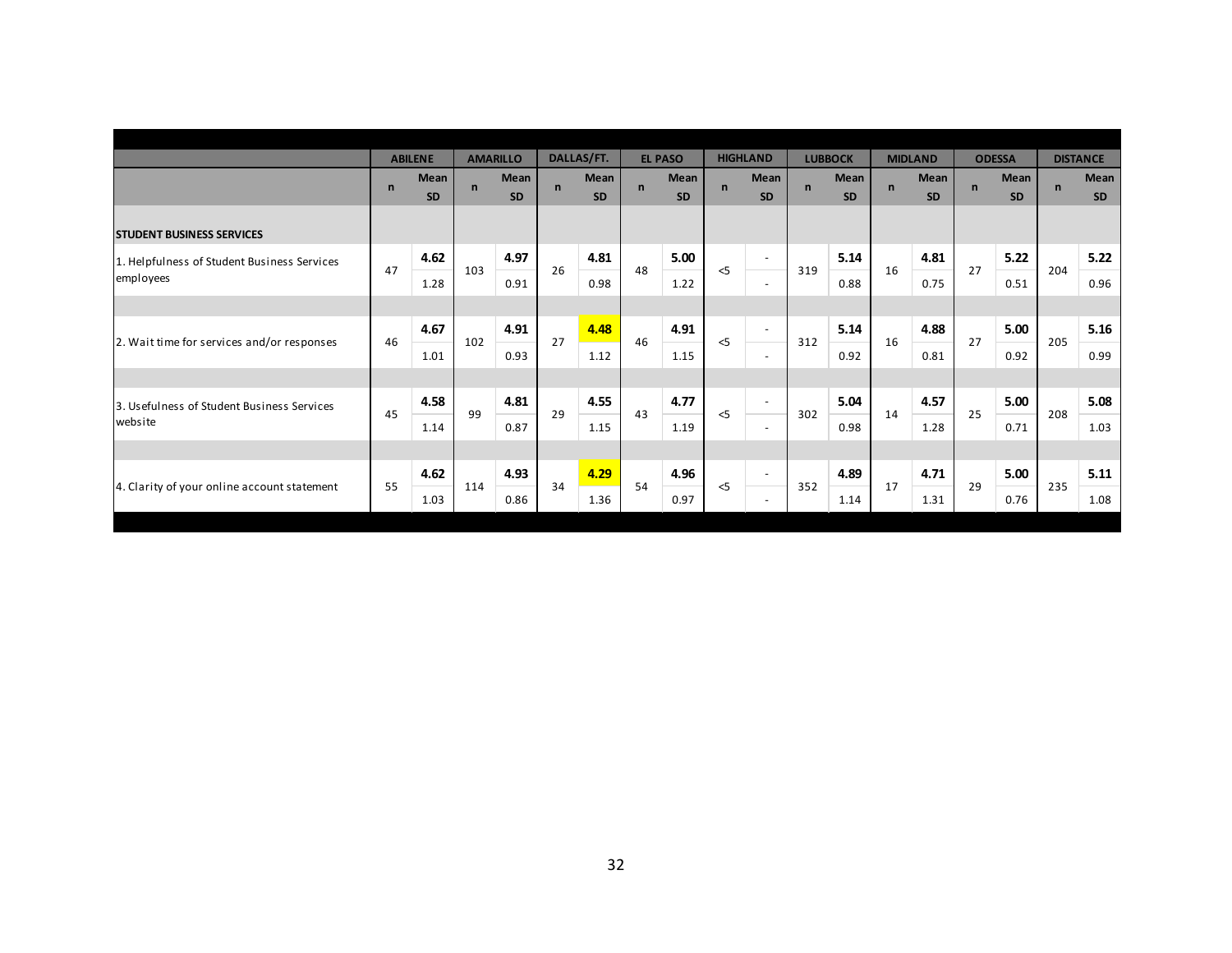|                            |                |                              |                 |                            |              |                            |                |                                           |                 |                                 |                |                          |                |                            |               | <b>DISTANCE</b>                |
|----------------------------|----------------|------------------------------|-----------------|----------------------------|--------------|----------------------------|----------------|-------------------------------------------|-----------------|---------------------------------|----------------|--------------------------|----------------|----------------------------|---------------|--------------------------------|
| Mean<br><b>SD</b>          | $\mathbf n$    | Mean<br><b>SD</b>            | $\mathsf{n}$    | <b>Mean</b><br><b>SD</b>   | $\mathsf{n}$ | <b>Mean</b><br><b>SD</b>   | $\mathsf{n}$   | <b>Mean</b><br><b>SD</b>                  | $\mathsf{n}$    | <b>Mean</b><br><b>SD</b>        | $\mathbf n$    | <b>Mean</b><br><b>SD</b> | $\mathsf{n}$   | <b>Mean</b><br><b>SD</b>   | $\mathsf{n}$  | <b>Mean</b><br><b>SD</b>       |
|                            |                |                              |                 |                            |              |                            |                |                                           |                 |                                 |                |                          |                |                            |               |                                |
| 4.50                       |                | 5.29                         |                 | 4.61                       |              | 5.38                       |                | $\blacksquare$                            |                 | 5.37                            |                | 4.90                     |                | 5.65                       |               | 5.51                           |
| 1.54                       |                | 0.69                         |                 | 1.20                       |              | 0.86                       |                | $\sim$                                    |                 | 0.77                            |                | 0.99                     |                | 0.49                       |               | 0.72                           |
|                            |                |                              |                 |                            |              |                            |                |                                           |                 |                                 |                |                          |                |                            |               |                                |
| 4.86                       |                | 4.91                         |                 | 4.59                       |              | 4.96                       |                | $\omega$                                  |                 | 4.80                            |                | 5.00                     |                | 4.53                       |               | 5.46                           |
| 1.31                       |                | 1.08                         |                 | 1.00                       |              | 1.21                       |                | $\overline{\phantom{a}}$                  |                 | 1.26                            |                | 1.22                     |                | 1.22                       |               | 0.62                           |
|                            |                |                              |                 |                            |              |                            |                |                                           |                 |                                 |                |                          |                |                            |               |                                |
| 3.57                       |                | 4.55                         |                 | 4.24                       |              | 5.12                       |                | $\blacksquare$                            |                 | 5.00                            |                | 4.80                     |                | 4.90                       |               | 5.54                           |
| 1.88                       |                | 1.36                         |                 | 1.44                       |              | 1.08                       |                | $\omega$                                  |                 | 1.05                            |                | 1.30                     |                | 1.16                       |               | 0.68                           |
|                            |                |                              |                 |                            |              |                            |                |                                           |                 |                                 |                |                          |                |                            |               |                                |
| 4.34                       |                | 4.95                         |                 | 4.58                       |              | 5.22                       |                | $\sim$                                    |                 | 5.22                            |                | 4.92                     |                | 5.13                       |               | 5.33                           |
| 1.46                       |                | 1.15                         |                 | 1.17                       |              | 0.98                       |                | $\overline{\phantom{a}}$                  |                 | 0.84                            |                | 1.16                     |                | 1.04                       |               | 0.83                           |
|                            |                |                              |                 |                            |              |                            |                |                                           |                 |                                 |                |                          |                |                            |               |                                |
| 4.88                       |                | 5.09                         |                 | 4.91                       |              | 5.30                       |                | $\overline{\phantom{a}}$                  |                 | 5.20                            |                | 5.08                     |                | 5.34                       |               | 5.44                           |
| 1.00                       |                | 1.08                         |                 | 1.06                       |              | 0.89                       |                | $\overline{\phantom{a}}$                  |                 | 0.87                            |                | 0.90                     |                | 0.86                       |               | 0.75                           |
| 18<br>21<br>23<br>41<br>50 | <b>ABILENE</b> | 89<br>95<br>94<br>112<br>121 | <b>AMARILLO</b> | 18<br>17<br>17<br>26<br>34 | DALLAS/FT.   | 68<br>68<br>69<br>69<br>66 | <b>EL PASO</b> | $<$ 5<br>$<$ 5<br>$<$ 5<br>$<$ 5<br>$<$ 5 | <b>HIGHLAND</b> | 338<br>347<br>344<br>354<br>349 | <b>LUBBOCK</b> | 10<br>5<br>5<br>12<br>12 | <b>MIDLAND</b> | 31<br>30<br>30<br>30<br>29 | <b>ODESSA</b> | 158<br>125<br>96<br>200<br>225 |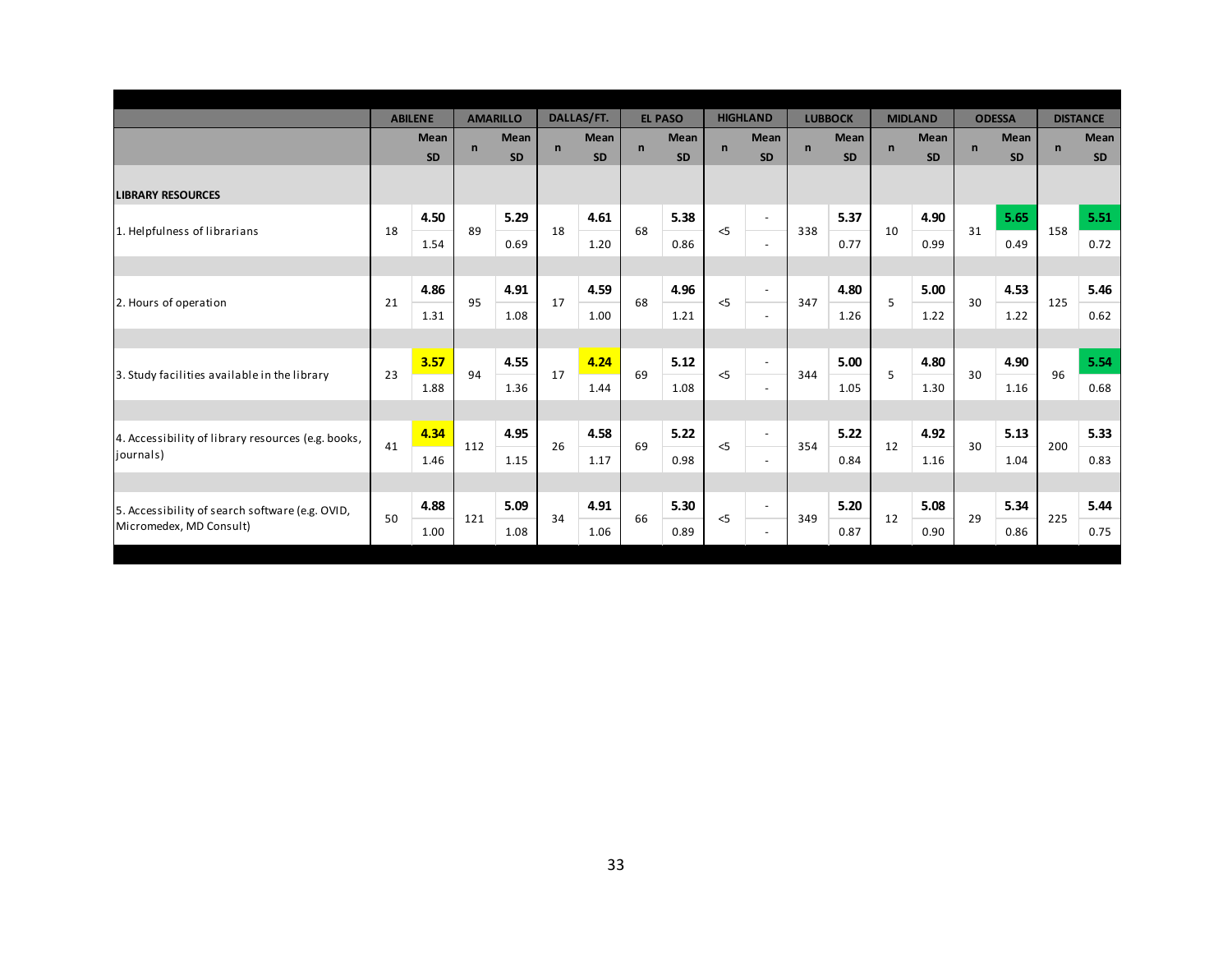|                                           |              | <b>ABILENE</b>    |              | <b>AMARILLO</b>   |             | DALLAS/FT.        |             | <b>EL PASO</b>    |             | <b>HIGHLAND</b>          |              | <b>LUBBOCK</b>    |              | <b>MIDLAND</b> |              | <b>ODESSA</b>     |             | <b>DISTANCE</b>   |
|-------------------------------------------|--------------|-------------------|--------------|-------------------|-------------|-------------------|-------------|-------------------|-------------|--------------------------|--------------|-------------------|--------------|----------------|--------------|-------------------|-------------|-------------------|
|                                           | $\mathsf{n}$ | Mean<br><b>SD</b> | $\mathsf{n}$ | Mean<br><b>SD</b> | $\mathbf n$ | Mean<br><b>SD</b> | $\mathbf n$ | Mean<br><b>SD</b> | $\mathbf n$ | Mean<br><b>SD</b>        | $\mathsf{n}$ | Mean<br><b>SD</b> | $\mathsf{n}$ | Mean<br>SD     | $\mathsf{n}$ | Mean<br><b>SD</b> | $\mathbf n$ | Mean<br><b>SD</b> |
| <b>ADVISING/MENTORING</b>                 |              |                   |              |                   |             |                   |             |                   |             |                          |              |                   |              |                |              |                   |             |                   |
|                                           |              | 4.26              |              | 4.48              |             | 4.44              |             | 4.94              |             | $\overline{\phantom{a}}$ |              | 5.07              |              | 5.31           |              | 4.45              |             | 5.23              |
| 1. Academic advising in my field of study | 38           | 1.33              | 119          | 1.43              | 27          | 1.45              | 63          | 1.08              | $\leq$      | $\overline{\phantom{a}}$ | 340          | 1.02              | 16           | 1.25           | 31           | 1.50              | 229         | 1.03              |
|                                           |              |                   |              |                   |             |                   |             |                   |             |                          |              |                   |              |                |              |                   |             |                   |
| 2. Academic advisor's knowledge about my  | 36           | 4.50              | 117          | 4.74              | 25          | 4.44              | 62          | 5.10              | $\leq$      | $\overline{\phantom{a}}$ | 333          | 5.18              | 16           | 5.31           | 31           | 4.68              | 231         | 5.38              |
| degree program                            |              | 1.25              |              | 1.39              |             | 1.58              |             | 0.94              |             | $\overline{\phantom{a}}$ |              | 0.96              |              | 1.25           |              | 1.49              |             | 0.88              |
|                                           |              |                   |              |                   |             |                   |             |                   |             |                          |              |                   |              |                |              |                   |             |                   |
| 3. Faculty/staff knowledge of career      |              | 4.72              |              | 4.82              |             | 4.94              |             | 5.12              |             | $\overline{\phantom{a}}$ |              | 5.22              |              | 5.38           |              | 4.88              |             | 5.41              |
| opportunities in my field of study        | 53           | 1.15              | 121          | 1.19              | 31          | 1.18              | 65          | 0.96              | $<$ 5       | $\overline{\phantom{a}}$ | 345          | 0.90              | 16           | 1.26           | 32           | 1.39              | 229         | 0.76              |
|                                           |              |                   |              |                   |             |                   |             |                   |             |                          |              |                   |              |                |              |                   |             |                   |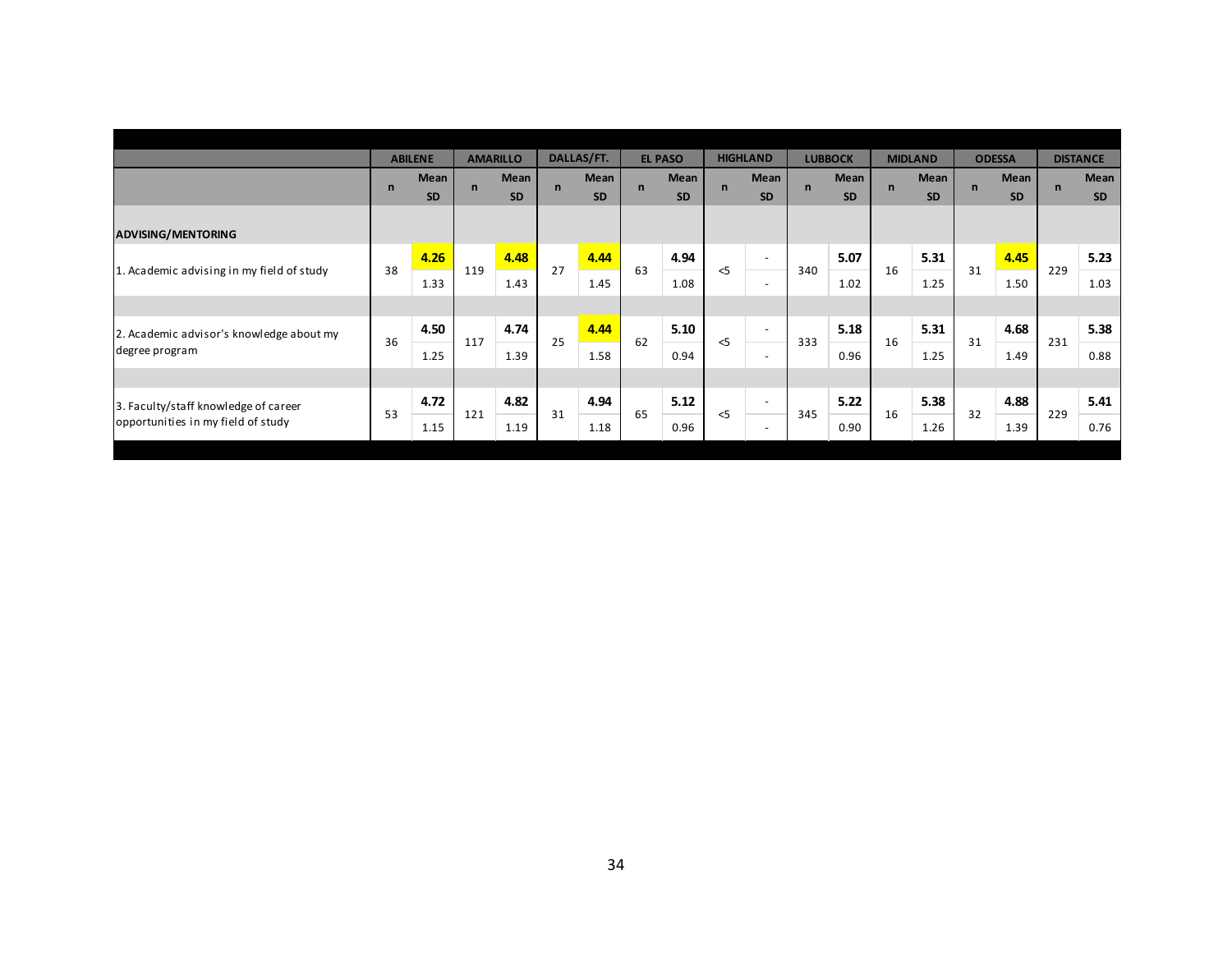|                                                  |             | <b>ABILENE</b>           |              | <b>AMARILLO</b>          |              | DALLAS/FT.        |             | <b>EL PASO</b>    |              | <b>HIGHLAND</b>          |              | <b>LUBBOCK</b>           |             | <b>MIDLAND</b>           |              | <b>ODESSA</b>            |              | <b>DISTANCE</b>   |
|--------------------------------------------------|-------------|--------------------------|--------------|--------------------------|--------------|-------------------|-------------|-------------------|--------------|--------------------------|--------------|--------------------------|-------------|--------------------------|--------------|--------------------------|--------------|-------------------|
|                                                  | $\mathbf n$ | <b>Mean</b><br><b>SD</b> | $\mathsf{n}$ | <b>Mean</b><br><b>SD</b> | $\mathsf{n}$ | Mean<br><b>SD</b> | $\mathbf n$ | Mean<br><b>SD</b> | $\mathsf{n}$ | Mean<br><b>SD</b>        | $\mathsf{n}$ | <b>Mean</b><br><b>SD</b> | $\mathbf n$ | <b>Mean</b><br><b>SD</b> | $\mathsf{n}$ | <b>Mean</b><br><b>SD</b> | $\mathsf{n}$ | Mean<br><b>SD</b> |
| <b>ENVIRONMENT</b>                               |             |                          |              |                          |              |                   |             |                   |              |                          |              |                          |             |                          |              |                          |              |                   |
|                                                  |             | 5.40                     |              | 5.44                     |              | 5.00              |             | 5.51              |              | $\blacksquare$           |              | 5.47                     |             | 5.81                     |              | 5.39                     |              | 5.68              |
| 1. Cleanliness of campus buildings               | 62          | 0.78                     | 132          | 0.63                     | 36           | 1.17              | 69          | 0.72              | $<$ 5        | $\sim$                   | 355          | 0.66                     | 16          | 0.40                     | 31           | 0.67                     | 116          | 0.47              |
|                                                  |             |                          |              |                          |              |                   |             |                   |              |                          |              |                          |             |                          |              |                          |              |                   |
| 2. Classroom environment (e.g. size,             | 62          | 4.90                     | 132          | 4.98                     | 36           | 4.19              | 69          | 4.72              | $<$ 5        | $\overline{\phantom{a}}$ | 341          | 4.99                     | 16          | 5.63                     | 30           | 4.83                     | 86           | 5.62              |
| temperature, maintenance)                        |             | 1.21                     |              | 0.99                     |              | 1.35              |             | 1.32              |              | $\overline{\phantom{a}}$ |              | 1.08                     |             | 1.02                     |              | 0.99                     |              | 0.65              |
|                                                  |             |                          |              |                          |              |                   |             |                   |              |                          |              |                          |             |                          |              |                          |              |                   |
|                                                  | 60          | 4.92                     | 128          | 4.85                     | 29           | 4.86              | 67          | 5.27              | $<$ 5        | $\blacksquare$           | 329          | 5.15                     | 16          | 5.56                     | 31           | 4.87                     | 74           | 5.69              |
| 3. Quality of equipment in laboratory facilities |             | 1.29                     |              | 1.01                     |              | 1.13              |             | 1.07              |              | $\sim$                   |              | 0.90                     |             | 1.26                     |              | 0.96                     |              | 0.49              |
|                                                  |             |                          |              |                          |              |                   |             |                   |              |                          |              |                          |             |                          |              |                          |              |                   |
|                                                  |             | 4.77                     |              | 5.09                     |              | 4.39              |             | 5.45              |              | $\blacksquare$           |              | 5.13                     |             | 5.50                     |              | 5.30                     |              | 5.56              |
| 4. Campus security                               | 57          | 1.25                     | 131          | 0.85                     | 36           | 1.42              | 69          | 0.80              | $<$ 5        | $\overline{\phantom{a}}$ | 347          | 0.96                     | 16          | 1.26                     | 30           | 0.65                     | 82           | 0.52              |
|                                                  |             |                          |              |                          |              |                   |             |                   |              |                          |              |                          |             |                          |              |                          |              |                   |
| 5. Parking availability                          | 62          | 4.23                     | 130          | 4.72                     | 36           | 4.42              | 69          | 5.16              | $<$ 5        | $\sim$                   | 349          | 4.37                     | 16          | 5.75                     | 31           | 4.71                     | 99           | 5.21              |
|                                                  |             | 1.63                     |              | 1.14                     |              | 1.32              |             | 1.04              |              | $\sim$                   |              | 1.41                     |             | 0.45                     |              | 1.42                     |              | 1.02              |
|                                                  |             |                          |              |                          |              |                   |             |                   |              |                          |              |                          |             |                          |              |                          |              |                   |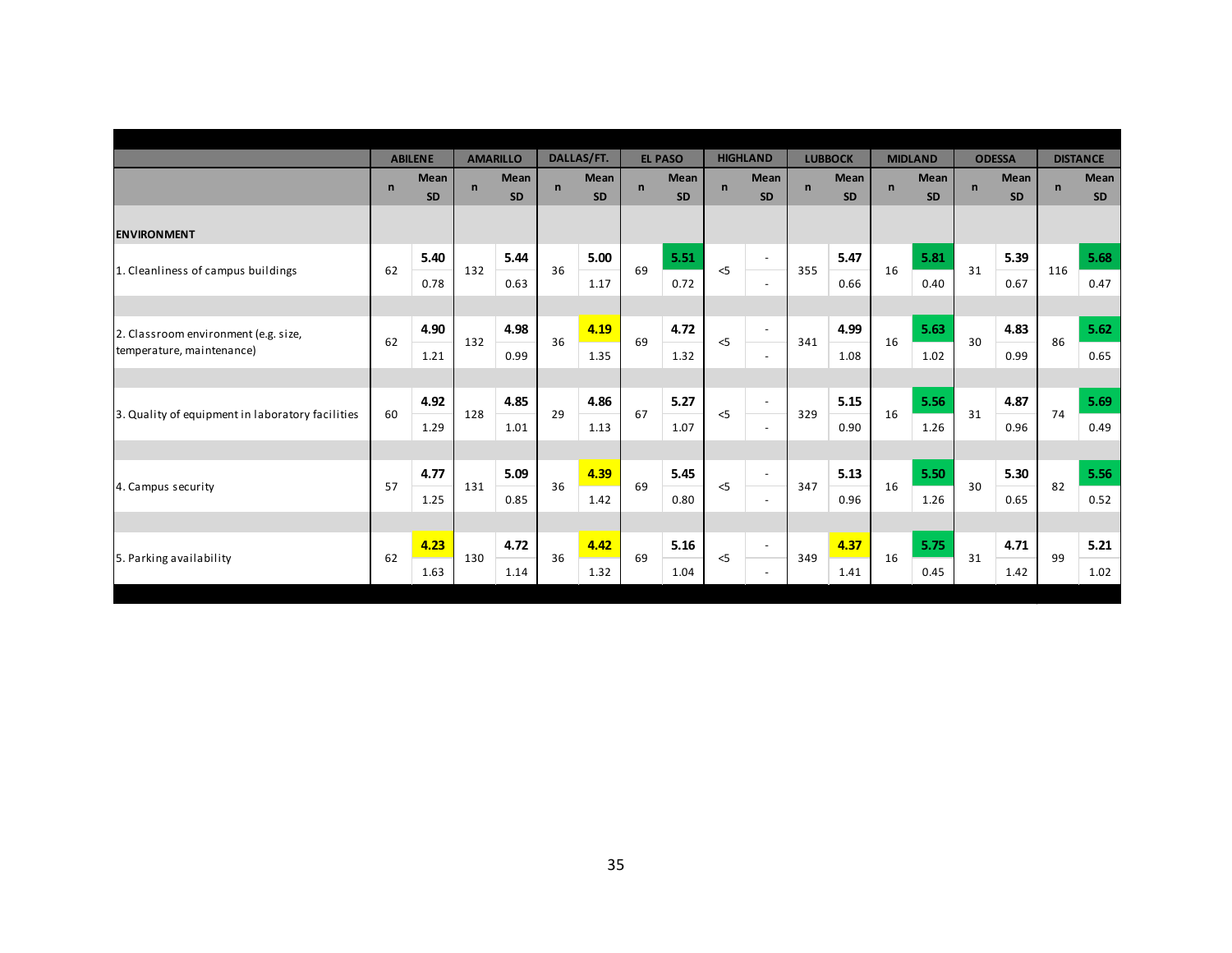|                                               |              | <b>ABILENE</b>           |              | <b>AMARILLO</b>   |              | DALLAS/FT.               |              | <b>EL PASO</b>           |              | <b>HIGHLAND</b>          |              | <b>LUBBOCK</b>    |             | <b>MIDLAND</b>           |              | <b>ODESSA</b>            |              | <b>DISTANCE</b>          |
|-----------------------------------------------|--------------|--------------------------|--------------|-------------------|--------------|--------------------------|--------------|--------------------------|--------------|--------------------------|--------------|-------------------|-------------|--------------------------|--------------|--------------------------|--------------|--------------------------|
|                                               | $\mathsf{n}$ | <b>Mean</b><br><b>SD</b> | $\mathsf{n}$ | Mean<br><b>SD</b> | $\mathsf{n}$ | <b>Mean</b><br><b>SD</b> | $\mathsf{n}$ | <b>Mean</b><br><b>SD</b> | $\mathsf{n}$ | <b>Mean</b><br><b>SD</b> | $\mathsf{n}$ | Mean<br><b>SD</b> | $\mathbf n$ | <b>Mean</b><br><b>SD</b> | $\mathsf{n}$ | <b>Mean</b><br><b>SD</b> | $\mathsf{n}$ | <b>Mean</b><br><b>SD</b> |
| <b>GENERAL TECHNOLOGY</b>                     |              |                          |              |                   |              |                          |              |                          |              |                          |              |                   |             |                          |              |                          |              |                          |
| 1. Audio-video equipment used in classrooms   | 61           | 3.64                     | 132          | 3.83              | 36           | 3.75                     | 66           | 5.16                     | $<$ 5        | $\sim$                   | 340          | 5.02              | 16          | 5.25                     | 30           | 4.73                     | 85           | 5.52                     |
| (e.g. microphones, projectors)                |              | 1.43                     |              | 1.50              |              | 1.27                     |              | 1.04                     |              | $\sim$                   |              | 1.05              |             | 1.06                     |              | 1.17                     |              | 0.70                     |
|                                               |              |                          |              |                   |              |                          |              |                          |              |                          |              |                   |             |                          |              |                          |              |                          |
| 2. Reliability of wireless connectivity on my | 60           | 2.37                     | 131          | 3.62              | 36           | 3.17                     | 68           | 4.82                     | $\leq$       | $\overline{\phantom{a}}$ | 345          | 4.46              | 15          | 3.87                     | 30           | 4.40                     | 98           | 5.34                     |
| campus                                        |              | 1.65                     |              | 1.58              |              | 1.44                     |              | 1.28                     |              | $\overline{\phantom{a}}$ |              | 1.34              |             | 1.85                     |              | 1.30                     |              | 0.90                     |
|                                               |              |                          |              |                   |              |                          |              |                          |              |                          |              |                   |             |                          |              |                          |              |                          |
| 3. Reliability of WebCT/Blackboard or Moodle  | 61           | 4.08                     | 129          | 4.46              | 35           | 4.06                     | 66           | 3.87                     | $<$ 5        | $\sim$                   | 371          | 4.67              | 16          | 5.13                     | 30           | 5.17                     | 242          | 5.31                     |
| system                                        |              | 1.32                     |              | 1.17              |              | 1.16                     |              | 1.64                     |              | $\sim$                   |              | 1.21              |             | 0.81                     |              | 0.70                     |              | 0.84                     |
|                                               |              |                          |              |                   |              |                          |              |                          |              |                          |              |                   |             |                          |              |                          |              |                          |
| 4. Helpfulness of Help Desk employees         | 46           | 4.80                     | 116          | 4.43              | 30           | 3.90                     | 58           | 4.53                     | $<$ 5        | $\sim$                   | 328          | 5.07              | 13          | 5.08                     | 27           | 5.30                     | 198          | 5.48                     |
|                                               |              | 1.02                     |              | 1.26              |              | 1.30                     |              | 1.30                     |              | $\sim$                   |              | 0.97              |             | 1.38                     |              | 0.82                     |              | 0.69                     |
|                                               |              |                          |              |                   |              |                          |              |                          |              |                          |              |                   |             |                          |              |                          |              |                          |
| 5. Usability of my school's website           | 61           | 4.38                     | 131          | 4.68              | 36           | 4.42                     | 67           | 4.88                     | $<$ 5        | $\sim$                   | 377          | 4.88              | 16          | 4.81                     | 32           | 5.22                     | 250          | 5.29                     |
|                                               |              | 1.33                     |              | 1.15              |              | 1.13                     |              | 0.96                     |              | $\overline{\phantom{a}}$ |              | 1.10              |             | 1.33                     |              | 0.55                     |              | 0.87                     |
|                                               |              |                          |              |                   |              |                          |              |                          |              |                          |              |                   |             |                          |              |                          |              |                          |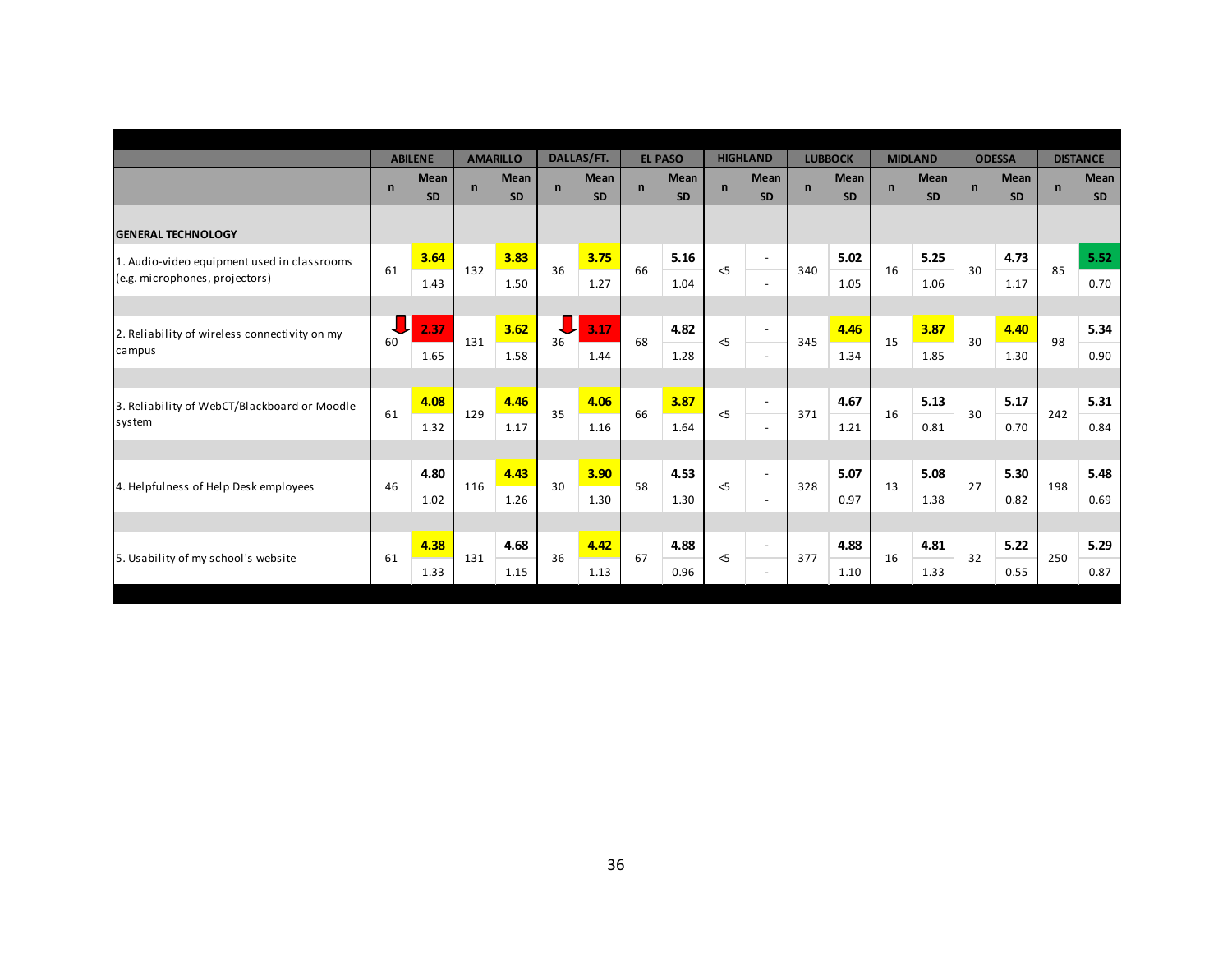|                                                                |              | <b>ABILENE</b> |              | <b>AMARILLO</b> |              | <b>DALLAS/FT.</b> |              | <b>EL PASO</b> |              | <b>HIGHLAND</b>          |              | <b>LUBBOCK</b> |              | <b>MIDLAND</b> |              | <b>ODESSA</b> |                | <b>DISTANCE</b> |
|----------------------------------------------------------------|--------------|----------------|--------------|-----------------|--------------|-------------------|--------------|----------------|--------------|--------------------------|--------------|----------------|--------------|----------------|--------------|---------------|----------------|-----------------|
|                                                                | $\mathsf{n}$ | <b>Mean</b>    | $\mathsf{n}$ | Mean            | $\mathsf{n}$ | <b>Mean</b>       | $\mathsf{n}$ | Mean           | $\mathsf{n}$ | Mean                     | $\mathsf{n}$ | <b>Mean</b>    | $\mathsf{n}$ | <b>Mean</b>    | $\mathsf{n}$ | Mean          | $\overline{n}$ | <b>Mean</b>     |
|                                                                |              | <b>SD</b>      |              | <b>SD</b>       |              | <b>SD</b>         |              | <b>SD</b>      |              | <b>SD</b>                |              | <b>SD</b>      |              | <b>SD</b>      |              | <b>SD</b>     |                | <b>SD</b>       |
| <b>STUDENT LIFE</b>                                            |              |                |              |                 |              |                   |              |                |              |                          |              |                |              |                |              |               |                |                 |
| 1. I have access to adequate student support                   |              | 4.54           |              | 4.91            |              | 4.43              |              | 5.12           |              | $\blacksquare$           |              | 5.14           |              | 4.25           |              | 4.81          |                | 5.26            |
| services.                                                      | 59           | 1.19           | 127          | 0.96            | 35           | 1.27              | 68           | 0.95           | $<$ 5        |                          | 360          | 0.78           | 16           | 1.29           | 31           | 1.11          | 205            | 0.94            |
|                                                                |              |                |              |                 |              |                   |              |                |              |                          |              |                |              |                |              |               |                |                 |
| 2. I am satisfied with the racial/ethnic diversity             |              | 4.69           |              | 4.87            |              | 4.57              |              | 4.64           |              | $\sim$                   |              | 5.10           |              | 5.40           |              | 4.96          |                | 5.41            |
| of the student body in my school.                              | 58           | 1.20           | 128          | 1.17            | 35           | 1.12              | 66           | 1.42           | $<$ 5        | $\bar{\phantom{a}}$      | 347          | 0.94           | 15           | 0.63           | 31           | 0.75          | 162            | 0.78            |
|                                                                |              |                |              |                 |              |                   |              |                |              |                          |              |                |              |                |              |               |                |                 |
| 3. Students in my school are treated fairly and                | 60           | 4.65           | 132          | 4.65            | 34           | 4.24              | 69           | 5.03           | $<$ 5        | $\blacksquare$           | 368          | 5.22           | 16           | 4.88           | 32           | 4.84          | 209            | 5.41            |
| with respect regardless of their differences.                  |              | 1.29           |              | 1.41            |              | 1.60              |              | 1.10           |              | $\omega$                 |              | 0.88           |              | 1.26           |              | 1.22          |                | 0.78            |
|                                                                |              |                |              |                 |              |                   |              |                |              |                          |              |                |              |                |              |               |                |                 |
| 4. I feel a sense of belonging to my school.                   | 60           | 4.37           | 131          | 4.54            | 35           | 3.89              | 69           | 5.12           | $\leq$       | $\overline{\phantom{a}}$ | 371          | 5.08           | 16           | 4.75           | 32           | 4.91          | 219            | 5.09            |
|                                                                |              | 1.40           |              | 1.32            |              | 1.60              |              | 1.05           |              | $\blacksquare$           |              | 0.94           |              | 1.53           |              | 1.20          |                | 1.04            |
|                                                                |              |                |              |                 |              |                   |              |                |              |                          |              |                |              |                |              |               |                |                 |
| 5. I feel a sense of belonging to the TTUHSC                   | 60           | 3.93           | 131          | 4.53            | 34           | 3.44              | 69           | 4.75           | $\leq$       | $\blacksquare$           | 368          | 5.05           | 16           | 4.25           | 32           | 4.78          | 212            | 5.01            |
| community.                                                     |              | 1.49           |              | 1.34            |              | 1.73              |              | 1.23           |              | $\blacksquare$           |              | 0.98           |              | 1.57           |              | 1.39          |                | 1.15            |
|                                                                |              |                |              |                 |              |                   |              |                |              |                          |              |                |              |                |              |               |                |                 |
| 6.1 know who represents my school and/or                       | 57           | 3.58           | 129          | 4.16            | 35           | 3.74              | 66           | 4.68           | $\leq$       | $\blacksquare$           | 349          | 4.76           | 16           | 3.81           | 31           | 4.06          | 152            | 3.46            |
| campus on the Student Government Association<br>(SGA).         |              | 1.59           |              | 1.50            |              | 1.70              |              | 1.44           |              | $\sim$                   |              | 1.34           |              | 1.38           |              | 1.53          |                | 1.91            |
|                                                                |              |                |              |                 |              |                   |              |                |              |                          |              |                |              |                |              |               |                |                 |
| 7. I am aware of the activities sponsored by the               |              | 3.46           |              | 4.29            |              | 3.60              |              | 4.48           |              | $\blacksquare$           |              | 4.69           |              | 3.88           |              | 3.84          |                | 3.80            |
| Student Government Association (SGA).                          | 57           | 1.52           | 129          | 1.41            | 35           | 1.80              | 66           | 1.45           | $<$ 5        | $\sim$                   | 349          | 1.30           | 16           | 1.50           | 31           | 1.42          | 157            | 1.83            |
|                                                                |              |                |              |                 |              |                   |              |                |              |                          |              |                |              |                |              |               |                |                 |
| 8. The Student Government Association (SGA)                    |              | 3.60           |              | 4.27            |              | 3.85              |              | 4.66           |              | $\blacksquare$           |              | 4.82           |              | 4.33           |              | 4.43          |                | 4.51            |
| advocates for and represents student interests<br>effectively. | 53           | 1.50           | 123          | 1.47            | 33           | 1.70              | 65           | 1.41           | $<$ 5        | $\sim$                   | 342          | 1.13           | 15           | 1.23           | 30           | 1.30          | 117            | 1.57            |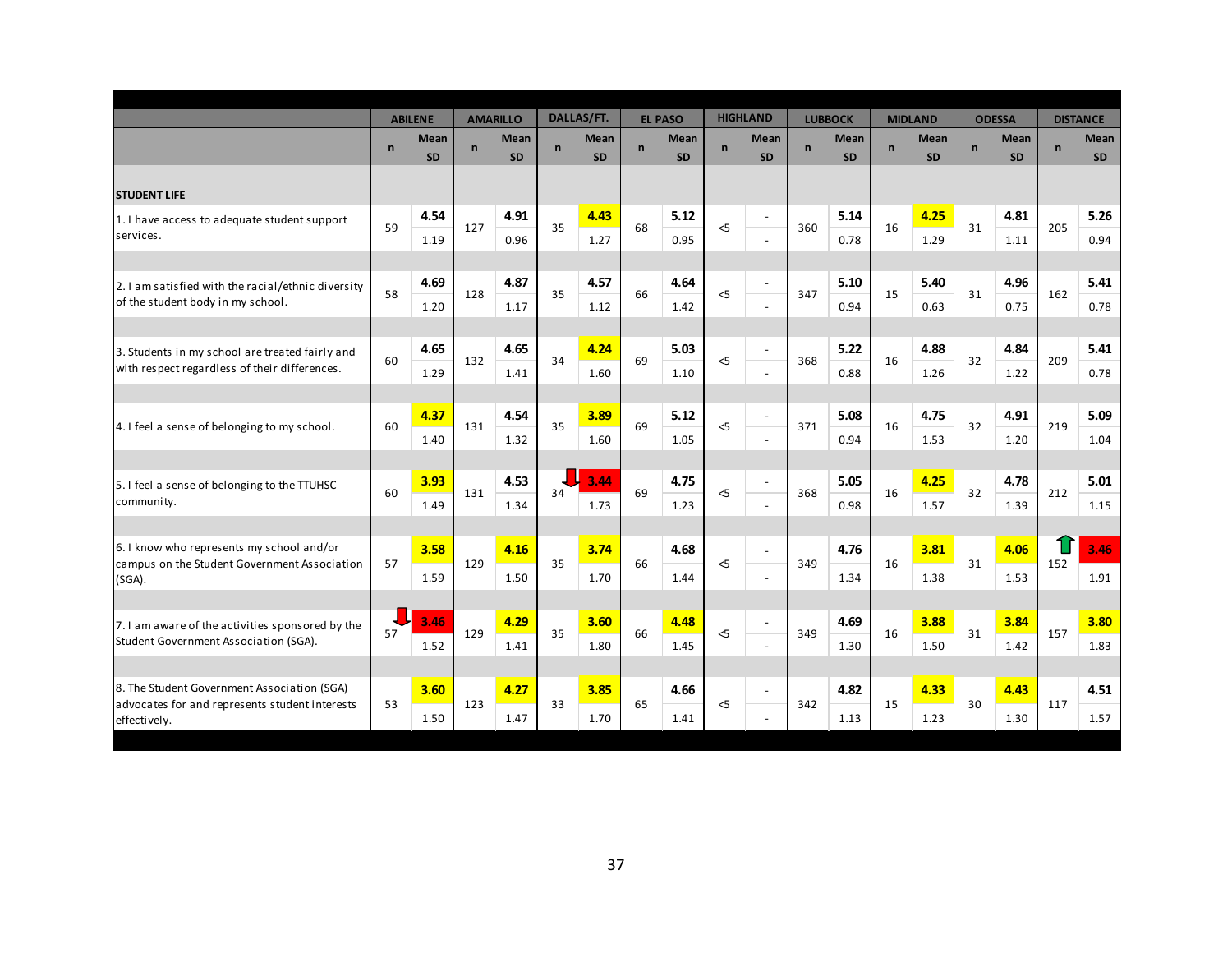|                                                                                                                                            | <b>ABILENE</b> |                          | <b>AMARILLO</b> |                   | DALLAS/FT.   |                          | <b>EL PASO</b> |                   | <b>HIGHLAND</b> |                          | <b>LUBBOCK</b>      |                          | <b>MIDLAND</b> |                          | <b>ODESSA</b> |                          | <b>DISTANCE</b> |                   |
|--------------------------------------------------------------------------------------------------------------------------------------------|----------------|--------------------------|-----------------|-------------------|--------------|--------------------------|----------------|-------------------|-----------------|--------------------------|---------------------|--------------------------|----------------|--------------------------|---------------|--------------------------|-----------------|-------------------|
|                                                                                                                                            | $\mathbf n$    | <b>Mean</b><br><b>SD</b> | $\mathbf n$     | Mean<br><b>SD</b> | $\mathsf{n}$ | <b>Mean</b><br><b>SD</b> | $\mathbf n$    | Mean<br><b>SD</b> | $\mathbf n$     | <b>Mean</b><br>SD        | $\mathbf n$         | <b>Mean</b><br><b>SD</b> | $\mathbf n$    | <b>Mean</b><br><b>SD</b> | $\mathbf n$   | <b>Mean</b><br><b>SD</b> | $\mathsf{n}$    | Mean<br><b>SD</b> |
| <b>STUDENT LIFE (cont.)</b>                                                                                                                |                |                          |                 |                   |              |                          |                |                   |                 |                          |                     |                          |                |                          |               |                          |                 |                   |
| 9. I know where to go to file a complaint against<br>another student or TTUHSC employee.                                                   | 59             | 4.05                     | 130             | 4.01              | 35           | 3.63                     | 68             | 4.32              | $<$ 5           | $\blacksquare$           | 3.89<br>355<br>1.56 | 15                       | 3.27           | 30                       | 4.03          | 225                      | 4.17            |                   |
|                                                                                                                                            |                | 1.49                     |                 | 1.40              |              | 1.48                     |                | 1.45              |                 | $\omega$                 |                     |                          |                | 1.53                     |               | 1.47                     |                 | 1.62              |
|                                                                                                                                            |                |                          |                 |                   |              |                          |                |                   |                 |                          |                     |                          |                |                          |               |                          |                 |                   |
| 10. I believe that any complaints I file against<br>another student or TTUHSC employee will be<br>handled fairly and promptly.             | 54             | 3.69                     | 126             | 4.15              | 34           | 3.24                     | 67             | 4.63              | $\leq$          | $\omega$                 | 332                 | 4.76                     | 14             | 3.64                     | 30            | 4.37                     | 209             | 5.07              |
|                                                                                                                                            |                | 1.68                     |                 | 1.56              |              | 1.63                     |                | 1.10              |                 | $\overline{\phantom{a}}$ |                     | 1.07                     |                | 1.50                     |               | 1.25                     |                 | 0.89              |
|                                                                                                                                            |                |                          |                 |                   |              |                          |                |                   |                 |                          |                     |                          |                |                          |               |                          |                 |                   |
| 11. I believe that I could report unethical<br>activities by another student or TTUHSC<br>employee without fear of retaliation against me. |                | 4.12                     |                 | 4.26              | 35           | 3.37                     | 68             | 4.63              |                 | $\sim$                   |                     | 4.74                     |                | 3.81                     | 32            | 4.31                     | 228             | 5.10              |
|                                                                                                                                            | 59             | 1.44                     | 129             | 1.57              |              | 1.65                     |                | 1.14              | $<$ 5           | $\sim$                   | 362                 | 1.09                     | 16             | 1.56                     |               | 1.31                     |                 | 0.88              |
|                                                                                                                                            |                |                          |                 |                   |              |                          |                |                   |                 |                          |                     |                          |                |                          |               |                          |                 |                   |
| 12. I am satisfied with the quality of instruction<br>that I receive at TTUHSC.                                                            |                | 4.13                     |                 | 4.47              | 36           | 4.03                     | 69             | 4.71              | $<$ 5           | $\omega$                 | 376                 | 4.91                     | 16             | 5.06                     | 32            | 4.81                     | 246             | 5.21              |
|                                                                                                                                            | 60             | 1.36                     | 131             | 1.26              |              | 1.32                     |                | 1.00              |                 | $\omega$                 |                     | 1.09                     |                | 1.06                     |               | 1.12                     |                 | 1.02              |
|                                                                                                                                            |                |                          |                 |                   |              |                          |                |                   |                 |                          |                     |                          |                |                          |               |                          |                 |                   |
| 13. I have adequate access to my instructors<br>outside of class.                                                                          | 59             | 4.63                     | 128             | 4.76              | 35           | 4.26                     | 67             | 5.28              | $<$ 5           | $\omega$                 | 375                 | 5.13                     | 16             | 5.06                     | 32            | 4.66                     | 241             | 5.31              |
|                                                                                                                                            |                | 1.14                     |                 | 1.00              |              | 1.20                     |                | 0.93              |                 | $\sim$                   |                     | 0.95                     |                | 1.06                     |               | 1.36                     |                 | 0.94              |